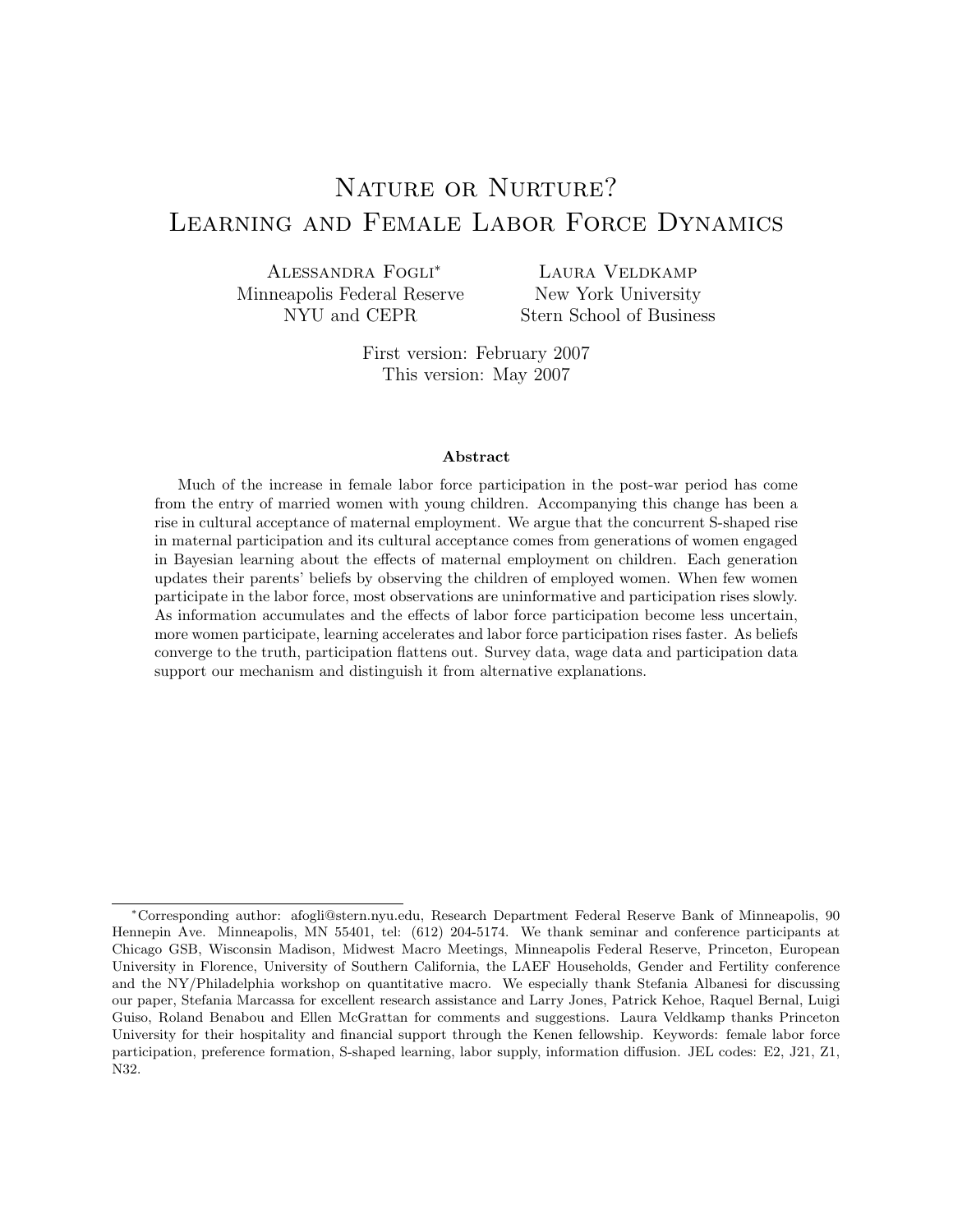One of the most dramatic economic changes of the last century has been the rise in female labor force participation. Central to this rise has been the entry of married women with young children. While only 6% of the mothers of preschool age children worked in the labor market in 1940, 60% of these mothers are employed today. This phenomenon took place at the same time as a radical cultural change in the social acceptability of maternal employment. In just the last three decades, the fraction of people who report that a preschool child is likely to suffer if her mother works, has fallen by almost one-half. A large empirical literature has argued that such attitudes and beliefs, broadly defined as culture, are an important determinant of labor force participation.<sup>1</sup> We investigate where these cultural beliefs come from and how they interact with the labor force participation decisions of women with young children.

We argue that beliefs are formed and evolve over time as women learn about the relative importance of nature (innate ability) and nurture (the role of maternal employment) in determining children's outcomes. A crucial factor in a woman's choice to work is the effect of her employment on her children. The extent to which labor force participation trades off with children's future utility is unknown. Women pass down beliefs about the importance of nurture to their children. Each generation updates those beliefs, using a set of observations on other children's outcomes. However, observations are only informative about the cost of labor force participation if women in the previous generation work. Initially, very few women participate in the labor market; information about the role of nurture diffuses slowly and beliefs are nearly constant. As information accumulates and the effects of labor force participation become less uncertain, more women participate, learning accelerates and labor force participation rises more quickly. As beliefs converge to the truth, learning slows down and participation flattens out. This interaction between beliefs and participation generates a simultaneous S-shaped evolution of women's beliefs and of labor force participation that mimics the data from the past century.

Why explore a learning theory? Existing theories based on technological innovation, falling child care costs, the less physical nature of jobs and increases in women's wages have had success

<sup>&</sup>lt;sup>1</sup>See Fernández and Fogli (2005), Fernández, Fogli, and Olivetti (2002), Fortin (2005), Alesina and Giuliano (2007).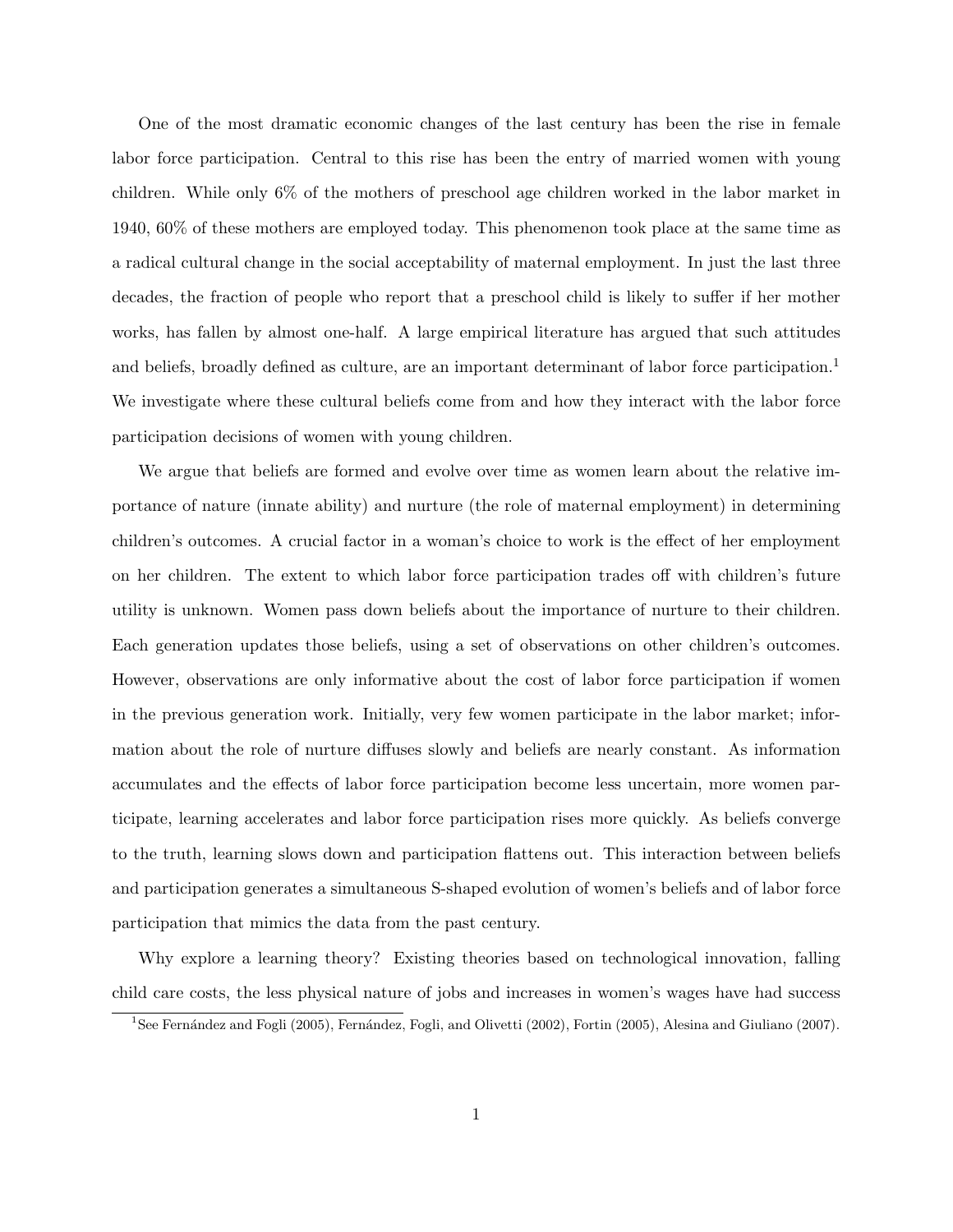in explaining features of participation.<sup>2</sup> Adding learning to these forces allows them to reconcile a broader set of facts: participation dynamics as well as labor supply elasticity, reported beliefs, and cross-sectional participation differences due to ethnicity, wealth, ability, geography, marital status and motherhood. In particular, our theory focuses on why the participation rates of married women with children rose so much more than those of other women, even though the technological and economic incentives for all women were changing. Furthermore, existing explanations already rely on theories of what agents know. For example, a model where a new technology enables a woman to complete housework and pursue a career typically assumes that the woman is aware of the technology, knows its effect on her productivity, and understands the effect on her children of outsourcing their care. This paper examines these kinds of unstated informational assumptions. Finally, cultural change itself is economically important.<sup>3</sup> While previous work has modeled culture as a feature of preferences (Bisin and Verdier (2000), Benabou and Tirole (2006) Doepke and Zilibotti (2007)), we argue that cultural change can be represented as Bayesian learning.

As a theoretical contribution, the model fills a gap between the literature on S-shaped learning dynamics and on endogenous information. The S-shaped learning dynamic is similar to Amador and Weill's (2006) model where agents, arranged on a lattice, learn what their neighbors know. But rather than studying the spread of information that agents are endowed with, we study an environment where information is revealed only if a woman works. The fact that information and actions are mutually interdependent delivers additional testable predictions. Not only do beliefs predict actions, as in exogenous information models, but actions also predict changes in beliefs. This idea that information is a by-product of economic activity appears in Van Nieuwerburgh and Veldkamp (2006). But there was no S-shaped learning dynamic. Because the variable being learned about was constantly changing, beliefs did not converge. Combining these two sets of ideas generates new predictions that are supported by data.

Section 1 establishes our motivating facts. Female labor force participation and beliefs about the

<sup>2</sup>See Greenwood, Seshadri, and Yorukoglu (2001), Goldin and Katz (2002), and Albanesi and Olivetti (2006) on technologies, Attanasio, Low, and Sanchez-Marcos (2006) and Del Boca and Vuri (2007) on child care costs, and Goldin (1990), Jones, Manuelli, and McGrattan (2003) on nature of jobs.

<sup>3</sup>See Giuliano (2007), Guiso, Sapienza, and Zingales (2004), Tabellini (2005), Barro and McCleary (2006) and Algan and Cahuc (2007).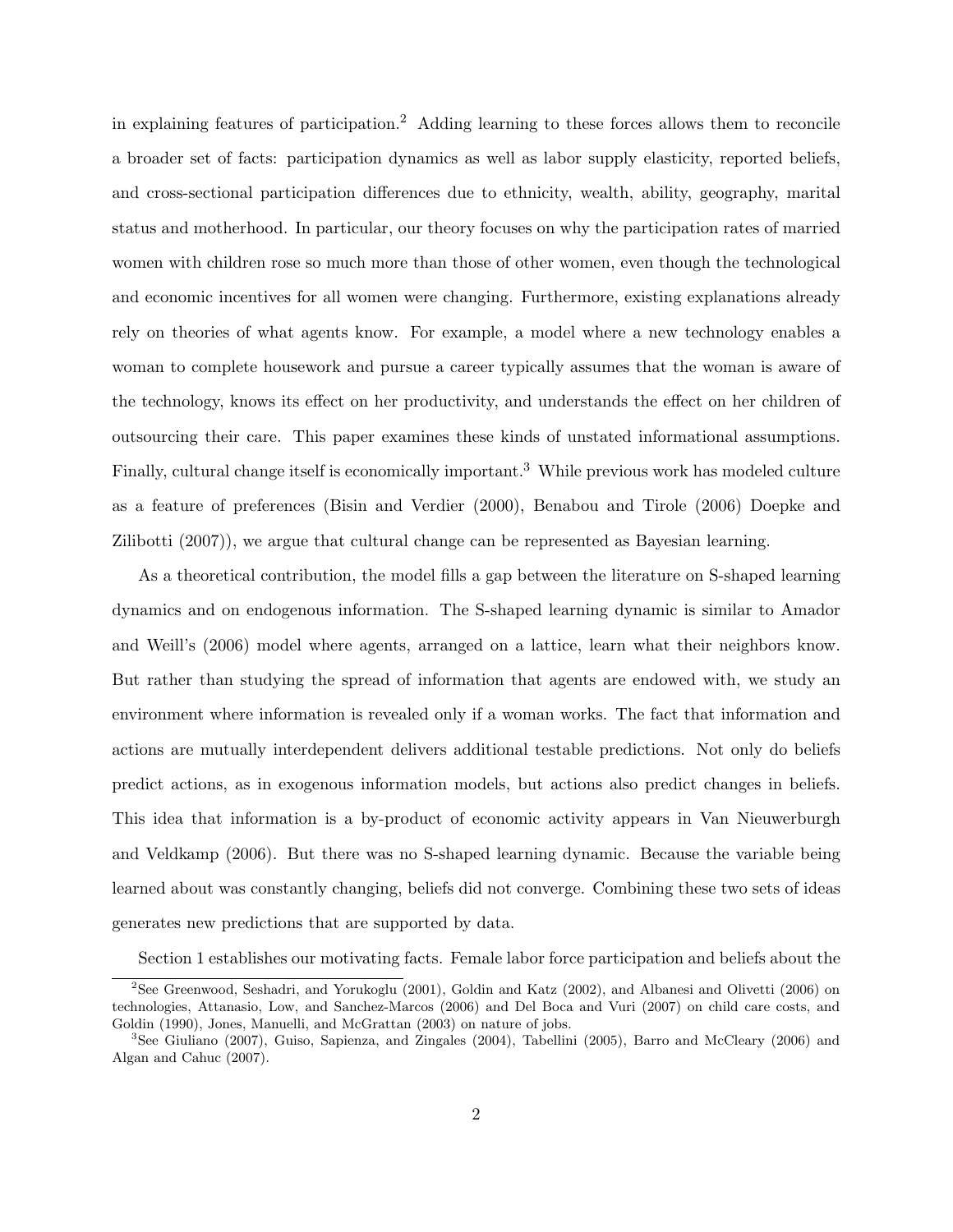welfare of children with working mothers have risen concurrently over the last century, following an S-shaped time path. Furthermore, the change in participation rates of married women with small children has been the major factor behind rising participation rates in the post-war period. Finally, there is great uncertainty about the effect of maternal employment on young children.

Section 2 develops an overlapping generation model where a woman faces a trade-off between entering the labor force to afford more consumption and staying out of the labor force to ensure that her child reaches its potential. Women use Bayesian updating to learn about the importance of maternal employment in determining children's outcomes. The results (section 3) show how two competing forces speed up, then slow down learning, creating the S-shaped participation dynamic. Learning is slow at first because few women work, making data about labor force participation scarce. As women learn, participation increases and speeds up learning. The offsetting force is that as beliefs become more informed, new information affects them less.

To evaluate the quantitative predictions of the model, sections 4 and 5 use moments of the labor force participation data and the distribution of wages from the census to calibrate and simulate a dynamic learning model. We compare participation rates, survey responses, wages and endowments predicted by the model to the data. The simulated time path of labor force participation looks strikingly similar to the data, slightly over-predicting the increase. Wages and endowments of working women change over time in the model because of a selection effect: The characteristics of women who choose to work are changing. For endowments, the model under-predicts their level but matches the size of their increase. For wages, the model matches the data well until 1980. At that point, wages rise suddenly in the data, but not in the model. We show that adding a high-intensity occupation that has a higher and more uncertain toll on children, but offers higher wages, can match the increase in women's wage. Although female wages increased after 1980, women's labor supply elasticity fell (Blau and Kahn 2005). Our model generates a declining elasticity. We show this both analytically and quantitatively. Finally, we ask agents in our model the questions from our survey data. Their replies match the level and evolution of the actual survey responses. Taken together, these results show that Bayesian updating about cultural beliefs can help to reconcile a broad set of facts about the experiences of female labor force participants.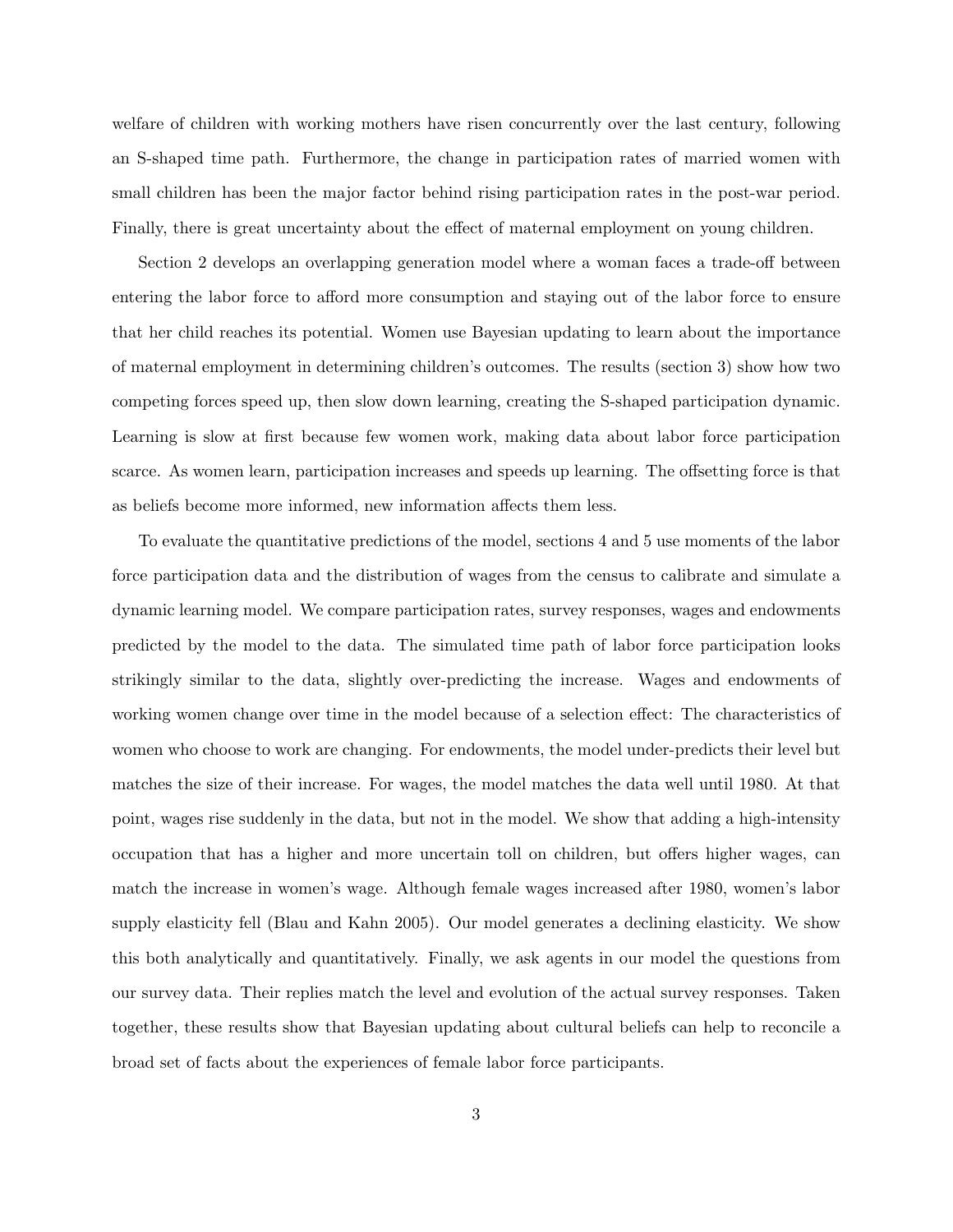Section 6 presents two pieces of evidence specific to our explanation. First, cultural beliefs have a large causal effect on female labor force participation. Second, the surveys of cultural beliefs reveal a pattern of decreasing uncertainty, indicative of learning.

In section 7, we use the model's quantitative predictions to distinguish our learning theory from other explanations. We do not argue that learning is a substitute explanation, but rather that examining changes in beliefs that accompany changes in the economic environment can help to match a broader set of facts. Section 8 concludes.

### 1 Motivating Facts: Beliefs, Participation and Child Development

Before proceeding with our theory, we document the rise in labor force participation and the cultural change we are building the theory to explain. We also establish support for a critical assumption of our model, that the effects of maternal employment on children is uncertain.



Figure 1: Labor force participation among sub-groups of women. Details of the data are in appendix B.

#### 1.1 Employment increase of women with young children

Figure 1 shows that the bulk of the increase in labor force participation over the last century came from married women with children. Single mothers and women without children started with much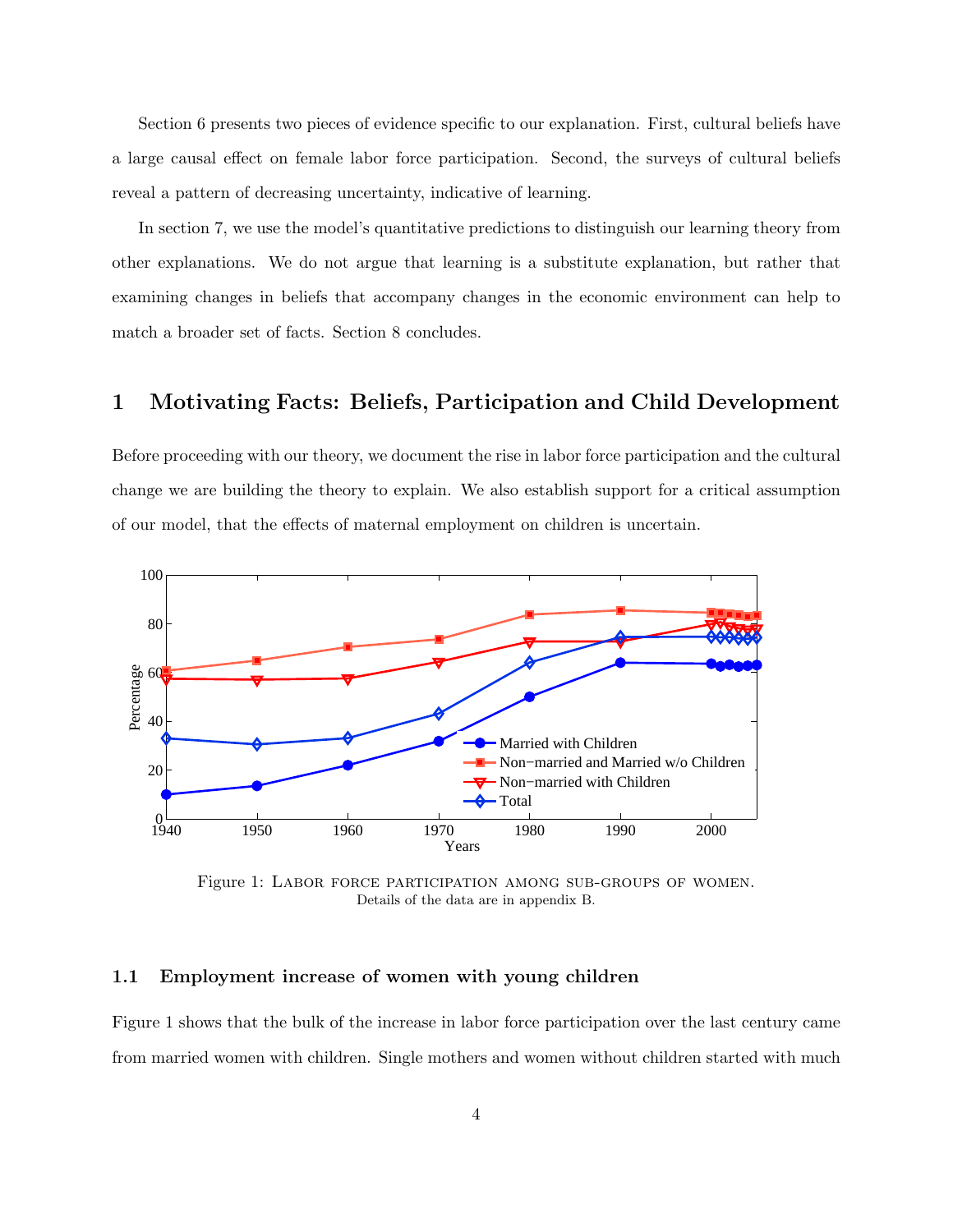higher participation rates, which increased, but not dramatically. In contrast, the participation of married women with children increased by more than three-fold. Even among this subgroup, the largest increase came from women with children under 5 years of age. The participation rate for this group was 6% in 1940 and rose 10-fold to 60% today. For this reason, we focus our theory on the concerns and trade-offs that women with children face. The rest of our data analysis will pertain to the group of women whose labor force participation showed the most change over the last century: married women, with children under 5 years of age.<sup>4</sup>

#### 1.2 Change in beliefs



Figure 2: Labor force participation and average survey responses.

Survey questions are about the effect of women's labor force participation on children. Appendix B states each question. A higher level indicates a more favorable attitude toward participation.

Surveys asking about female and maternal employment reveal a large shift in cultural beliefs. The survey questions in figure 2 are about whether a married woman should work (fework), whether she compromises her relationship with her children (fechld), whether pre-school age children, in particular, suffer (preschool), and whether her family suffers (fefam). (Data details in appendix B.) Increasing survey responses indicate that, over time, people believe that women's labor force

<sup>4</sup>We consider all married women with children under 5 who are between 25-54 years old. But the average age of this subgroup is 32 and 90% are younger than 40. There are compositional changes in this group: The fraction of married women with small children increases, then decreases. But these changes are far too small to account for the increase in the participation rate.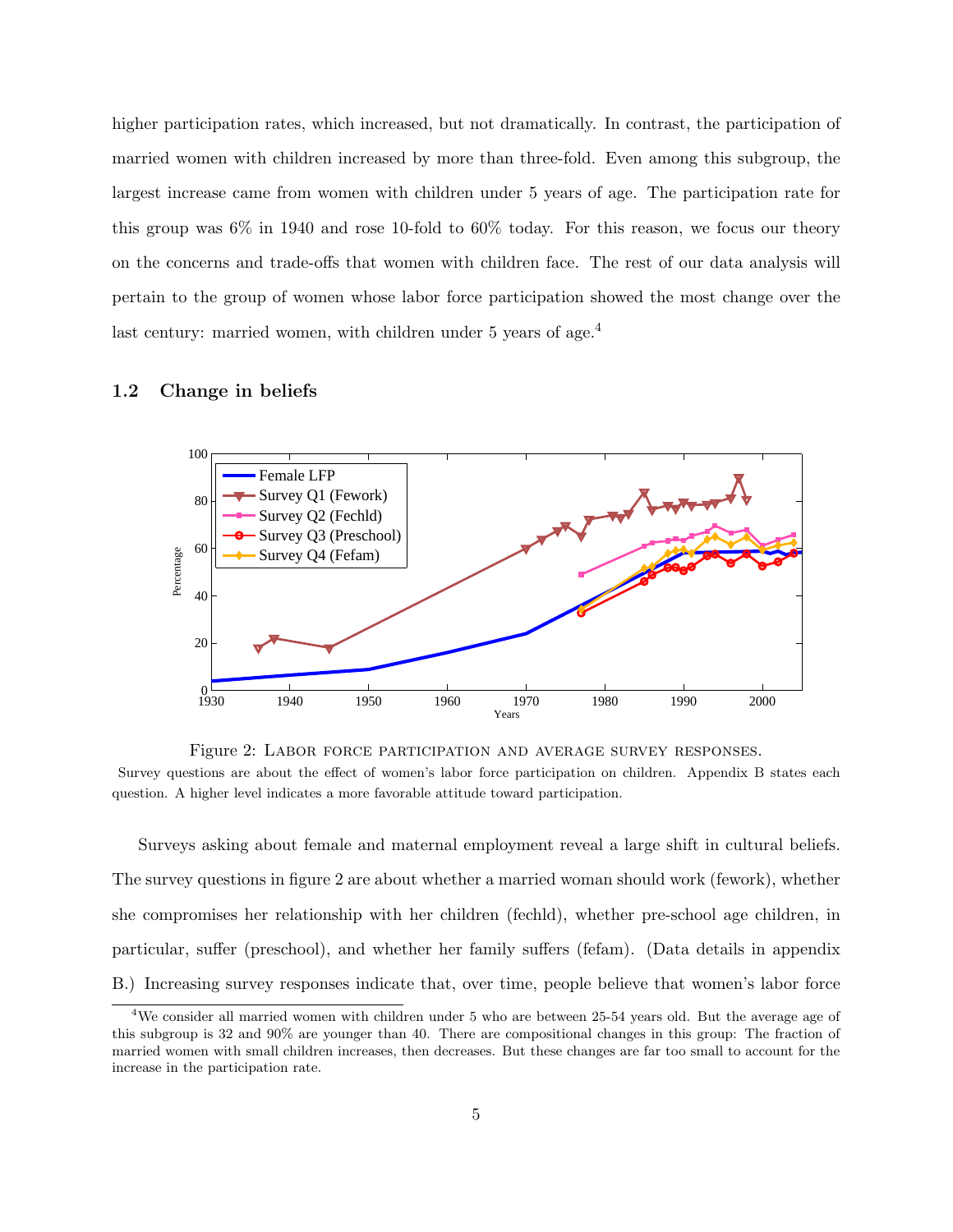participation is less harmful to families. What is striking about this graph is that the labor force participation tracks the survey responses so closely and that both display an S shape. Greater participation and cultural change are highly correlated.

Surveys specifically about employment in various stages of women's lifecycle show that the presence of a small child is crucial is pivotal. When asked if a woman should work full time outside the home after marrying and before there are children, 70% say yes. But when that woman has an infant, support falls to 10% (pooled data from (1988, 1994 and 2002). Whatever is determining beliefs about the costs and benefits of labor force participation is not something that affects all women equally. It hinges on the presence of children.

#### 1.3 Psychological evidence on the true value of nurture

Our theory is based on the premise that the effect of mothers' employment on children is uncertain. This is realistic because even academic psychologists have not reached a consensus. Harvey (1999) summarizes studies on the effects of early maternal employment on children's development that started in the early 60s and flourished in the 1980s when the children of the women interviewed in the National Longitudinal Survey of Youth (NLSY) reached adulthood. She concludes that "their results have been surprisingly mixed." Her analysis of the data indicates that working more hours is associated with slightly lower cognitive development and academic achievement scores before age 7.

More recent work by Hill, Waldfogel, Brooks-Gunn, and Han (2005) finds small but significant negative effects of maternal employment on children's cognitive outcomes for full-time employment in the first year post-birth. Bernal and Keane (2006) concur: Having a full-time working mother who uses informal child care during one of the first five years after childbirth is associated with lower test scores. Belsky (1988) also finds that infants who were in non maternal care for more than 20 hours per week were more aggressive and disobedient between ages 3 and 8. In sum, only in the last 10 years have researchers begun to understand and agree on the effects of maternal employment in early childhood. These facts motivate us to consider a model of women who are uncertain about the effects of maternal employment on their young children.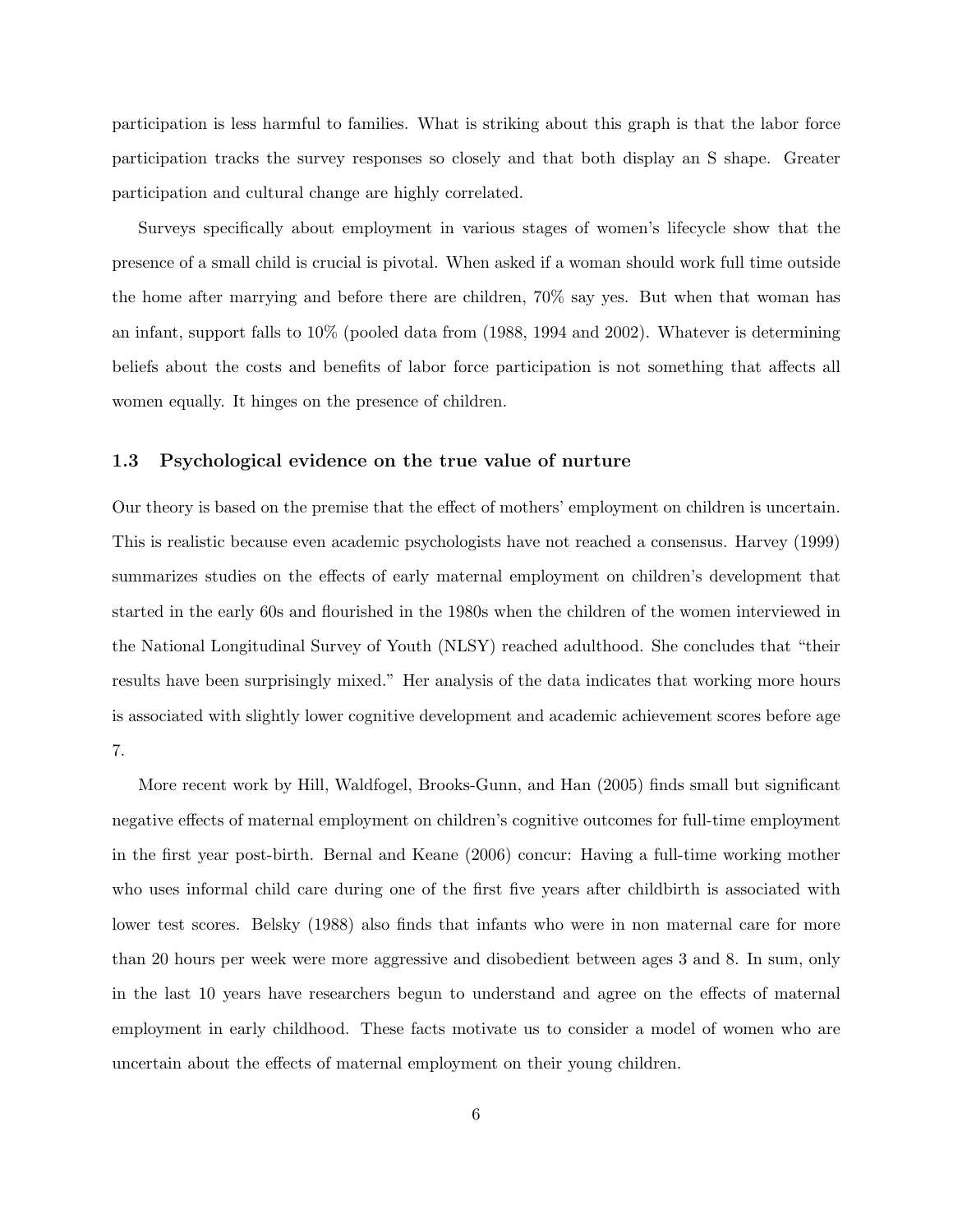### 2 The Model

We assume a discrete infinite horizon,  $t = 1, 2, \dots$ , and we consider an overlapping generation economy made up of a large finite number of agents living for two periods. Each agent is nurtured in the first period and consumes and has one child in the second period of her life. Preferences of an individual in family i born at time  $t-1$  depend on their consumption  $c_{it}$  and the potential wage of their child  $w_{i,t+1}$ .

$$
U = \frac{c_{it}^{1-\gamma}}{1-\gamma} + \beta \frac{w_{i,t+1}^{1-\gamma}}{1-\gamma} \qquad \gamma > 1
$$
 (1)

This utility function captures the idea that parents care about their child's potential, but not the choices they make.<sup>5</sup>

The budget constraint of the individual from family i born at time  $t-1$  is

$$
c_{it} = n_{it} w_{it} + \omega_{it} \tag{2}
$$

where  $\omega_{it}$  is an endowment which could represent a spouse's income and  $n_{it} \in \{0,1\}$  is the discrete labor force participation choice. If the agent works in the labor force,  $n_{it} = 1$ .

The key feature of the model is that an individual's earning potential is determined by a combination of endowed ability and nurturing that cannot be disentangled. Endowed ability is an unobserved normal random variable  $a_{i,t} \sim N(\mu_a, \sigma_a^2)$ . If a mother stays home with her child, the child's full natural ability is achieved. If the mother joins the labor force, some unknown amount  $\theta$  of the child's ability will be lost. Wages depend exponentially on ability:

$$
w_{i,t} = \exp(a_{i,t} - n_{i,t-1}\theta) \tag{3}
$$

**Information Sets** The constant  $\theta$  determines the importance of nurture and is not known when making labor supply decisions. Young agents inherit their prior beliefs about  $\theta$  from their parents'

 $5U\sin g$  utility over the future potential wage, rather than recursive utility shuts down an experimentation motive where mothers participate in order to create information that their decedents can observe. Such a motive makes the problem both intractable and unrealistic. Most parents do not gamble with their children's future just to observe what happens.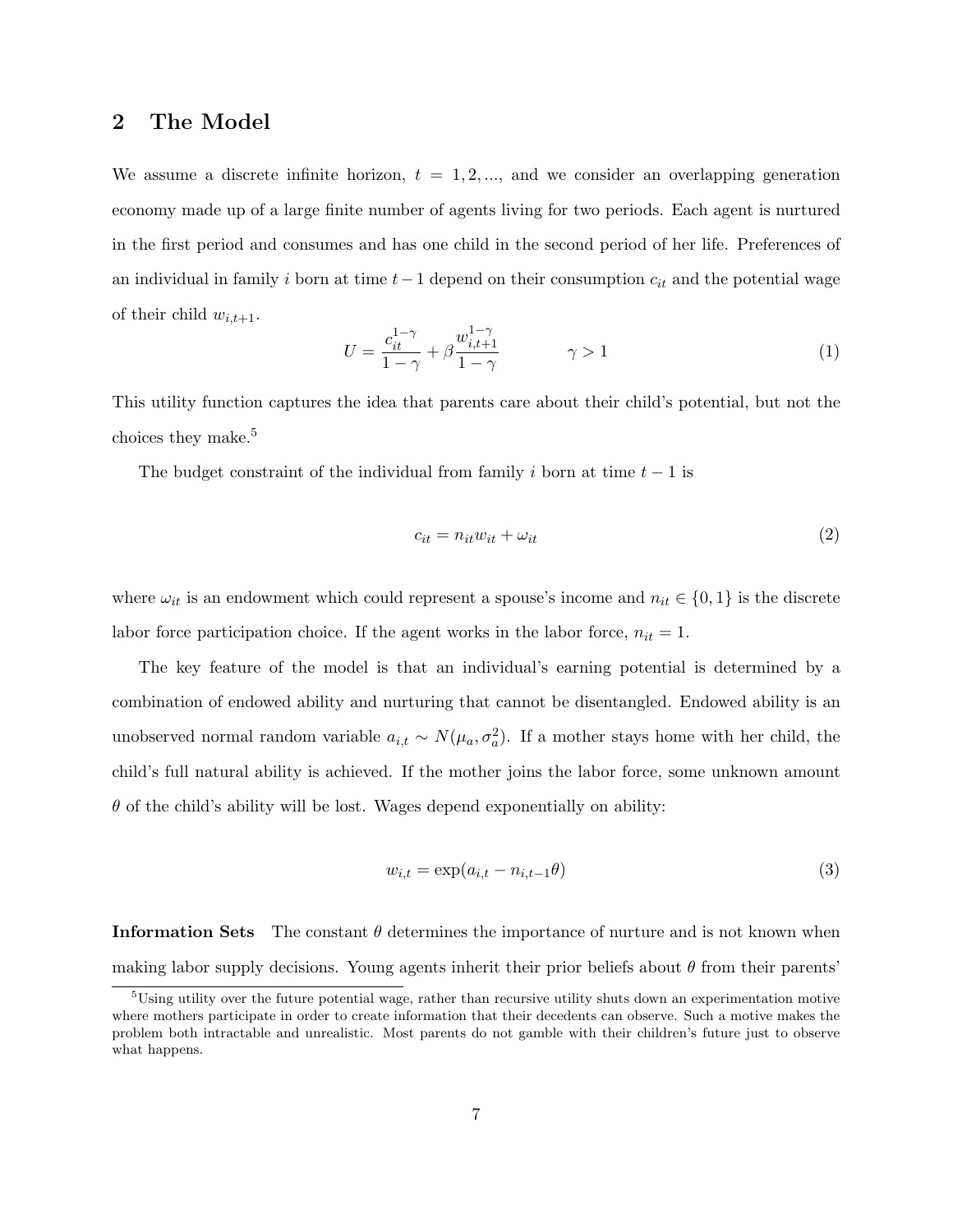beliefs. In the first generation, initial beliefs are common,  $\theta \sim N(\mu_0, \sigma_0^2)$ . Each subsequent generation updates these beliefs by observing  $w$ 's. But, their signals are only informative about the effect of maternal employment on wages if a mother actually worked. Note from equation (3) that if  $n_{i,t-1} = 0$ , then  $w_{i,t}$  is only reflecting innate ability and contains no information about  $\theta$ .<sup>6</sup>

Each agent knows whether she was nurtured  $n_{i,t-1}$  and observes her potential wage  $w_{i,t}$  at the beginning of time  $t$ . We refer to  $w$  as the potential wage because it is observed, regardless of whether the agent chooses to work.<sup>7</sup> In addition, she observes both potential earnings and parental employment decisions for J peers, randomly and independently chosen from the population. Ability a is never observed so that  $\theta$  can never be perfectly inferred from the wage. The set of family indices for the outcomes observed by agent i is  $\mathbb{J}_i$ . Agents use the information in observed potential wages to update their prior, according to Bayes' law.

Bayesian updating with J signals is equivalent to running a regression of children's potential wages on parents' labor choices and then forming a linear combination of the estimated weight on labor choices  $\hat{\theta}$  and the prior belief  $\mu_t$ . Figure 3 shows the timing of information revelation and decision-making.

At the end of each period  $t$ , the regression agents run to form their signal is

$$
W - \mu_a = N\theta + \varepsilon_i
$$

where W and N are  $J \times 1$  vectors  $\{\log w_{j,t}\}_{j\in\mathbb{J}_i}$  and  $\{n_{i,t-1}\}_{j\in\mathbb{J}_i}$ . Let  $\bar{n}_{i,t}$  be the sum of the labor decisions for the set of families that  $(i, t)$  observes:  $\bar{n}_{i,t}$  =  $\overline{ }$  $_{j\in\mathbb{J}_i} n_{i,t}$ . The resulting estimated coefficient  $\hat{\theta}$  is normally distributed with mean  $\hat{\mu}_{i,t} = \sum$  $_{j\epsilon \mathbb{J}_i}(\log w_{j,t} - \mu_a) n_{j,t}/\bar{n}_{i,t}$  and variance  $\hat{\sigma}_{i,t}^2 = \sigma_a^2/\bar{n}_{i,t}.$ 

<sup>&</sup>lt;sup>6</sup>The fact that another woman's mother chose to work is potentially an additional signal. But the information content of this signal is very low because the outside observer does not know whether this person worked because they were highly able, very poor, less uncertain or had low expectations for the value of theta. Since these observations contain much more noise than wage signals, and the binary nature of the working decision makes updating much more complicated, we approximate beliefs by ignoring this small effect. Including it would only reinforce our results because low participation rates early on would discourage women from working and the increase in participation would cause women to infer that others believe  $\theta$  is lower, causing participation rates to increase faster.

This assumption could be relaxed. If  $w_{i,t}$  were only observed once agent (i,t) decided to work, then an informative signal about  $\theta$  would only be observed if both  $n_{i,t} = 1$  and  $n_{i,t-1} = 1$ . Since this condition is satisfied less frequently, such a model would make fewer signals observed and make learning slower.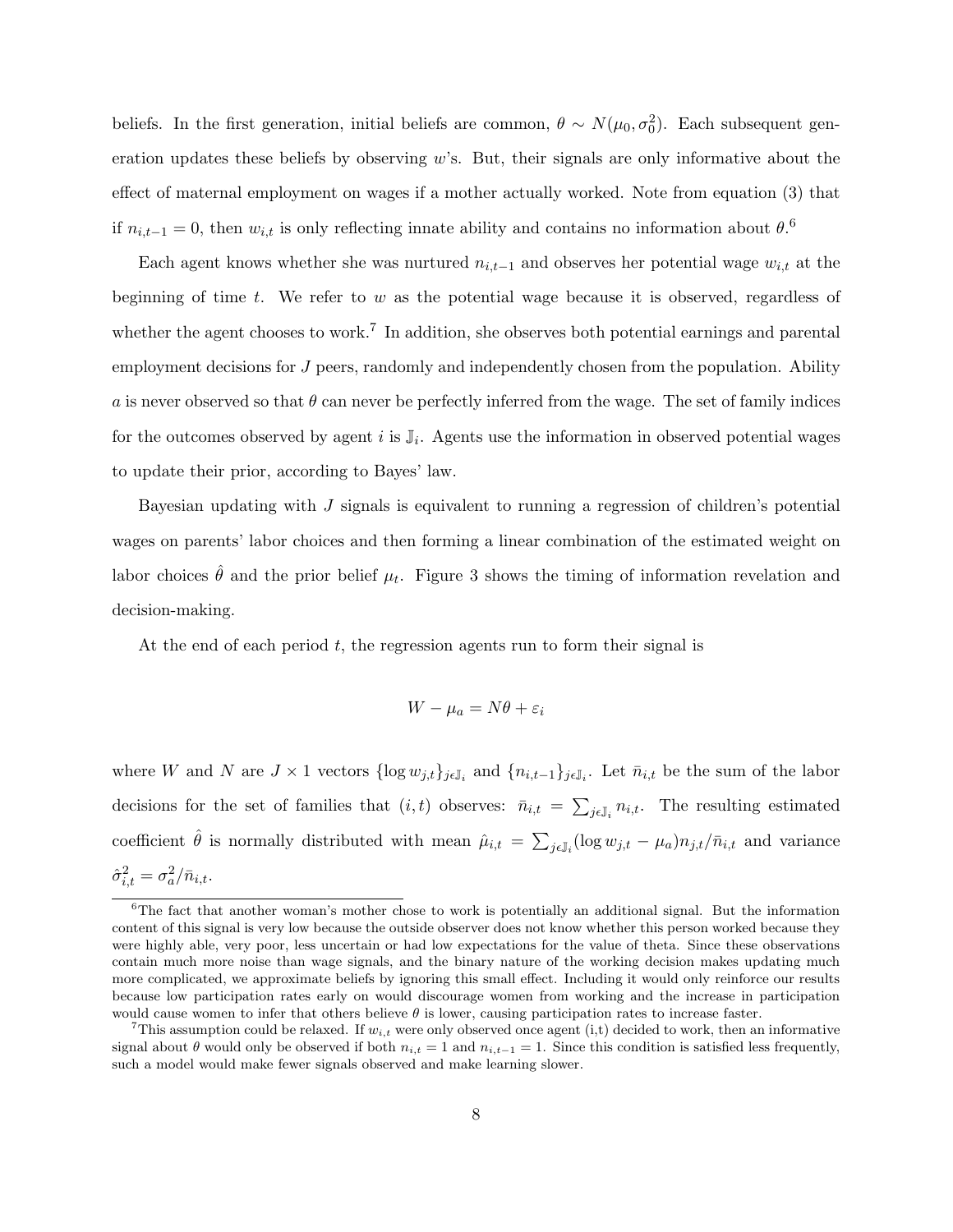

Figure 3: MODEL TIMING.

Posterior beliefs about the value of nurturing are normally distributed  $\theta \sim N(\mu_{i,t}, \sigma_{i,t}^2)$ . The posterior mean is a linear combination of the estimated coefficient and the prior beliefs, where each component's weight is its relative precision:

$$
\mu_{i,t} = \frac{\hat{\sigma}_{i,t}^2}{\sigma_{i,t-1}^2 + \hat{\sigma}_{i,t}^2} \mu_{i,t-1} + \frac{\sigma_{i,t-1}^2}{\sigma_{i,t}^2 + \hat{\sigma}_{i,t}^2} \hat{\mu}_{i,t}
$$
(4)

The posterior precision (inverse of the variance) is the sum of the prior precision and the signal precision. Thus posterior variance is

$$
\sigma_{i,t}^2 = (\sigma_{i,t-1}^{-2} + \hat{\sigma}_{i,t}^{-2})^{-1}.
$$
\n(5)

Definition of equilibrium An equilibrium is a sequence of wages, distributions that characterize beliefs about  $\theta$ , work and consumption choices, for each individual i in each generation t such that:

- 1. Taking beliefs and wages as given, consumption and labor decisions maximize expected utility (1) subject to the budget constraint (2).
- 2. Wages of agents born in period  $t-1$  are consistent with the labor choice of the parents, as in (3).
- 3. An agent i born at date  $t-1$  chooses consumption and labor at date t. That optimization is conditioned on beliefs  $\mu_{i,t}, \sigma_{i,t}$ .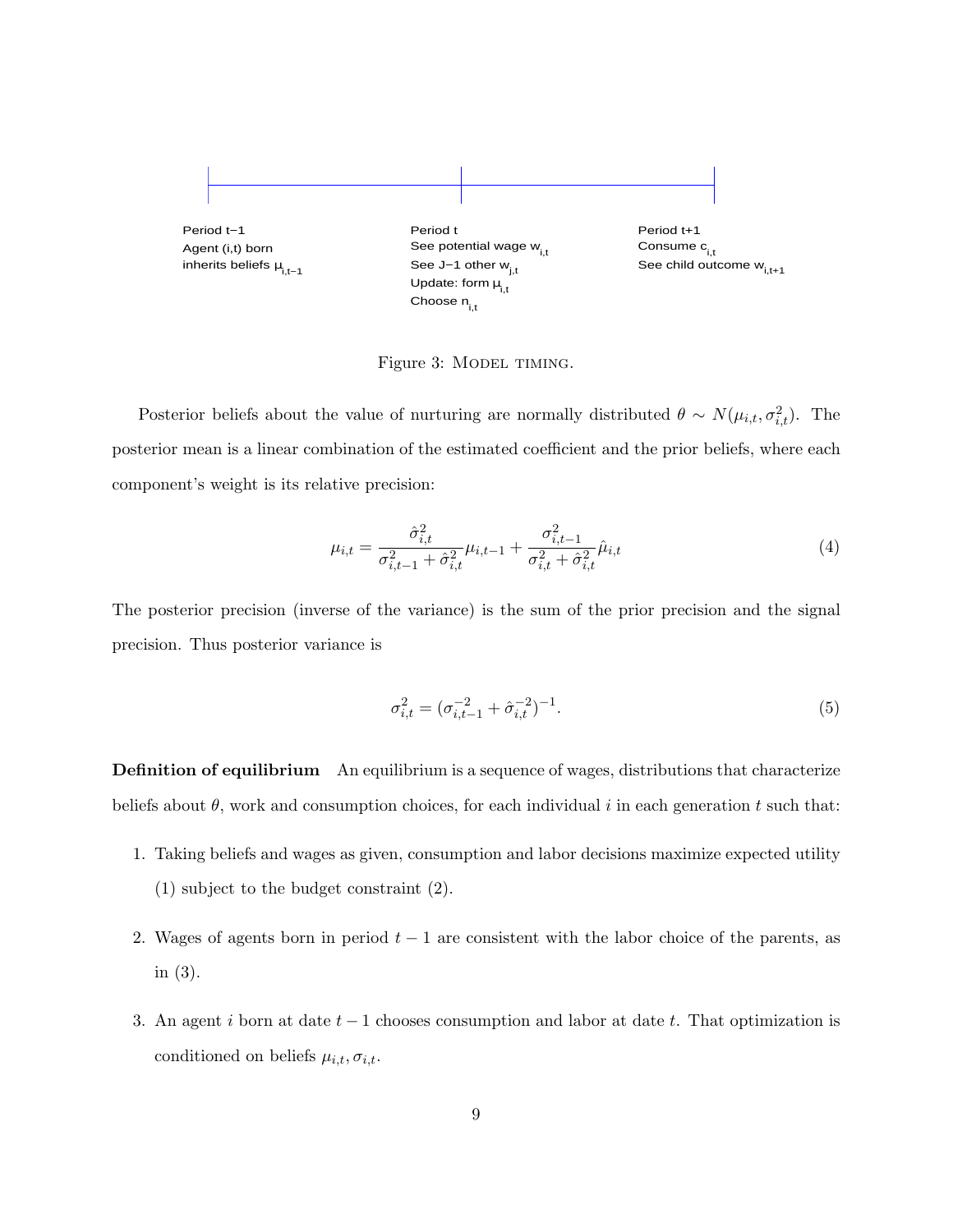- 4. Priors  $\mu_{i,t-1}, \sigma_{i,t-1}$  are equal to the posterior beliefs of the parent, born at  $t-1$ . Priors are updated using observed wage outcomes  $\mathbb{J}_{i,t}$ , according to Bayes' law (4).
- 5. Distributions of elements  $\mathbb{J}_{i,t}$  are consistent with distribution of optimal labor choices  $n_{i,(t-1)}$ .

# 3 Results

Substituting the budget constraint  $(2)$  and the law of motion for wages  $(3)$  into expected utility (1) produces the following optimization problem for agent i born at date  $t - 1$ :

$$
\max_{n_{it} \in \{0,1\}} \frac{(n_{it}w_{it} + \omega_{it})^{1-\gamma}}{1-\gamma} + \beta E_{a_{i,t+1},\theta} \left[ \frac{\exp((a_{i,t+1} - n_{i,t}\theta)(1-\gamma))}{1-\gamma} \right].
$$
 (6)

Taking the expectation over the unknown ability a and the importance of nurture  $\theta$  delivers expected utilities from each choice. If a woman stays out of the labor force, her expected utility is

$$
EUO_{it} = \frac{(\omega_{it})^{1-\gamma}}{1-\gamma} + \frac{\beta}{1-\gamma} \exp\left(\mu_a (1-\gamma) + \frac{1}{2}\sigma_a^2 (1-\gamma)^2\right).
$$
 (7)

If she participates in the labor force, her expected utility is

$$
EUW_{it} = \frac{(w_{it} + \omega_{it})^{1-\gamma}}{1-\gamma} + \frac{\beta}{1-\gamma} \exp\left((\mu_a - \mu_{i,t})(1-\gamma) + \frac{1}{2}(\sigma_a^2 + \sigma_{i,t}^2)(1-\gamma)^2\right).
$$
 (8)

The optimal policy is to join the labor force when the expected utility from employment is greater than the expected utility from staying home  $(EUW_{it} > EUO_{it})$ . Define  $\mathcal{N}_{it} \equiv EUW_{it} - EUO_{it}$  to be the expected net benefit of labor force participation, conditional on information  $(\mu_{i,t}, \sigma_{i,t})$ .

### 3.1 The Role of Beliefs in Labor Force Participation

We begin by establishing some intuitive properties of the labor force participation decision rule. Women who think nurture is more important and those who are more uncertain about the importance of nurture are less likely to work.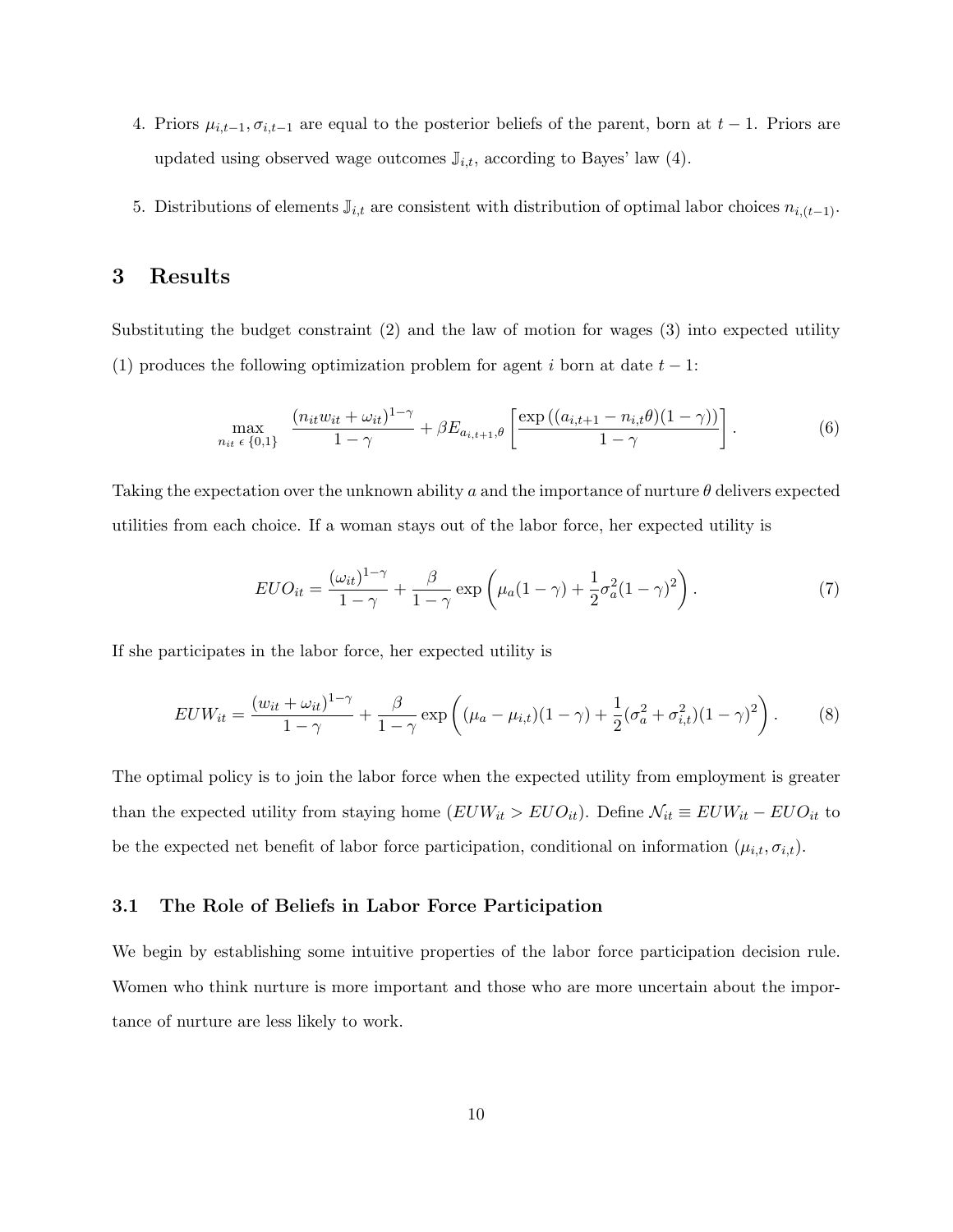**Proposition 1** A higher expected value of nurture reduces the probability that a woman will participate in the labor force, holding all else equal.

Proof: in appendix A.1. The logic of this result can be seen in equation (8). Increasing the expected value of nurture decreases the net expected utility of labor force participation:  $\partial \mathcal{N}_{i,t}/\partial \mu_{i,t} = -\beta$ , times an term which is an exponential and thus must be non-negative. Since  $-\beta < 0$ , a higher  $\mu_{i,t}$ reduces the utility gain from labor force participation and therefore reduces the probability that a woman will participate.

**Proposition 2** Greater uncertainty about the value of nurture reduces the probability that a woman will participate in the labor force, holding all else equal.

Proof: in appendix A.2. More uncertainty about the cost of maternal employment on children makes labor force participation more risky. Participation falls because agents are risk-averse. Over time as uncertainty falls, the net benefit of participating rises:  $\partial \mathcal{N}_{i,t}/\partial \sigma_{i,t} = (1 - \gamma)\beta$ , times an term which is an exponential and thus must be non-negative. A higher risk aversion (more negative  $(1 - \gamma)$ ) would amplify this effect.

Why the S-shape? The model generates an S-shaped labor force participation series because beliefs move slowly at first, then faster, and then slow down. There are two competing forces that generate this dynamic. One force is that as the number of women in the labor force increases, the size of the updates to beliefs increases. The second, competing force is that as beliefs converge to the truth, revisions in beliefs become smaller.

The information gleaned from observing others' labor market outcomes can be described as a signal with mean  $\hat{\mu}_{i,t} =$  $\overline{ }$  $j_{i,j}(\log w_{j,t} - \mu_a) n_{j,t}/\bar{n}_{i,t}$  and variance  $\hat{\sigma}_{i,t}^2 = \sigma_a^2/\bar{n}_{i,t}$ . Let  $\rho$  be the fraction of women who participate in the labor force. Then, the expected precision of this signal is  $E[\hat{\sigma}_{i,t}^{-2}] = \rho N \sigma_a^2$ . A higher signal precision increases the expected magnitude of changes in beliefs. This conditional variance of t beliefs is the difference between prior variance and posterior variance: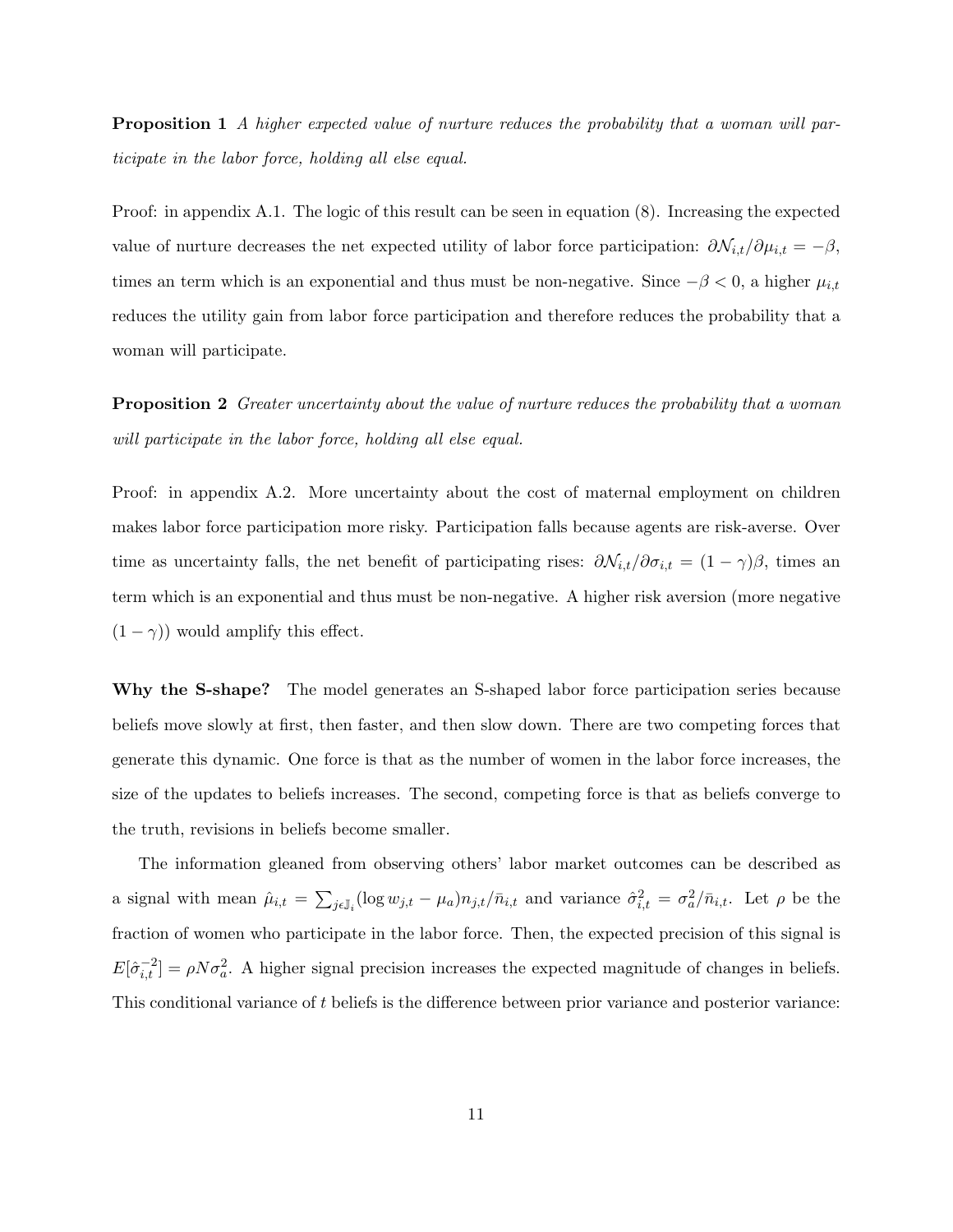$var(\mu_{i,t}|\mu_{i,t-1}) = \sigma_{i,t-1}^2 - \sigma_{i,t}^2$ . Substituting in for posterior variance (5),

$$
var(\mu_{i,t}|\mu_{i,t-1}) = \sigma_{i,t-1}^2 - \frac{1}{\sigma_{i,t-1}^{-2} + \hat{\sigma}_{i,t}^{-2}}.
$$
\n(9)

Since  $\partial var(\mu_{i,t}|\mu_{i,t-1})/\partial \hat{\sigma}_{i,t}^{-2} > 0$ , the expected size of revisions is increasing in the precision of the observed signals and therefore in the fraction of women who work. This is the first force: As beliefs change more rapidly, so does labor force participation, early in the century.

The second force is the convergence of beliefs to the truth. Over time, the variance of beliefs about  $\theta$  declines. New information reduces posterior variance (equation 5):  $\sigma_{i,t}^2 < \sigma_{i,t-1}^2$ . As  $\sigma^2$ falls, the conditional variance of changes in beliefs falls as well:  $\partial var/\partial \sigma_{i,t-1}^2 > 0$ .

The increase in signal quality early on in the century was the dominant force, causing learning to speed up. This effect diminished later on because the convergence of beliefs to the truth reduces the effect of higher signal precision. This effect is about the cross-partial derivative:  $\partial^2 var/\partial \hat{\sigma}_{i,t}^{-2} \partial \sigma_{i,t-1}^{-2} = -2/(\sigma_{i,t-1}^{-2} + \hat{\sigma}_{i,t}^{-2})^3 < 0$ . The convergence of beliefs is the dominant force, slowing down learning later in the century both because higher prior precision makes belief revisions smaller and because higher prior precision reduces the effect of more informative signals.

What starts the transition? The shift from agriculture to industrialization at the end of the 19th century changed the nature of work. In agriculture, women allocated time continuously between work and child-rearing. This was possible because home and work were in the same location. Industrialization required women who took jobs to outsource their child care. Only at that stage did people start to ask what effects outsourcing has on children. One might think that with no women participating initially, the economy would be stuck in a zero-participation state because no new information would be generated. The following proposition (proven in appendix A.3) shows that zero labor force participation is not a steady state.

**Proposition 3** In any period where the labor force participation rate is zero ( $\sum_j n_{j,t-1} = 0$ ), there is a positive probability that at least one woman will work in the following period  $(\sum_j n_{j,t} \geq 1)$ .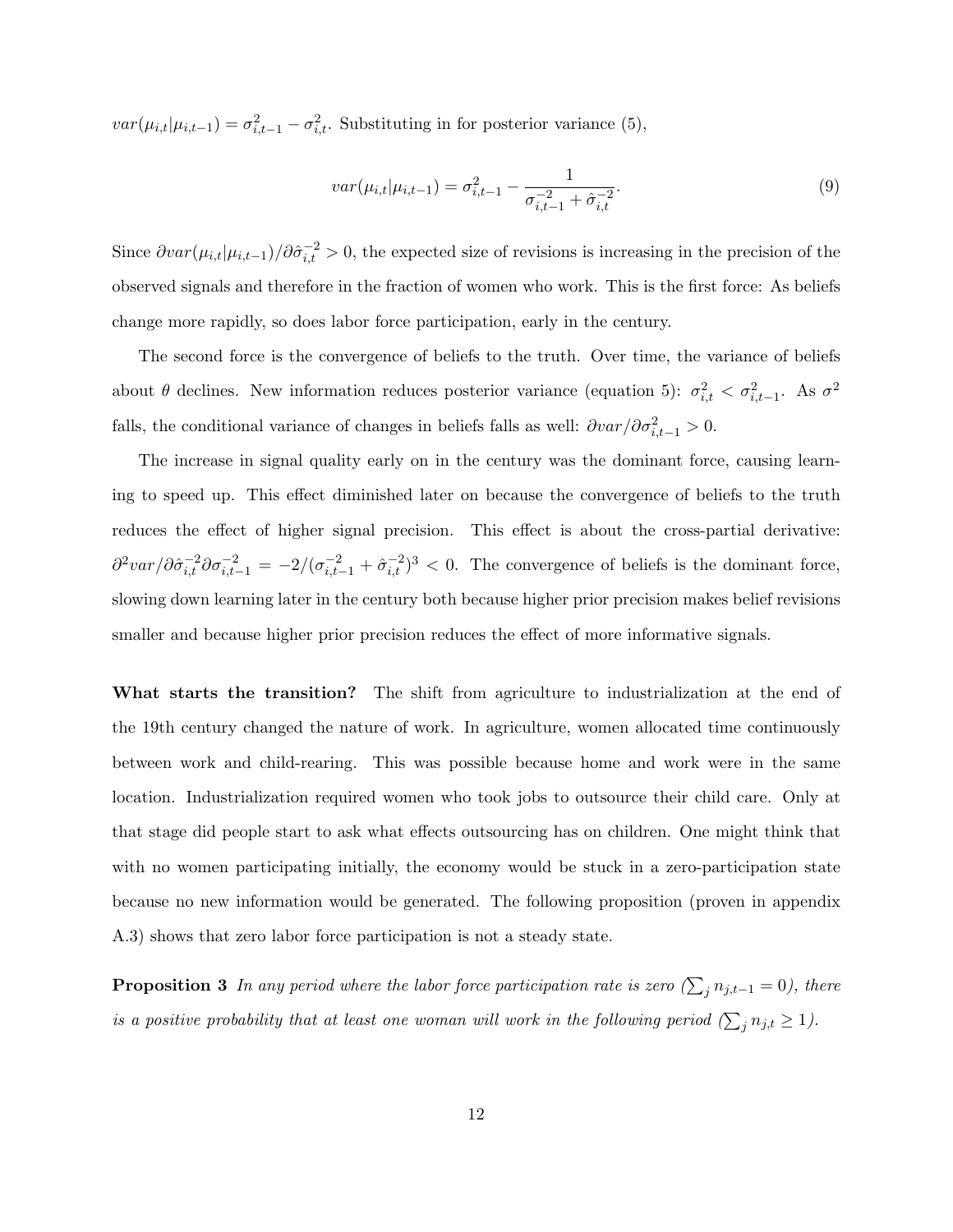Zero participation is a state that can persist for many periods and is exited each period with a small probability. All it takes to escape a zero-participation state is for one extremely able woman to be born. For a sufficiently able woman, working will be optimal, despite the uncertainty and pessimism about the effect of working on her children.

Condition (8) also suggests circumstances in which such a woman is likely to emerge. When the endowment  $\omega_{jt}$  is low, the cutoff ability level  $a^*$  will be lower because the marginal value of women's income is higher. Thus, in times like the great depression or wars when husbands' incomes are lost, or when technologies reduce the cost of participation, the probability that a woman would be sufficiently able to work rises. Thus, existing theories can provide a shock that hastens the transition. But such exogenous shocks are not necessary for the transition to occur.

#### 3.2 The Effect of Wages: Learning and Labor Supply Elasticity

One of the surprising features of this model is that it generates a decline in own-wage labor supply elasticity, a subtle feature of the data. The wage elasticity of the labor supply is the marginal change in the log probability that a woman participates due to a log change in the average wage. Since wages make working more attractive, this elasticity is always positive. However, it declines as women learn more about the effects of labor force participation on their children. (Proof in appendix A.5.)

Proposition 4 As uncertainty about the value of nurture falls, the wage elasticity of an individual's labor force participation declines:  $\partial^2 \ln(Prob(\mathcal{N}_{i,t} > 0))/\partial \sigma_{i,t}^2 \partial \ln(mean(w_{i,t})) > 0, \ \forall (i,t)$ .

Changing the average wage has two effects, each of which interacts with uncertainty. There is a direct effect on the benefit of working and an indirect effect on the expected wage of children. The direct effect of a decrease in uncertainty is to increase the number of women in the labor force. When the economy starts from a higher participation rate, a larger increase in wages is needed to achieve a given percentage increase in participation.

The indirect effect is that mothers expect a higher income for their children. This makes them more willing to work because higher future income reduces the marginal utility cost of lowering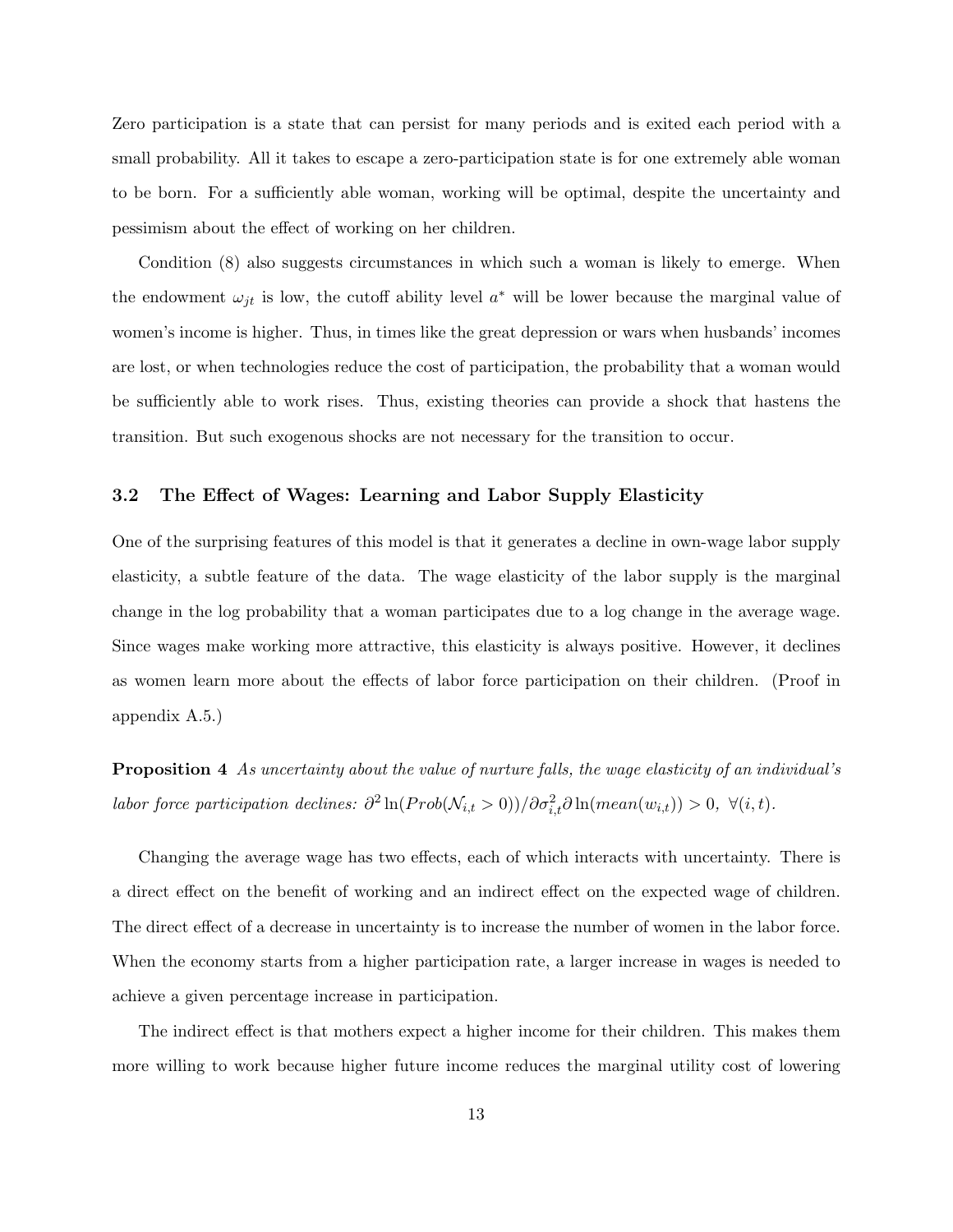children's income by working. Uncertainty amplifies this effect. Our utility function is such that agents are more averse to risk when wage realizations are low than when they are high. Therefore, they are much more responsive to a changes in the probability of catastrophic outcomes than to average or excellent ones. When uncertainty increases, the probability of extreme outcomes rises. When more probability is placed on the catastrophic outcomes, agents become more sensitive to changes in the average wage. The higher probability of excellent outcomes reduces their sensitivity, but by less. Therefore, when uncertainty increases, the sensitivity of marginal utility to changes in the average wage rises. When the marginal utility of working is more sensitive to the wage, labor supply is more elastic. Since both the direct and the indirect effect cause elasticity to increase with uncertainty, as learning resolves uncertainty over time, the labor supply elasticity falls.

#### 3.3 The Effect of Wealth

Another feature of the data that our learning model will explain is the change in the wealth of employed women. To explain this effect, we need to show why women participate less when their wealth level is higher.

**Proposition 5** Greater initial wealth  $\omega_{i,t}$  reduces the probability that a woman will participate in the labor force, holding all else equal.

Proof in appendix A.4. The effect of wealth on the value of participating in the labor force is negative because more wealth reduces the marginal utility gain from additional labor income.

#### 3.4 Survey responses in the model

One of the dimensions along which we will evaluate our model is to compare its predictions for beliefs about the value of labor force participation to survey data about whether mothers should participate in the labor force. To do this, we need a precise mapping between the survey responses and model quantities. We establish this mapping by asking agents in our model whether they believe, based on their observed information, that the average household's utility  $U$  would be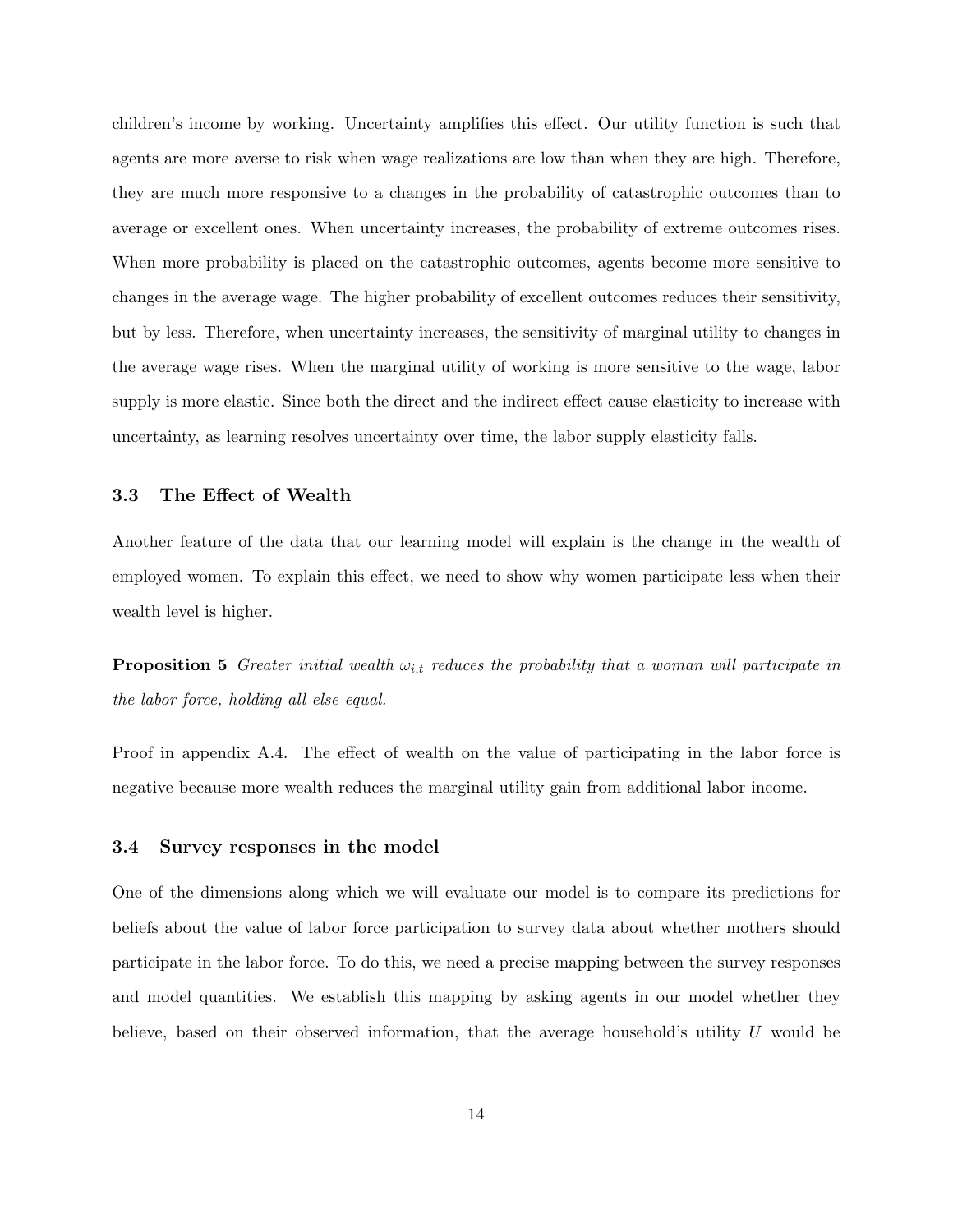higher if the mother worked. Agent j with beliefs  $\mu_{j,t}, \sigma_{j,t}$  answers yes if

$$
\frac{\left(\sum_{k\in\mathbb{J}_j} w_k/J + \exp(\mu_\omega)\right)^{1-\gamma}}{1-\gamma} + \frac{\beta}{1-\gamma} \exp\left((\mu_a - \mu_{j,t})(1-\gamma) + \frac{1}{2}(\sigma_a^2 + \sigma_{j,t}^2)(1-\gamma)^2\right)
$$

$$
> \frac{\exp(\mu_\omega(1-\gamma))}{1-\gamma} + \frac{\beta}{1-\gamma} \exp\left(\mu_a(1-\gamma) + \frac{1}{2}\sigma_a^2(1-\gamma)^2\right). \tag{10}
$$

We use the mean of all the wage realizations observed by agent  $j$  at time  $t$  (  $\overline{ }$  $_{k\in\mathbb{J}_{j}}\,w_{k}/J)$  to estimated agent j's belief about the average wage among women in the population.<sup>8</sup>

# 4 Calibration

Our calibrated parameters are summarized in table 1. Our strategy is to choose parameters of the earnings and endowment distributions in our model to match the empirical distributions of annual labor income of full-time employed, married women with children under age 5 and their husbands. We match the moments for 1940, the earliest year for which we have the wage distribution data. Since we interpret women's endowment  $\omega$  as being the earnings of their husbands, we use a log-normal distribution,  $\ln(\omega) \sim N(\mu_{\omega}, \sigma_{\omega}^2)$ , which is frequently used to describe earnings. We normalize the average endowment (not in logs) to 1 and use  $\sigma_{\omega}$  to match the dispersion of 1940 annual log earnings of husbands with children under 5 at home. For women's ability,  $\mu_a$  and  $\sigma_a$ , we match the censored distribution for earnings of working women in the first period of the model to the censored distribution of earnings in the 1940 data. These parameters imply that full-time employed women in our sample earn  $81\%$  of their husbands' annual earnings, on average.<sup>9</sup>

Without such direct observable counterparts for our information variables, we need to infer them from participation data. Initial beliefs are assumed to be the same for all women and unbiased,

<sup>&</sup>lt;sup>8</sup>This is an approximation to keep the expression simple. It is not the optimal belief because agent j could also use prior information in forming this belief. But, this problem become intractable because forming a belief about the average wage requires forming a belief about the fraction of women who were nurtured. This requires beliefs about the labor force participation decisions of these women's mothers. Since the mothers' decisions depend on the mothers' beliefs, this requires agent  $j$  to form beliefs over the entire past history of signals observed by each family.

<sup>9</sup>A wage gap where women earn 81% of their husbands' income is higher than most estimates. This is due to two factors. First, we do not require husbands to be full-time workers because we want to capture the reality that women's endowments can be high or low. Second, poor women are more likely to be employed. By examining husbands of employed women, we are selecting poorer husbands.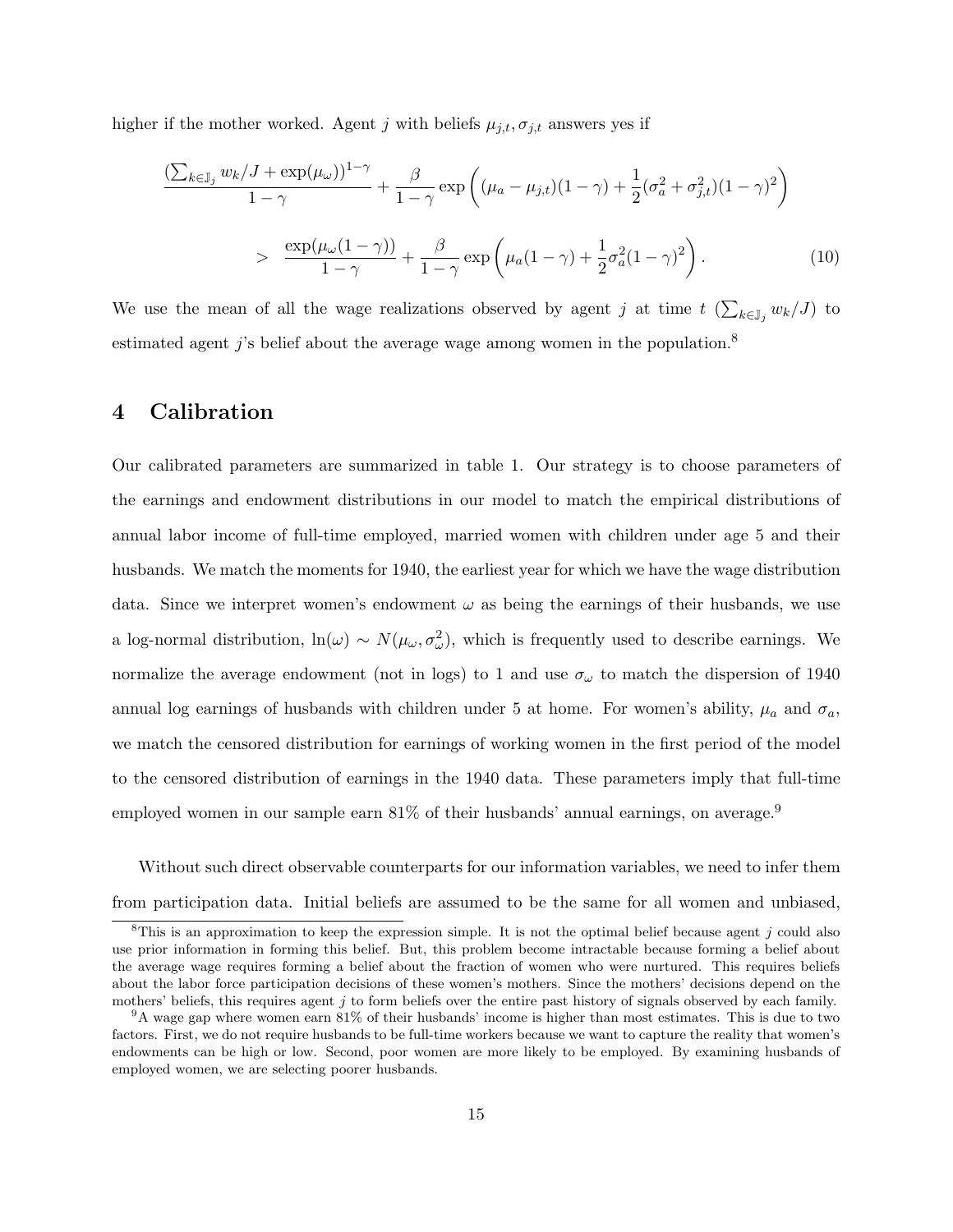| mean log ability           | $\mu_a$           | $-0.88$        | women's earnings distribution                  |
|----------------------------|-------------------|----------------|------------------------------------------------|
| std log ability            | $\sigma_a$        | 0.57           | women's earnings distribution                  |
| mean log endowment         | $\mu_{\omega}$    | $-0.28$        | average endowment $= 1$                        |
| std log endowment          | $\sigma_{\omega}$ | 0.75           | men's earnings distribution                    |
| outcomes observed          | $\mathbf{J}$      | 3              | $Prob(n_{i,t} = n_{i,t-1})1970 - 2000$         |
| prior mean $\theta$        | $\mu_0$           | 0.04           | unbiased beliefs                               |
| prior std $\theta$         | $\sigma_0$        | 1.38           | 1940 LFP                                       |
| true value of nurture      | $\theta$          | 0.04           | children's test scores (Bernal and Keane 2006) |
| intertemporal substitution | $\gamma$          | $\overline{2}$ | commonly used                                  |

Table 1: Parameter values for the simulated model and the calibration targets.

implying  $\mu_0 = \theta$ . The alternative, a theory driven by initially biased beliefs, is difficult to rationalize. The bias would have to be present in every country; otherwise, female labor force participation would start out high and decrease in some countries. Uncertainty  $\sigma_0$  is chosen to match women's 1940 labor force participation. The number of signals observed each period J matches the 42% probability of a woman making a different labor participation decision than her mother. We use the 1970-2000 GSS data because matched mother-daughter data is only available for those years. The rationale for matching this moment is that a woman who observes many signals will have posterior beliefs potentially quite different from her mother's and will have a higher chance of switching outcomes.<sup>10</sup> A seminal paper in the sociology literature (Marsden 1987) estimates that the average American has three other people with whom he/she discusses important issues. Since J includes the woman's observation of her own wage, this implies  $J = 4$ . Section D explores alternative calibrations. Setting  $J = 4$  does not appreciably worsen the fit of the model.

The true value of nurture  $\theta$  comes from evidence on the effect of maternal employment on Peabody Individual Achievement Test scores of children and the correlation between the childhood test scores and educational attainment (Bernal and Keane 2006), combined with estimates of the college wage premium (Goldin and Katz 1999). One year of full time maternal employment plus informal day care reduces test scores by roughly 3.4%. Maternal employment until age five translates into a 4% drop in children's future annual wages. Appendix C provides more detail on the

 $10$ This calibration strategy uses the counter-factual assumption that mothers' and daughters' abilities are uncorrelated. If we relax this assumption, we would need more signals (higher J) to match Prob $(n_{i,t} = n_{i,t-1})$ . At the same time, each correlated signal would reveal less independent information. The net effect on the rate of learning is ambiguous.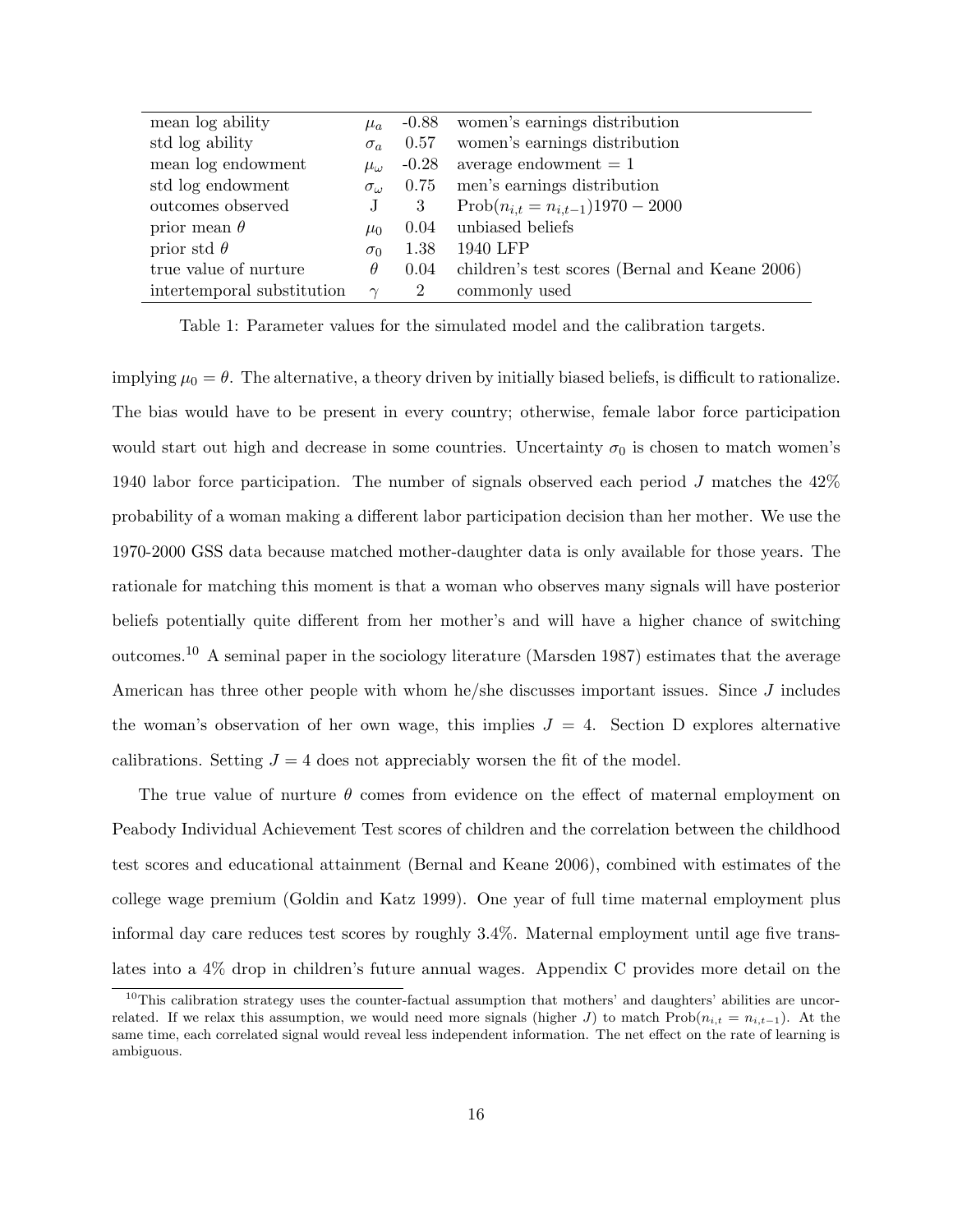estimation of all the calibration targets and discusses sample selection issues.

The model also needs an initial distribution of signals, which are observations of wages and parental working decisions, in period 1 (1940). Our calibration determines the initial wages, but not the maternal employment decisions. Those come from labor decisions in the previous period (1930). To generate these, we simulate a 1930 period where we fix the labor supply equal to 3 percent, consistent with 1930 Census data and generate a set of signals from those outcomes.

### 5 Simulation Results

We simulate a model with 500,000 agents for 10 periods. To keep the benchmark model simple and match it with the census data observed every ten years, we consider 10-year periods. Appendix D considers a 20-year youth and staggered family timing.



#### 5.1 S-shaped dynamics of participation and beliefs

Figure 4: Labor force participation and survey responses in the model and data. LFP is the probability a woman participates in the labor force. The rise in survey responses means that women believe labor force participation is less harmful to their children's future outcomes over time.

Figure 4 shows that learning can explain the stylized facts that motivate the model. The first (left panel) is the S-shaped rise in labor force participation in the simulated model. If we interpret 1 period as 10 years, then our model matches the realized labor force participation rates reasonably well. Using the model to project forward in time, it forecasts that there will be a 62% participation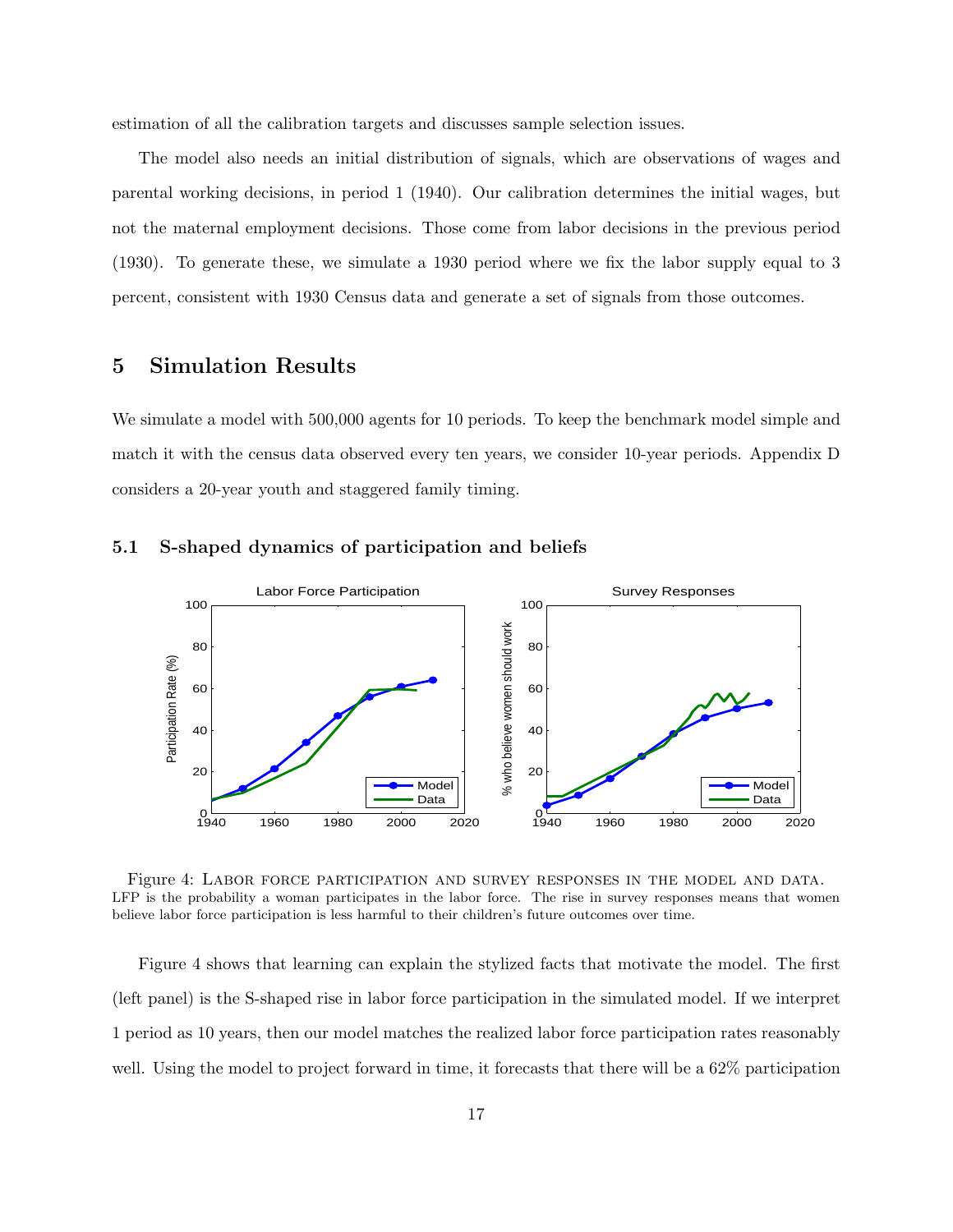rate in 2005, after which the rate will change very little because learning has mostly converged. In the data, the 2005 participation rate was 59%, meaning that our model under-predicts the increase in labor force participation.

The second prediction of the model is that agents' estimates of the value of nurture fall in an Sshaped pattern. Figure 4 (right panel) plots the answers to the Census' preschool question and the simulated answers to the model survey question (equation 10). The preschool question measures cultural acceptance of working women in our sample: mothers of preschool-age children. The drawback of this particular question is that it misses data before 1977. The calibration appendix describes how we use the fework question to infer the earlier data. The result is that the fraction of respondents who support maternal employment and the evolution in that fraction are well-explained by the model.

Taken together, these two graphs illustrate the model's main mechanism: When labor force participation is low, information about the cost of maternal employment on children is scarce, and beliefs change slowly. The slow change in beliefs means a slow rise in the participation rate. As that rate rises, more information is generated by working women whose children's outcomes are observed. Beliefs and participation change at a faster rate. Once information becomes sufficiently abundant, beliefs and labor force participation converge, in unison.

#### 5.2 Decline in uncertainty

One of the predictions that distinguishes the learning model from other explanations is that learning entails a reduction in uncertainty, the conditional standard deviation of an agent's posterior belief  $\hat{\sigma}_{i,t}$ . A common proxy for uncertainty is the dispersion in beliefs, measured as the cross-sectional standard deviation of conditional means  $std(\mu_{i,t})$ . The idea is that when there is lots of uncertainty, there is also lots of disagreement about what the right answer is, meaning that agents' beliefs  $\mu_{i,t}$ are dispersed. As uncertainty falls to zero, agents learn the truth and  $\mu_{i,t}$  converges to  $\theta$ . Since all agents have identical beliefs in this full-information limit, belief dispersion approaches zero.

In the model, uncertainty declines monotonically (figure 5, right panel), but belief dispersion increases then decreases (left panel). Belief dispersion starts out low because we assume that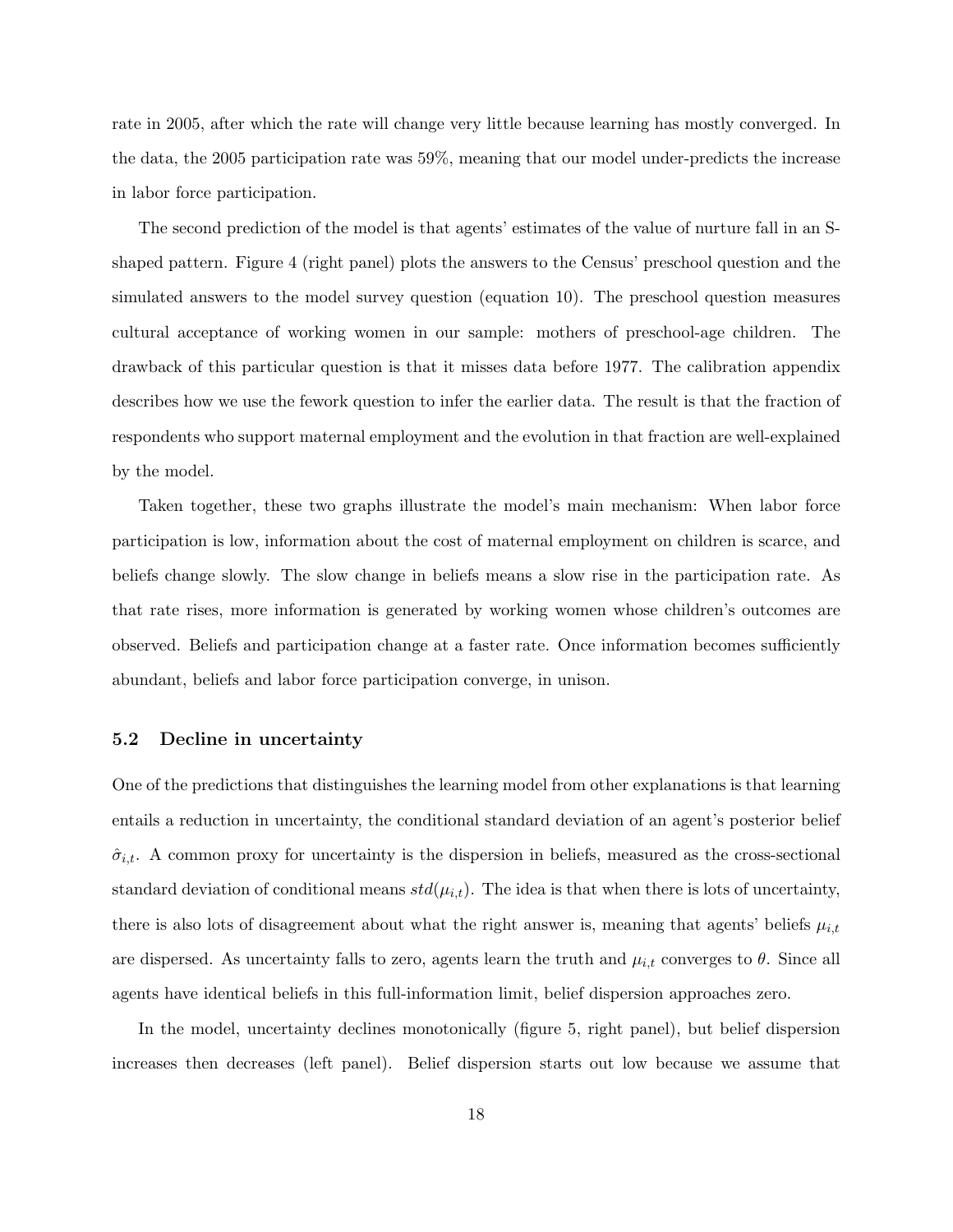

Figure 5: Uncertainty and belief dispersion in the simulated model. Belief dispersion is the cross-sectional standard deviation of the beliefs:  $std(\mu_{i,t})$ . Uncertainty is the average posterior standard deviation: mean( $\sigma_{i,t}$ ).

agents have common prior beliefs. Common beliefs, by definition, means no dispersion. As women begin working, some agents observe labor market outcomes, while others do not. Furthermore, the inferences that agents make from observing different labor market outcomes vary because the unobserved innate ability of the workers they observe is different. As new information arrives, beliefs diverge. Recall that what slows learning down at the end of the S-curve is that beliefs converge to the truth. Since the true importance of nurture is the same for all agents, their beliefs converge to each other and dispersion falls. The testable prediction here is that, in periods where the increase in labor force participation is slowing down, differences in beliefs should be shrinking. We test this prediction in the next section.

#### 5.3 Wages and wealth of working women

Figure 6 shows the mean endowment and the mean wage of the subset of women who choose to participate in the simulated model. We assumed that the unconditional distribution of endowments and abilities is constant. What is changing is the nurture inputs and the selection of women who work. In other words, this is primarily a selection effect.

The finding that women's relative wages declined in the early part of the sample is surprising. But this finding is supported by O'Neill (1984) who documents a widening of the male-female wage gap in the mid-50's to 70's. She attributes it to the same selection effect that operates in our model. What the model does not explain is why women's wages rise, relative to men's, after 1970. Appendix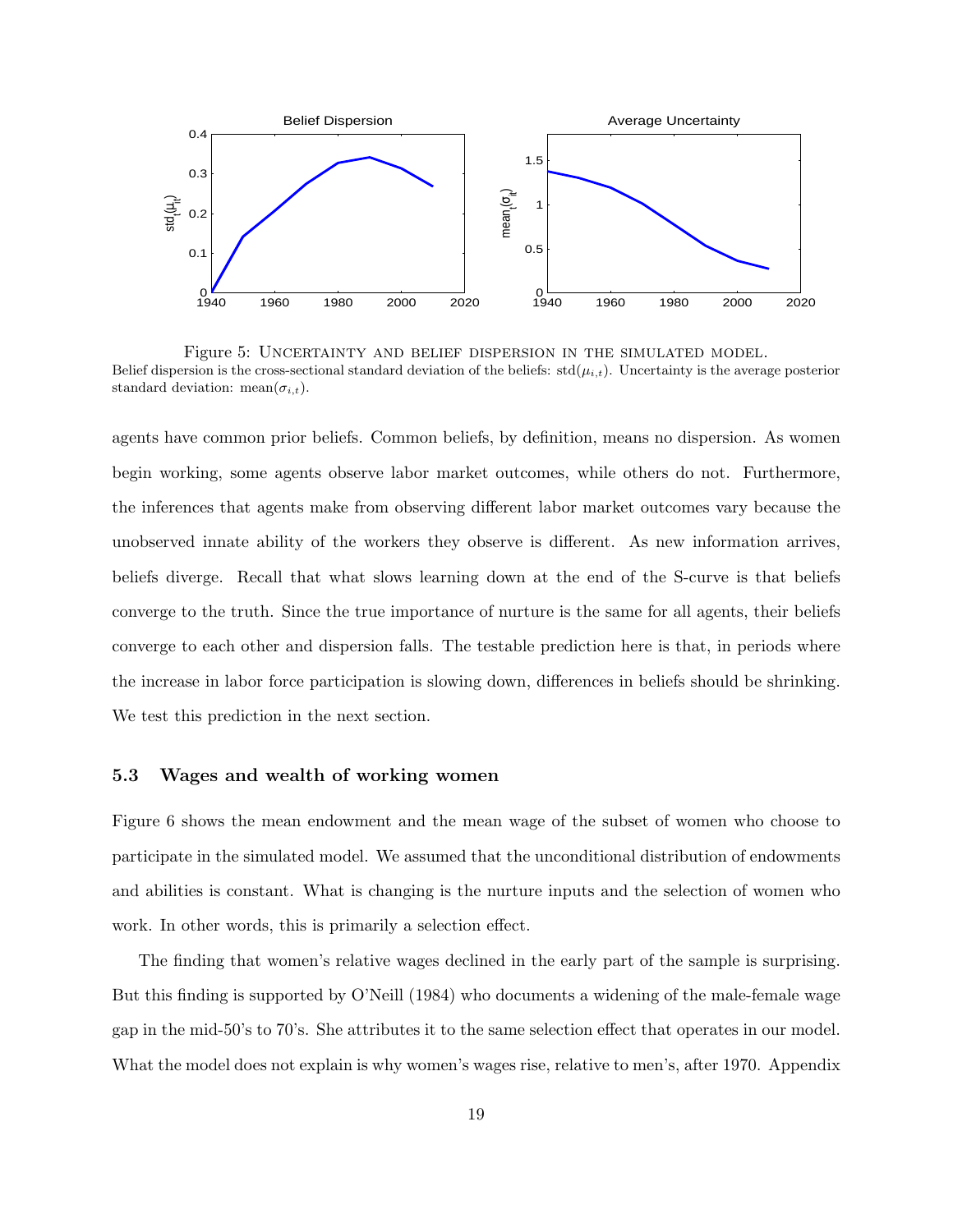

Figure 6: Average relative wage and endowed wealth for working women. Relative wage is the woman's wage divided by her husband's wage  $(w_{it}/\omega_{it})$ . Mean relative wage is the relative wage averaged over all employed women. Mean endowment is the average wage for the husband of an employed woman.

E works out an extended model with occupation choice that can explain this feature of the data. Women face a decision between staying at home, entering a high-wage, highly time-consuming occupation or a low-wage, less demanding job. Women start with a higher and more uncertain expected cost of high-intensity employment. Over time, they resolve their uncertainty and many choose careers that pay higher wages. In the calibrated sector choice model, the predictions for total labor force participation are almost identical to the benchmark model. The difference is in the wages – they fall and then rise, more like the data.

While learning can offer one explanation for increasing wages, there are obviously other factors external to the model that have contributed to this trend. One of the robustness exercises in appendix D feeds data on trending wages in to the model to see what effect they can have on participation. The effect is negligible. Wage-based theories rely on a high estimated elasticity to make wages matter. The implied elasticity in our model is low. Learning makes it even lower because heterogeneity in beliefs makes fewer women marginal workers.

The endowment effect also relies on selection. In the data, women working at the beginning of the century are married to poorer husbands than the women that are in the labor force today. The same is true in the model: Poor women work first because their marginal utility of income is high. As uncertainty about maternal employment diminishes, women with richer husbands join the labor force. In the extended sector choice model, this effect is particularly pronounced in the 1970's when the increase in high-intensity employment induces richer women to enter the labor force.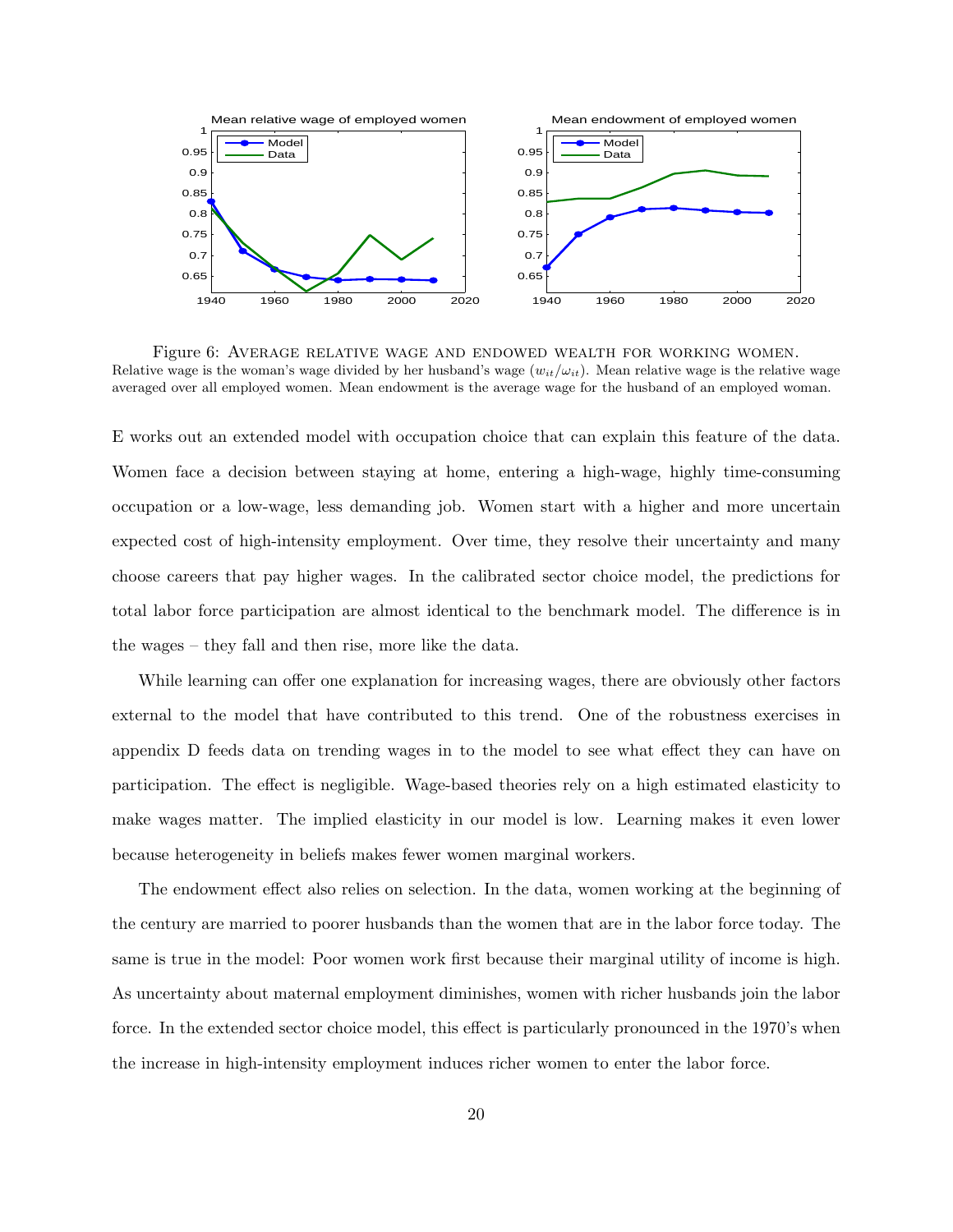#### 5.4 Wage Elasticity of Labor Supply

One of the more puzzling changes in female labor force participation in the last 25 years is the decline in labor supply elasticity. Blau and Kahn (2005) document that the elasticity of labor force participation to their own wages decreased by  $53\%$  between 1980 and  $2000$ .<sup>11</sup> A related fact shows up in our data: In the late 1980's and throughout the 1990's, women's wages continued to increase and yet labor force participation stagnated. A decline in wage elasticity is predicted by the model (proposition 4). But, the magnitude of this decline in the calibrated model is small. Running a regression similar to Blau and Kahn's on our simulated model delivers a 1.2% elasticity decline. Similarly, the estimated elasticity of female labor supply to husbands' wages became less negative, falling in magnitude by 47%. The same estimate in the model produces a decline of 2.5%.

One reason for the small change in elasticity has to do with how elasticity is estimated. In theory, proposition 4 varies one woman's wage and calculates the change in probability that she will join the labor force. Empirically, such natural experiments are not observed. Instead, labor economists regress labor force participation rates on wages to infer elasticities. Any non-wage heterogeneity that decreases the covariance of wages and participation will reduce this estimate, even if that added heterogeneity does not make any individual woman less responsive to her wage. The non-wage sources of heterogeneity in the model are endowments and beliefs. Higher belief dispersion reduces estimated elasticity.

In the model, belief dispersion rises in the beginning of the sample because agents start with common priors and then observe different information resulting in different beliefs. This causes own-wage elasticity to drop by 37% in the first 3 decades. So, the model does produce a large decline in labor supply elasticity. It just does it too early. This has to do with assuming that agents have a common prior in 1940, when the model starts.

In the extended model with occupation choice (appendix E), agents learn almost nothing about the effect of high-intensity careers until the 1970's. Then, as more women join such careers, more signals about the effect of high-intensity maternal employment increase the dispersion in beliefs.

 $11$ All elasticity estimates come from Blau and Kahn (2005), table 3, model 4.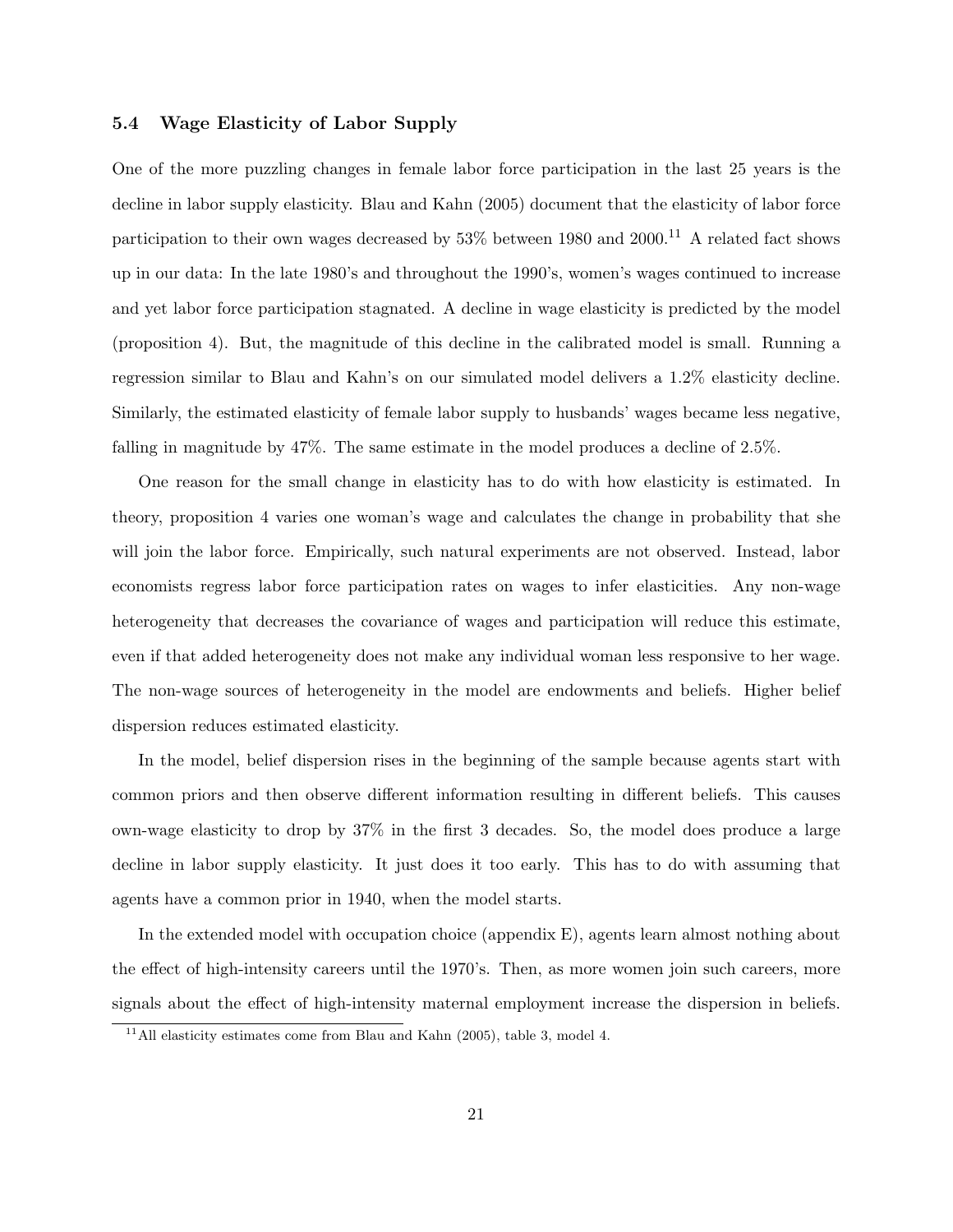Dispersion skyrockets in the 70's and 80's reducing labor supply elasticity by 22% between 1980 and 2000. It captures almost half of the observed decline.

### 6 Evidence on the Role of Beliefs and Learning

The evidence we have presented so far argues that cultural beliefs and participation are correlated and that a model where changes in beliefs cause changes in participation rates is consistent with various features of the participation data. This section presents direct evidence about the relationship between cultural beliefs, learning and labor force participation.

#### 6.1 Evidence of Causality: Culture Affects Participation

Fernández and Fogli (2005) identify a causal effect of cultural beliefs on female labor force participation. Using data on second generation American women, they show that cultural heritage explains variation in participation.<sup>12</sup> Labor force participation in the parents' country of origin explains 30% of the variation in hours worked across ancestries. Likewise, Fernández, Fogli, and Olivetti (2002) show that men who are born and raised by working mothers are more likely to marry a working woman. Farre and Vella (2007) find that women who report being supportive of female labor force participation are more likely to have daughters and daughters-in-law that participate. In our model only women's information matters. In reality, couples likely also use husbands' information to make joint labor decisions.

While this evidence points to causality, it does not distinguish between culture shaping preferences or transmitting information. The second piece of evidence speaks to this difference.

#### 6.2 Evidence of Learning in Cultural Beliefs

If the learning hypothesis is correct, then uncertainty about the effects of labor force participation on children should decline over time. As beliefs become less uncertain, they are also converging

<sup>&</sup>lt;sup>12</sup>Similar results, showing that ancestry affects labor choices can be found in Antecol (2000), Fortin (2005) and Alesina and Giuliano (2007).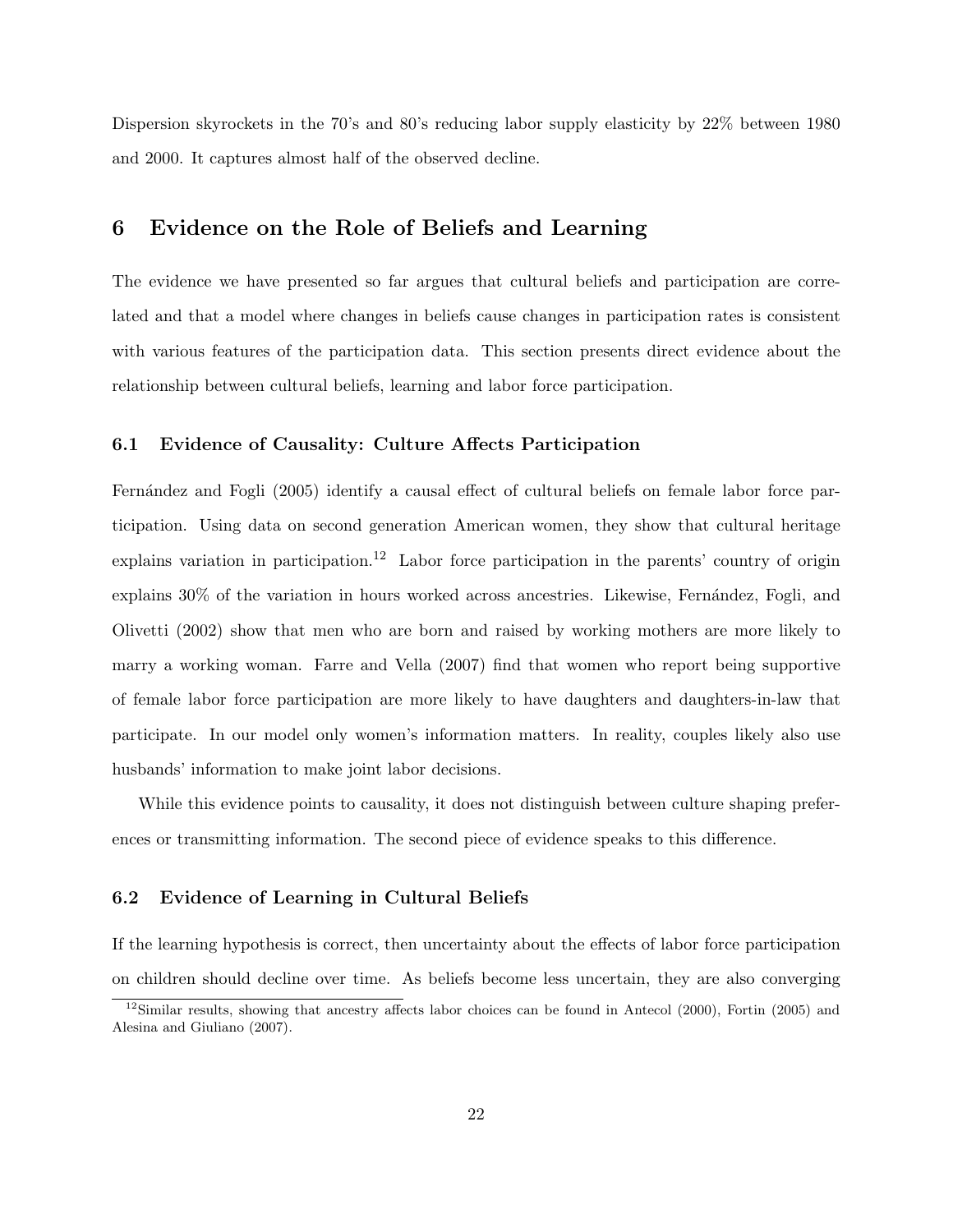to the truth. This convergence results in falling cross-sectional dispersion of beliefs. This some evidence of falling cross-sectional dispersion in beliefs in our survey data.

To measure belief dispersion, we use survey data that is not binary. The dispersion of yes-no answers only reveals how far the average answer is from 50%. Instead, we have three sets of answers that reflect an intensity of preference: preschool, fechild and fefam. All three begin in 1970 and end in 2004. We assign a 1 to strongly agree, 2 to agree, 3 to disagree, and 4 to strongly disagree and take the standard deviation of those replies. In the model, the survey question we pose to agents is a binary one. Therefore, its answers cannot be directly compared. But we can look at the changes in dispersion of beliefs (figure 5). Starting in the 1970's, the dispersion rises slightly and then falls. If we linearly interpolate between decades to get dispersion numbers for 1977 and 2004, we find that the predicted belief dispersion falls by 5.5%.

For our benchmark survey measure of beliefs, preschool, dispersion falls by 2.5%, from 0.80 in 1977 to 0.78 in 2004. For fechld, dispersion falls by 9.4%, from 0.96 to 0.87. The exception to this trend is fefam, for which the dispersion rises from 0.81 to 0.86. However, two features of the fefam data do point to a decline in uncertainty. If we compare the number of agree or disagree responses to the number of strongly agree and strongly disagree responses, the fraction of less certain replies falls from 76% in 1977 to 71% in 2002. Second, the fraction of respondents who reply "I don't know" fell from 1.5% in 1977 to 1.2% in 2004. But, this is a small number of replies.

### 7 What Learning Adds to Existing Explanations

Other logical explanations for the increase in female labor force participation abound. This sections examines four categories of explanations and argues that incorporating learning can add to the explanatory power of each one.

#### 7.1 Higher returns to employment

Rising wages, lower taxes or less discrimination encourage all women to join the labor force. Our theory is one about why women with small children behaved so differently from other women.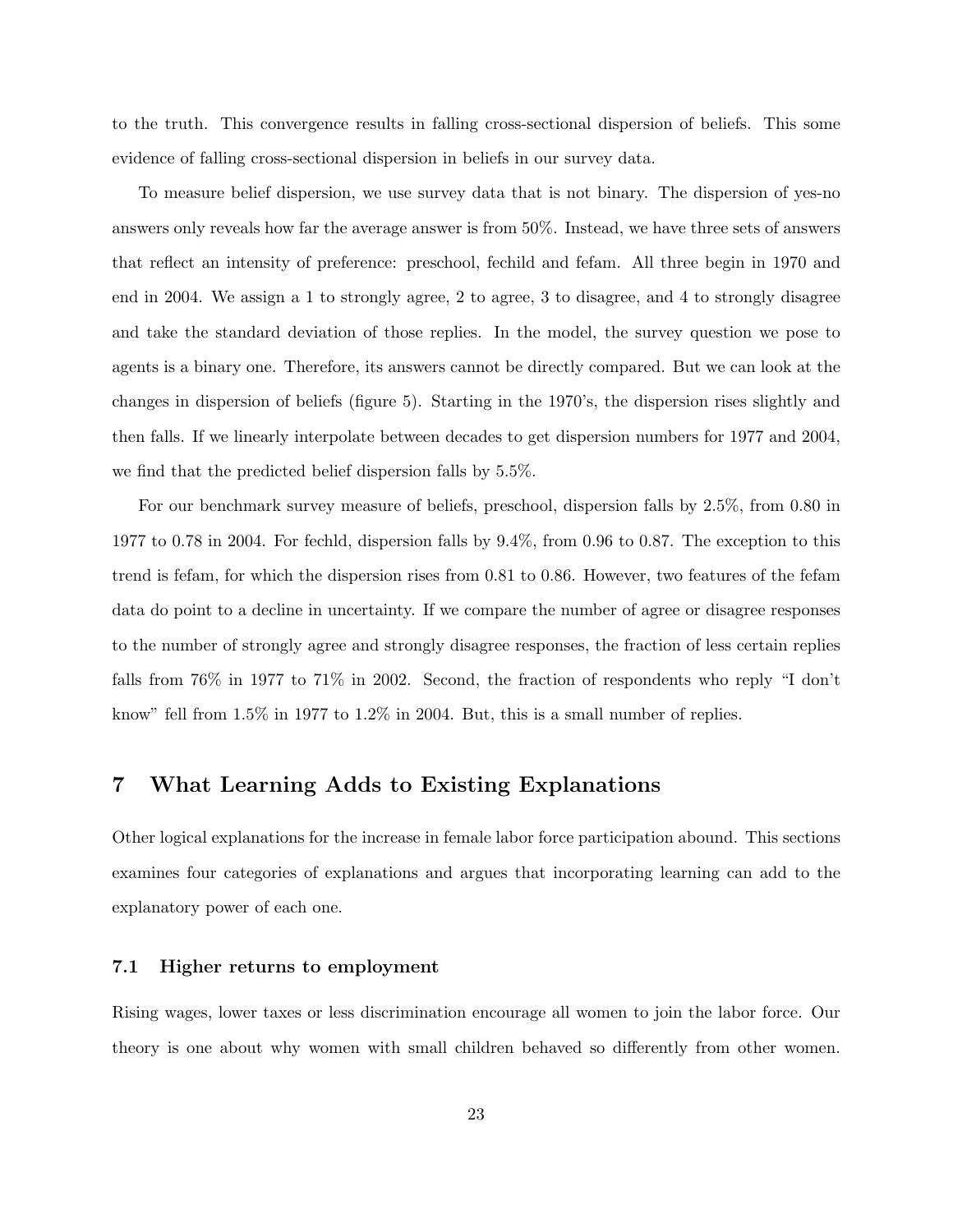In this sense, the two theories are complements. Wage-based explanations also have a hard time reconciling the rising wages and stagnant female labor force participation in the last 20 years. For example, Jones, Manuelli, and McGrattan (2003) use a high own-wage elasticity of female labor supply to allow changing wages to have a large effect on participation. Although this elasticity falls over time, it stays high enough to generate a continued increase in participation. Adding learning could potentially reduce the elasticity enough to get participation rates to level off.

#### 7.2 The cost of maternal employment declined

A second category of explanations are reasons why  $\theta$  declined. For example, household appliances (Greenwood and Guner 2005), innovations such as baby formula (Albanesi and Olivetti 2006) and the availability of child care (Attanasio, Low, and Sanchez-Marcos 2006) all encouraged labor force participation.

One shortcoming of the technology explanation is that it predicts that rich women who can afford new technologies work first. This is at odds with the data (figure 6). Second, it does not explain the fall in labor supply elasticity. If the availability of such goods and services is increasing over time, a second effect should increase the labor supply elasticity: As wages rise, technology and child care become more affordable. Being able to afford them makes working trade off less with a nurturing home environment. Inside the model, this is like being able to sacrifice some labor earnings to reduce  $\theta$ . That means that not only does an increase in wage increase the benefit to working, it also reduces its cost. This second effect makes labor supply more sensitive to the wage. Finally, adding learning explains why women in the same place, at the same time, make different decisions based on their parents' ethnicity and labor force decisions.

Both the technology and learning mechanisms could be operating simultaneously. Perhaps technological innovations and child care are endogenous. They arrive when there are enough working mothers demanding them, which reinforced the trend to higher participation. The increased demand could come from a change in cultural beliefs about the costs of labor force participation.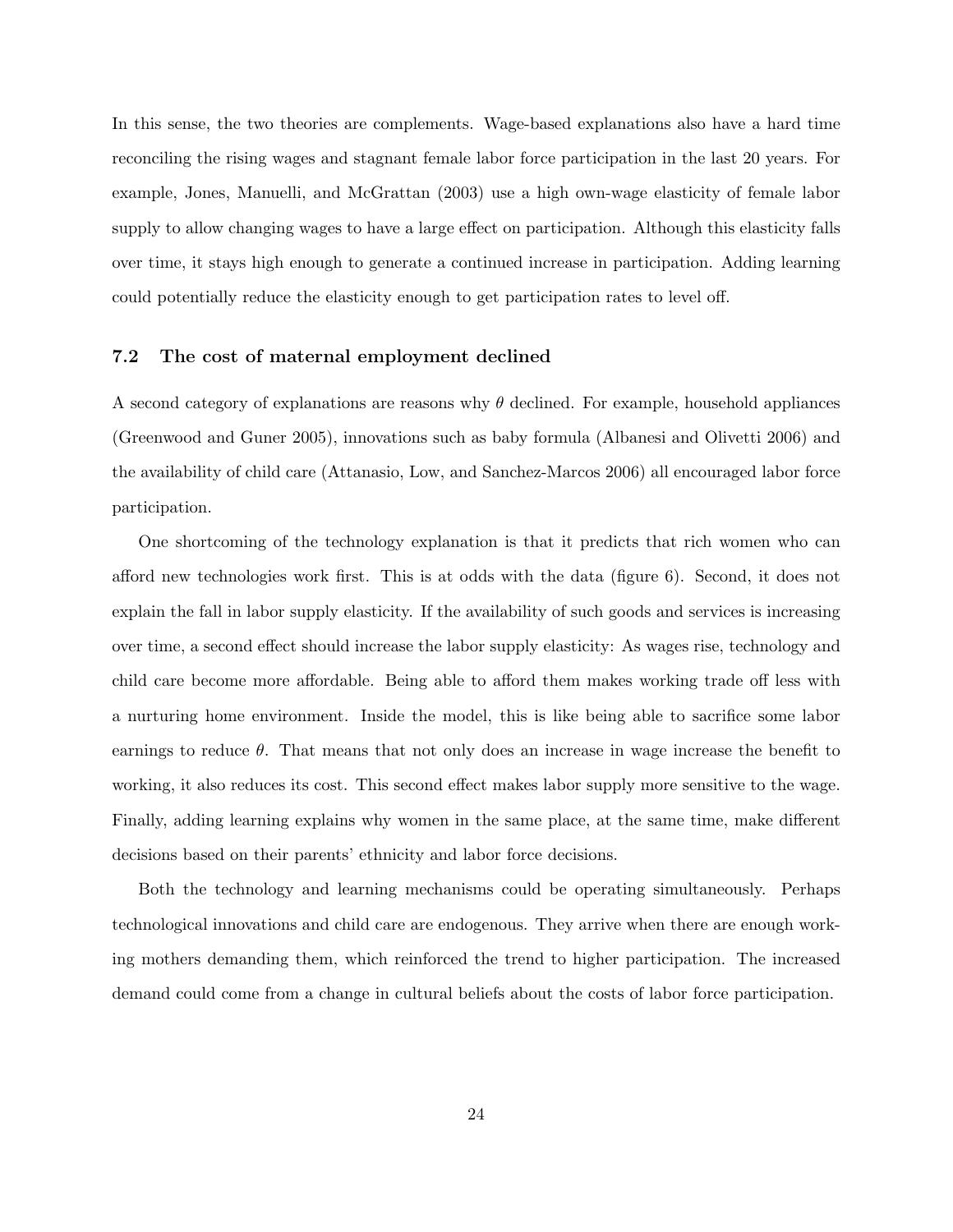#### 7.3 Endogenous fertility

Concurrent with the increase in labor force participation was a decline in fertility. Women started having fewer children at a later age. Of course, our empirical analysis is all conditional on women who already have small children and having fewer children does not make the trade-off between employment and nurturing disappear. But Goldin and Katz (2002) argue that these women acquired more human capital and reduced the cost to their careers by postponing motherhood. Thus, the skill composition of our sample has undoubtedly changed. At the same time, this effect does not explain most of the increase in labor force participation. That increase started well before the pill was available and continued long after the pill was widespread. Even conditional on having a child and on educational attainment, participation still increased over the course of the century. Furthermore, use of the pill itself was regulated by cultural beliefs about the role women should play in society.

#### 7.4 Preferences changed

The hardest alternative explanation to distinguish is a preference change. Perhaps women prefer staying at home when lots of other women stay at home, or preferences change adaptively as a consequence of previous history (Fernández, Fogli, and Olivetti 2002). Three features of the data help us argue that learning is going on. They don't rule out simultaneous changes in preferences, but they support a role for our theory. First, the questions in figure 2 are not about preferences. They are about the effect of work on children. Second, a change in preferences does not entail a fall in uncertainty. Third, and most importantly, changes in preferences would not cause the labor supply elasticity to fall over time. It is uncertainty, combined with the concavity of the utility function, that can generate the decreased sensitivity of participation to wages that we observe in the data. Finally, our model can be interpreted as a rational theory of preference change. Such a theory is useful because it isolates which preferences matter most for labor force participation, and it offers a testable, systematic way of thinking about why preferences changed.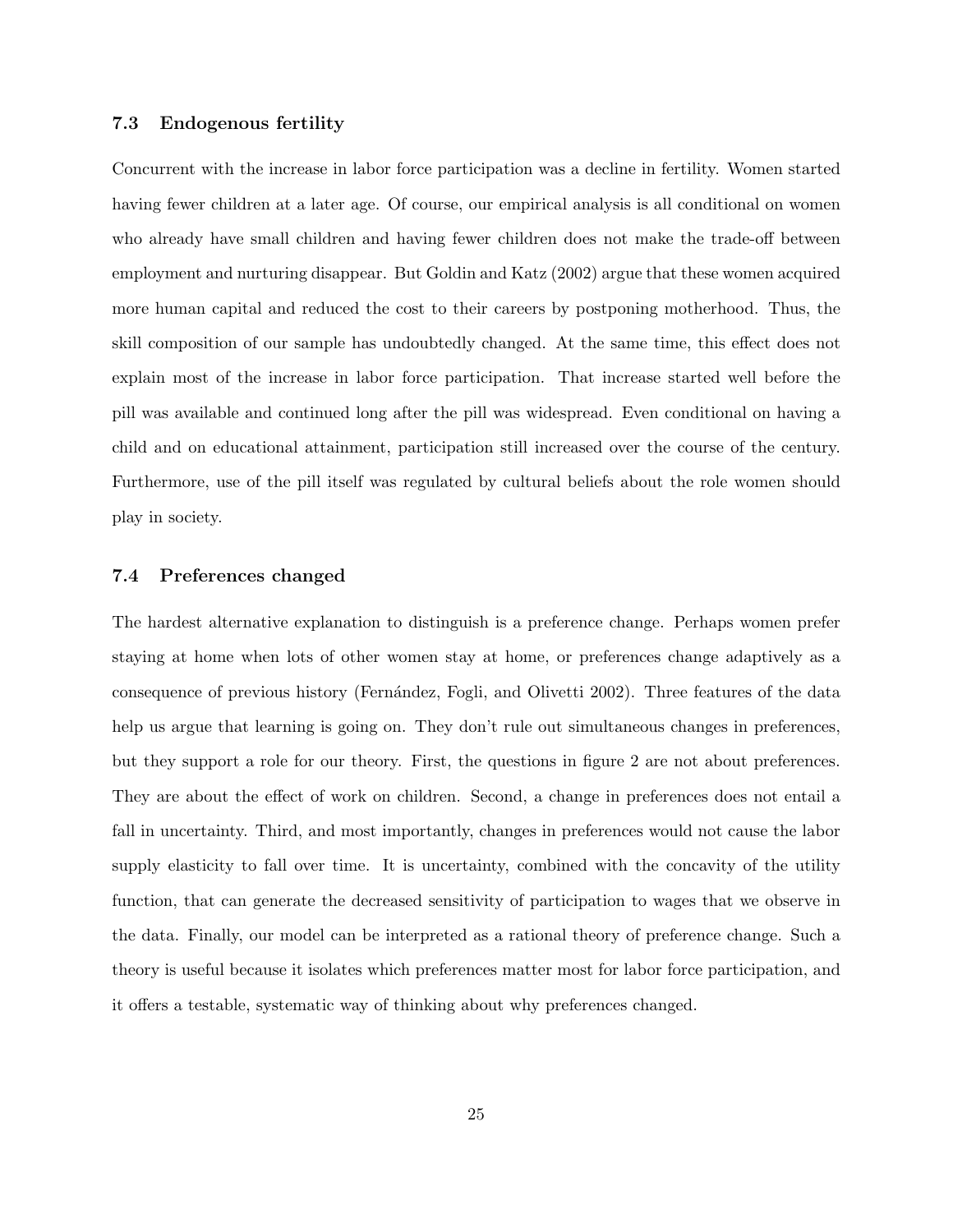### 8 Conclusion

Our theory describes how cultural changes, such as an increase in female labor force participation, can arise through learning from endogenous information. All kinds of cultural norms are adopted because they are thought to be best practice at the time. If there is no experimentation with alternatives, no new information is learned and the cultural norms stay fixed. Eventually, a few people with extreme preferences or abilities deviate from these norms. In doing so, they provide information that others can observe. This experimentation slowly begins to change beliefs, reducing uncertainty about the desirability of the alternative practice, which encourages others to engage in it. As more people deviate from the cultural norm, learning speeds up, social change quickens and a social revolution takes hold.

Culture is a slow-moving variable. A key challenge for this theory is to explain why Bayesian learning, usually so quick to converge, takes place so slowly. One possibility is that there is a coordination component to culture. When women want to act like other women, they take actions that are less reflective of their private information. These actions are then less informative to others. This kind of mechanism has been used in monetary economics to slow price reactions to monetary shocks. Introduced here, it would allow women to observe more information, without speeding up the increase in labor force participation.

Another potential objection to the theory is that much information is derived from public sources, rather than private interactions. An alternative model might be one where information providers (magazine editors) want to provide high-demand information to their readers to maximize their readership. In the 1940's, women were so uncertain and therefore so averse to participation that one article would not have changed their mind. Therefore, their demand for information was low and little was provided. As a few women tried employment and generated information for the women around them, participation started to rise. In the 1960's many more women were near the margin between participating or not. The information about children became more relevant to their decision and therefore more valuable. In the 1960's and 70's, centralized information provision can reinforce the decentralized learning in the model, causing participation to speed up more and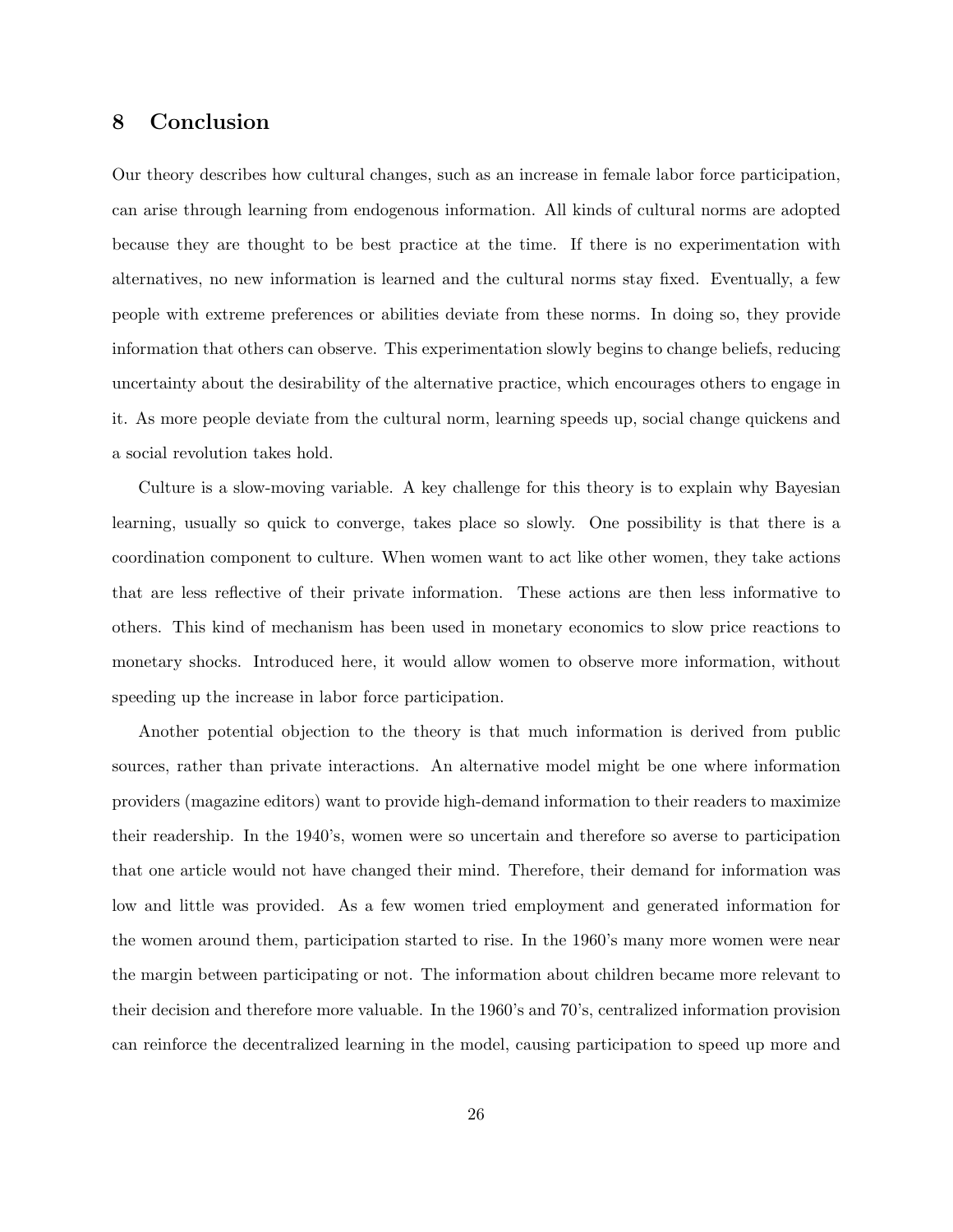converge sooner. Such a reinforcement effect could help the model to better match the steep but delayed entry of women with small children.

Of course, a few highly informative magazine articles, observed by all women in the mid-60's could cause participation to rise too quickly and level off in the 70's. But this view understates the difficulty of a woman making inference about what will happen to her children if she works. We have modeled signals whose only source of noise is ability. In reality, women may observe more signals with more unobserved factors such as: quality of nurturing, teacher quality, or peer effects. This suggests that signals about the success of other children in the same situation as her own are the most informative. Assessing how the environment of other children differs from her own requires knowing a lot of information about their upbringing. Such detailed information is most easily obtained by personal contact.

Modeling the local nature of information diffusion could also slow down learning in our model. The idea that some kinds of information are transmitted mostly through families or close contacts arises also in Piketty (1995). He argues that political beliefs are related to economic conditions, but are very persistent across generations because agents learn from the experience of their family. Signals from family or neighbors are likely to have correlated signal noise, which slows learning. Also, local information transmission will slow the diffusion of information learned in one location. Geographic or socioeconomic pockets of the country could get trapped for long periods in low-participation equilibria where few women work and little is being learned about maternal employment, even as participation rates in the country rise. Large variation in participation rates across U.S. counties suggests that information diffusion has a geographic component to it. Future work will explore whether a spatial model of learning can explain the evolution of geographic patterns of female labor force participation.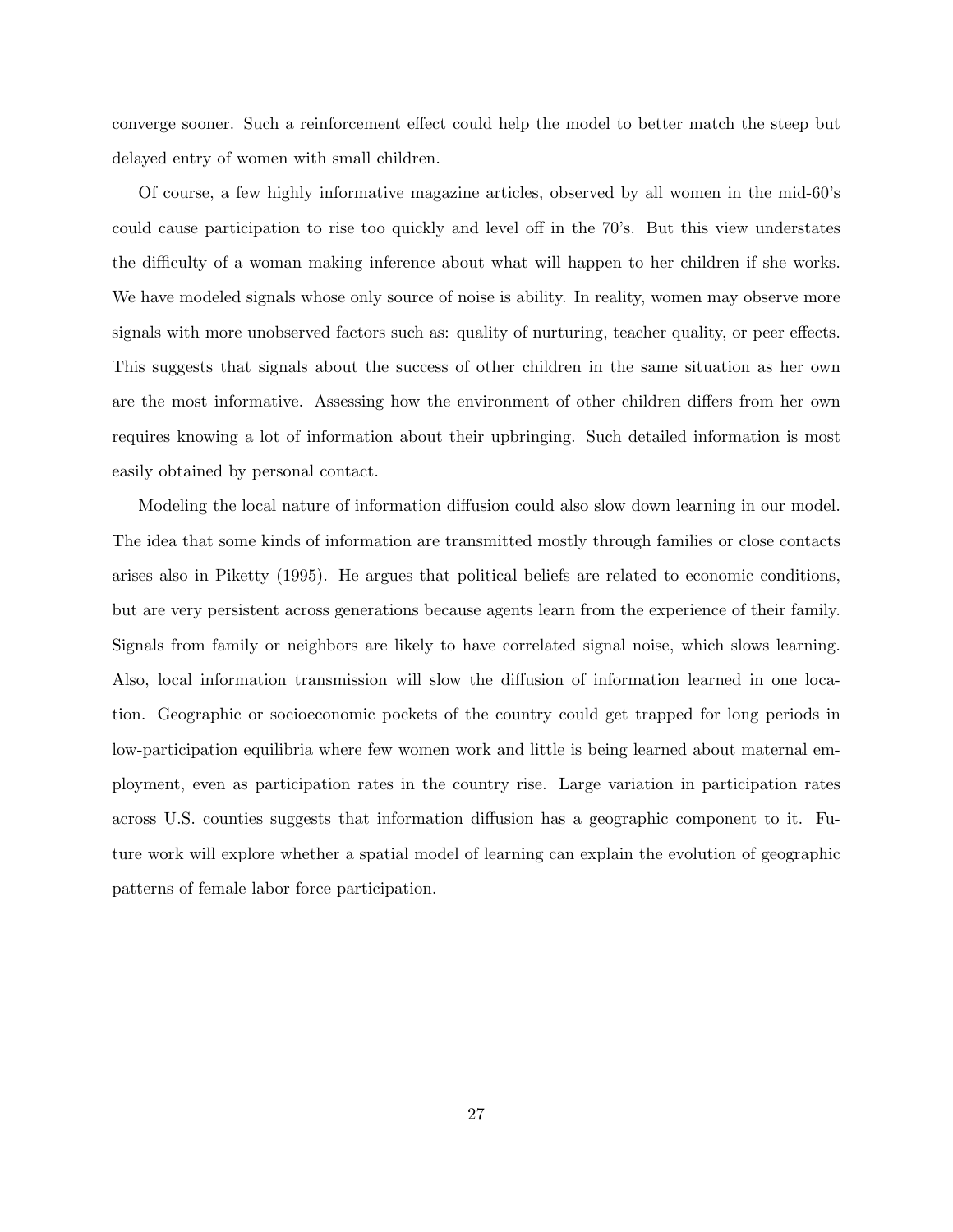# A Technical Appendix: Proofs

#### A.1 Proof of proposition 1

Step 1: Define a cutoff wage  $\bar{w}$  such that all women who observe  $w_{i,t} > \bar{w}$  choose to join the labor force.

A woman joins the labor force when  $EU W_{it} - E U O_{it} > 0$ . Note that  $\partial \mathcal{N}_{i,t} / \partial w_{it} = (n_{it} w_{it} + \omega_{it})^{-\gamma} > 0$ . Since  $\mathcal{N}_{i,t}$  is monotonically increasing in the wage w, there is a unique  $\bar{w}$  for each set of parameters, such that at  $w = \bar{w}$ ,  $\mathcal{N}_{i,t} = 0.$ 

Step 2: Describe the probability of labor force participation.

Let  $\Phi$  denote the cumulative density function for the unconditional distribution of wages in the population. This is a log-normal c.d.f. Since the lognormal is unbounded and has positive probability on every outcomes, its c.d.f. is therefore strictly increasing in its argument. Then, the probability that a woman participates is  $1 - \Phi(\bar{w})$ , which is then strictly decreasing in  $\bar{w}$ .

Step 3: The effect of beliefs on labor force participation

Taking the partial derivative of the net utility gain from labor force participation yields  $\partial \mathcal{N}_{i,t}/\partial \mu_{i,t} = -\beta$ . By the implicit function theorem,  $\frac{\partial \bar{w}}{\partial \mu_{i,t}} > 0$ . Thus,  $\frac{\partial (1 - \Phi(\bar{w}))}{\partial \mu_{i,t}} = \frac{\partial (1 - \Phi(\bar{w}))}{\partial \bar{w}} = \frac{\partial \bar{w}}{\partial \bar{w}} = \frac{\partial \bar{w}}{\partial \bar{w}} = \frac{\partial \bar{w}}{\partial \bar{w}}$ completes the proof.

#### A.2 Proof of proposition 2

Steps 1 and 2 of the proof are as in appendix A.1.

The benefit to participating is falling in uncertainty:  $\partial \mathcal{N}_{i,t}/\partial \sigma_{i,t} = (1-\gamma)\beta \exp((\mu_a - \mu_{i,t})(1-\gamma) + \frac{1}{2}(\sigma_a^2 + \sigma_{i,t}^2)(1-\gamma)^2).$ Since  $\gamma > 1$ ,  $\beta > 0$  by assumption, and the exponential term must be non-negative, this means that  $\partial \mathcal{N}_{i,t}/\partial \sigma_{i,t}^2$ 0. As before, the implicit function theorem tells us that  $\partial \bar{w}/\partial \sigma_{i,t}^2 > 0$ . Thus,  $\partial (1 - \Phi(\bar{w}))/\partial \sigma_{i,t}^2 = (\partial (1 - \Phi(\bar{w})) \sigma_{i,t}^2$  $\Phi(\bar{w})/\partial \bar{w}/\partial \bar{\omega}/\partial \sigma_{i,t}^2$  < 0, which completes the proof.

#### A.3 Proof of proposition 3: Zero participation is not a steady state

Proof: For any arbitrary beliefs  $\mu_{it}$ ,  $\sigma_{it}$  and endowment  $\omega_{it}$ , there is some finite level of ability  $a*$  and an associated wage  $w* = \exp(a*)$ , such that  $EUW_{it} > EUO_{it} > 0$ ,  $\forall a_{it} \geq a*$ . The fact that  $a_{it}$  is normally distributed means that  $Prob(a_{it} \geq a*) > 0$  for all finite  $a*$ . Since woman j enters the labor force whenever  $EUW_{it} > EUO_{it} > 0$ , and this happens with positive probability,  $n_{jt} = 1$  with positive probability. Since this is true for all women j, it is also true that  $\sum_j n_{jt} \geq 1$  with positive probability.

### A.4 Proof of proposition 5

Steps 1 and 2 of the proof are as in appendix A.1.

The benefit to participating is falling in wealth:  $\partial \mathcal{N}_{i,t}/\partial \omega_{i,t} = (w_{i,t} + \omega_{i,t})^{-\gamma} - (\omega_{i,t})^{-\gamma}$ . This is negative because  $(w_{i,t} + \omega_{i,t}) > (\omega_{i,t})$  holds as long as  $w_{i,t} > 0$ . Since  $w_{i,t}$  has a log-normal distribution, it is greater than zero with probability one. As before, the implicit function theorem tells us that  $\frac{\partial \bar{w}}{\partial \omega_{i,t}} > 0$ . Thus,  $\frac{\partial (1 - \Phi(\bar{w}))}{\partial \omega_{i,t}} =$  $(\partial (1 - \Phi(\bar{w})) / \partial \bar{w}) (\partial \bar{w}/\partial \omega_{i,t}) < 0$ , which completes the proof.

#### A.5 Proof of proposition 4

There are two effects of increasing the average wage that show up in elasticity: (1) the direct effect on increasing the number of women whose wages are above the cutoff that determines whether they join the labor force or not; (2) the increase in the expected future wages of children affects the expected cost of joining the labor force. We examine how an increase in uncertainty  $\sigma$  affects each part separately, for a woman  $(i, t)$ . We call the elasticity of this woman's labor supply the *conditional elasticity*, because it is conditional on her endowment  $\omega_{it}$  and beliefs  $\mu_{it}$ ,  $\sigma_{it}$ . The last step shows that if  $\sigma$  increases the conditional elasticity for every woman, it increases the aggregate labor supply elasticity as well.

Step 1: Direct own-wage effect. The probability that a woman participates is  $1 - \Phi(\bar{w}_{it})$ , which is then strictly decreasing in  $\bar{w}_{it}$ , as defined in appendix A.1. Rewrite the cumulative density function as the standard normal c.d.f.  $\Phi$  of the log of  $\bar{w}_{it}$ , adjusted by the mean and standard deviation of log wages,  $\mu_w$  and  $\sigma_w$ . The probability of labor force participation, conditional on having endowment  $\omega_i$  and beliefs  $\mu_{it}$ ,  $\sigma_{it}$  is then  $1-\tilde{\Phi}(\ln(\bar{w}_{it})-\mu_w/\sigma_w)$ . The marginal effect of increasing one's own log wage is the standard normal probability density  $\tilde{\phi}(\ln(\bar{w}_{it}) - \mu_w/\sigma_w) > 0$ . The conditional elasticity of labor force participation is  $\partial \ln(1 - \tilde{\Phi}(\cdot))/\partial \mu_w$ , since  $\mu_w$  is the log average wage. The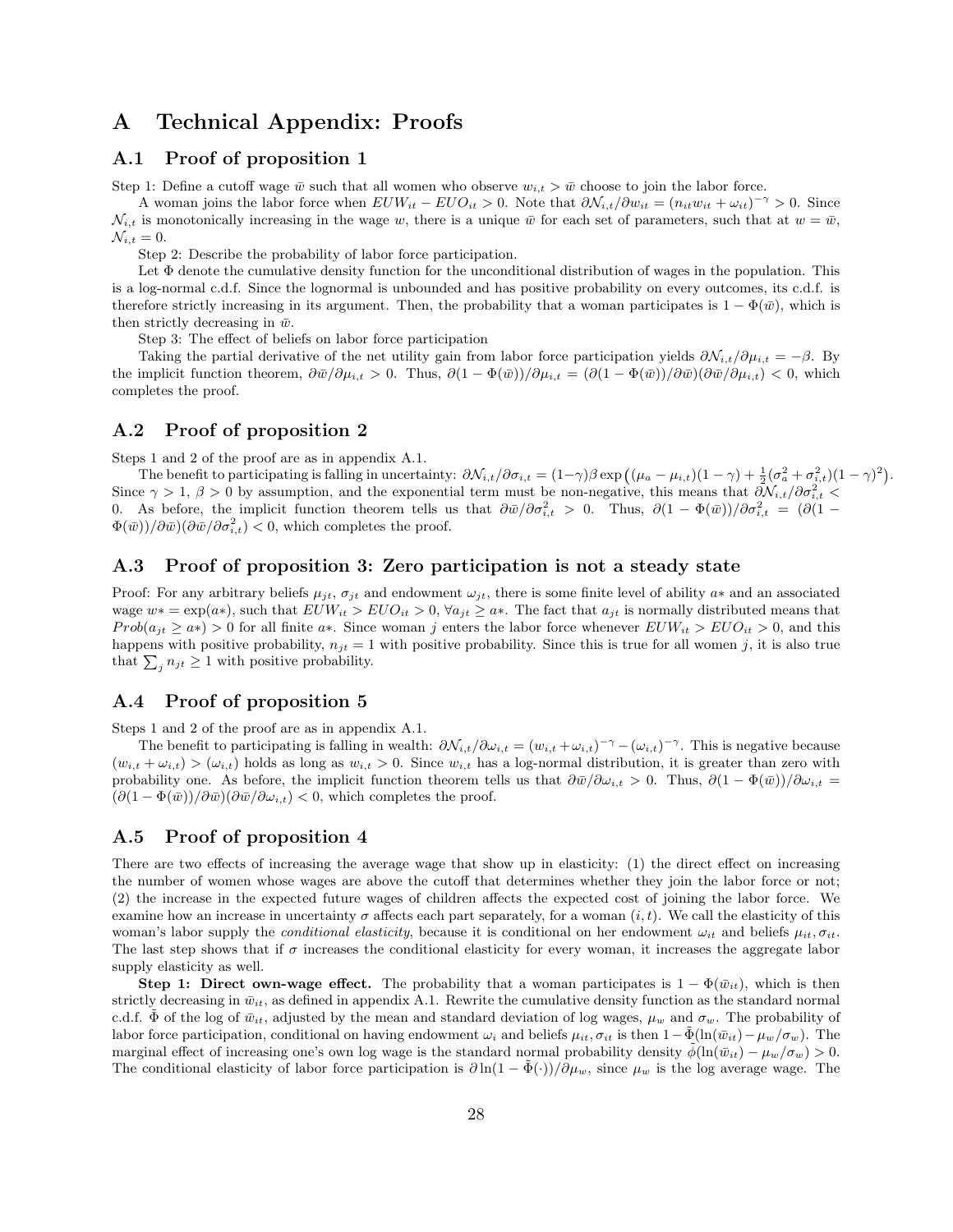conditional elasticity for woman  $(i, t)$  to a change in the mean of her own wage is therefore  $\tilde{\phi}(\ln(\bar{w}_{it}) - \mu_w/\sigma_w)/(1 \Phi(\cdot)$ , which is a standard normal hazard function,  $H(\ln(\bar{w}_{it}) - \mu_w/\sigma_w)$ .

Next, how does the decreasing uncertainty about the effect of nurture change this own-wage elasticity for woman  $(i, t)$  over time? Uncertainty affects  $(1 - \Phi(\ln(\bar{w}_{it}) - \mu_w/\sigma_w))$  through its effect on the cutoff wage  $\bar{w}_{it}$ . The proof of proposition A.2 tells us that  $\partial \bar{w}_{it}/\partial \sigma_{i,t} > 0$ . Therefore, the effect of an increase in uncertainty is given by the cross-partial derivative  $\partial^2 \ln(1-\tilde{\Phi}(\cdot))/\partial\mu_w\partial\bar{w}_{it} > 0$ . This is positive because a standard normal hazard function is always increasing in its argument.

Step 2: Indirect effect on children's wages. This effect is the increase in the expected value of  $(\mu_a$  $n_{i,t}\mu_{i,t} = \mu_w$  in the second term of (6). This indirect effect works through the effect of  $\mu_w$  on  $\ln(\bar{w}_{it})$ . Putting the two effects together gives us the total conditional elasticity of labor force participation to a change in average wage. Let  $CE_{it}$  represent this conditional elasticity.

$$
CE_{it} = H\left(\frac{\ln(\bar{w}_{it}) - \mu_w}{\sigma_w}\right) + \frac{\partial \ln(1 - \tilde{\Phi}(\cdot))}{\partial \ln(\bar{w}_{it})} \frac{\partial \ln(\bar{w}_{it})}{\partial \mu_w}
$$

$$
= H\left(\frac{\ln(\bar{w}_{it}) - \mu_w}{\sigma_w}\right) \left(1 - \frac{\partial \ln(\bar{w}_{it})}{\partial \mu_w}\right)
$$

Lastly, we need to compute the derivative of the conditional elasticity with respect to uncertainty  $\sigma_{i,t}^2$ .

$$
\frac{\partial CE_{it}}{\partial \sigma_{i,t}^2} = H\left(\frac{\ln(\bar{w}_{it}) - \mu_w}{\sigma_w}\right) \left(\frac{\partial \ln(\bar{w}_{it})}{\partial \sigma_{i,t}^2}\right) (1 - \frac{\partial \ln(\bar{w}_{it})}{\partial \mu_w}) - H\left(\frac{\ln(\bar{w}_{it}) - \mu_w}{\sigma_w}\right) \frac{\partial^2 \ln(\bar{w}_{it})}{\partial \mu_w \partial \sigma_{i,t}^2}.
$$

Step 1 established that the first term is positive. Since hazard functions are always positive, the last remaining step is to show that  $\partial^2 \ln(\bar{w}_{it})/\partial \mu_w \partial \sigma_{i,t}^2 < 0$ .

Step 3: Show that  $\partial^2 \ln(\bar{w}_{it})/\partial \mu_w \partial \sigma_{i,t}^2 < 0$ . Note that

$$
\partial \mathcal{N}_{i,t}/\partial \mu_w = \beta \exp\left(\mu_a (1-\gamma) + \frac{1}{2} \sigma_a^2 (1-\gamma)^2\right) \left(\exp\left((\gamma-1) n_{i,t} \mu_{i,t} + \frac{1}{2} n_{i,t}^2 \sigma_{i,t}^2 (1-\gamma)^2\right) - 1\right).
$$

This is positive because  $(\gamma - 1)n_{i,t}\mu_{i,t} + \frac{1}{2}n_{i,t}^2\sigma_{i,t}^2(1 - \gamma)^2 > 0$ . This tells us that when expected wages are higher,  $\mathcal{N}_{i,t}$ , the net benefit of working is higher. This arises because the marginal utility cost of a reduction in expected wages for children is lower if the expected level of those wages is higher. Differentiating this expression again with respect to uncertainty yields:

$$
\frac{\partial^2 \mathcal{N}_{i,t}}{\partial \mu_w \partial \sigma_{i,t}^2} = \beta \exp \left( \mu_a (1 - \gamma) + \frac{1}{2} \sigma_a^2 (1 - \gamma)^2 \right) \exp \left( (\gamma - 1) n_{i,t} \mu_{i,t} + \frac{1}{2} n_{i,t}^2 \sigma_{i,t}^2 (1 - \gamma)^2 \right) \frac{1}{2} n_{i,t}^2 (1 - \gamma)^2 > 0.
$$

Note also that  $\partial^2 \mathcal{N}_{i,t}/\partial \mu_w \partial w = 0$  and  $\partial^2 \mathcal{N}_{i,t}/\partial \sigma_{i,t}^2 \partial w = 0$ . Therefore, applying the implicit function rule and differentiating a second time tells us that

$$
\frac{\partial^2 \ln(\bar{w}_{it})}{\partial \mu_w \partial \sigma_{i,t}^2} = -\frac{\partial^2 \mathcal{N}_{i,t}}{\partial \mathcal{N}_{i,t}} / \partial \mu_w \partial \sigma_{i,t}^2 + 0.
$$

Since the numerator is positive and the denominator is positive, the negative sign in front makes the cross-partial negative.

Step 4: Convert conditional to aggregate elasticity. If the conditional elasticity for every woman  $(i, t)$ increases when their  $\sigma_{it}$  increases, then when every  $\sigma_{it}$  rises, the aggregate wage elasticity of labor rises as well. The unconditional elasticity is  $\int CE_{it}dF(\omega_{it}, \mu_{it}, \sigma_{it})$ . Since we can reverse the order of differentiation and integration, the result that the partial derivative of this term is  $\int \partial C E_{it}/\partial \ln(\bar{w}_{it}) dF(\omega_{it}, \mu_{it}, \sigma_{it})$ . Since the term inside the integrand is positive for every  $(\omega_{it}, \mu_{it}, \sigma_{it})$ , the whole expression is positive.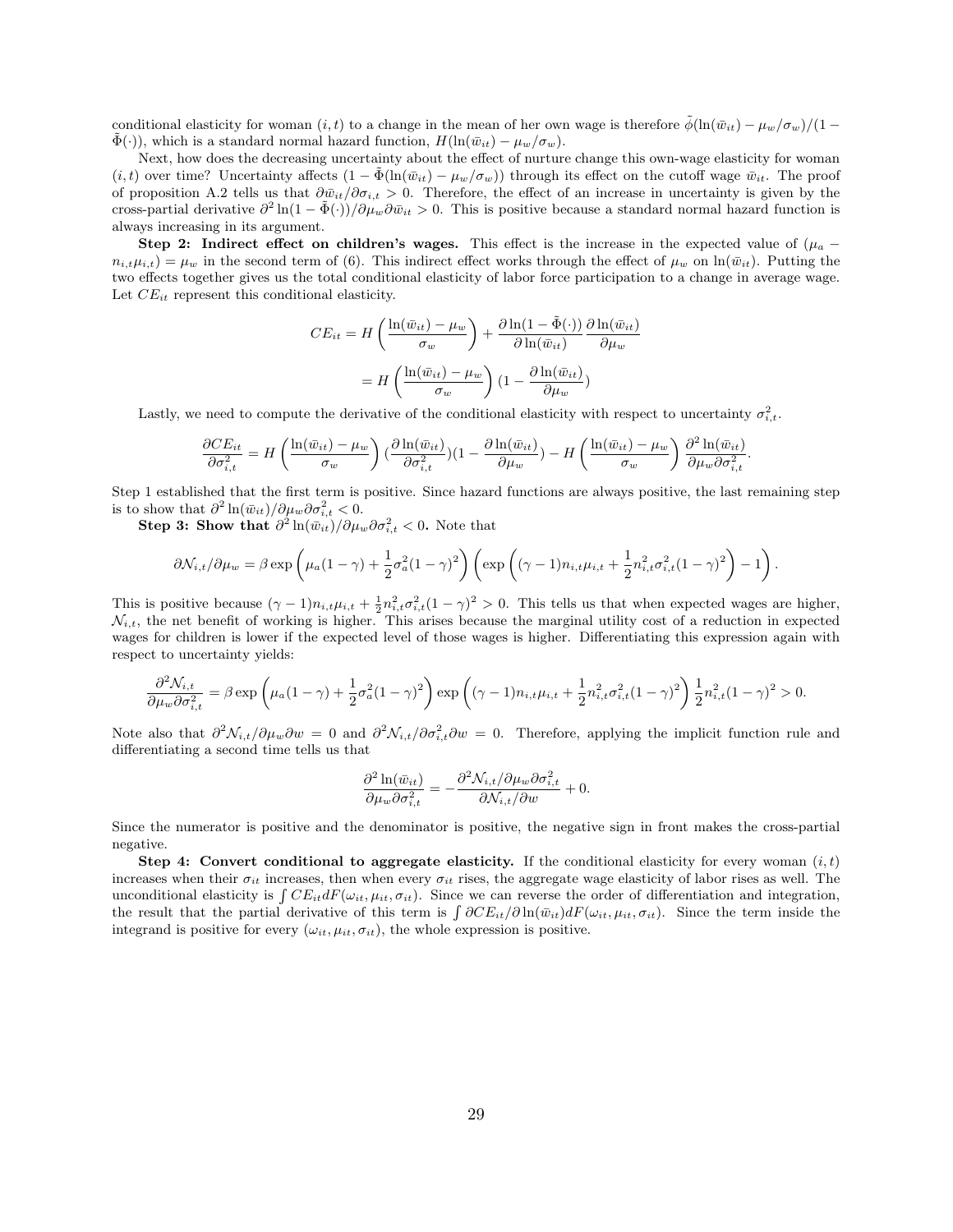# B Data Description

#### B.1 Survey data about beliefs

Data come from http://webapp.icpsr.umich.edu/GSS/ .

- Attitudes We have 6 measures for individuals' attitudes toward women working that have a time series dimension.
- **fehome** Women should take care of running their homes and leave running the country up to men.  $(AGREE=1,$ DISAGREE=2, NOT SURE=8, NO ANSWER=9,  $NA=0$ ). We generate a dummy variable fehome=1 if FEHOME=1 and =0 if FEHOME=2. exclude observations for which FEHOME= 0 or FEHOME> 2. The data span 1974-1998, with nine missing years. There are between 890 and 1884 responses per year, with

16 years of observations, for a total 22,538 data points. The fraction of respondents who agree ranges from 38% in 1977 to 14% in 1995.

fework Do you approve or disapprove of a married woman earning money in business or industry if she has a husband capable of supporting her? (AGREE=1, DISAGREE=2, NOT SURE=8, NO ANSWER=9, NA=0). We generate dummy variable fework same as for fehome.

The data span 1972-1998, with ten missing years, for a total of 17 years with observations. There are between 902 and 1,933 responses per year, and 24,401 total observations. The fraction of respondents who agree ranges from 48% in 1972 to 37% in 1996.

fechld A working mother can establish just as warm and secure a relationship with her children as a mother who does not work. (STRONGLY AGREE=1, AGREE=2, DISAGREE=3, STRONGLY DISAGREE=4, DON'T KNOW=8, NO ANSWER=9, NA=0). We use this variable as is, except observations with FECHLD= 0 and FECHLD> 4 which we treat as missing.

There is one set of observations in 1977, and then from 1995-2004, at least every two years, for a total of 14 years in which data are available. There are between 897 and 1,948 responses per year, totalling 19,270 observations. The average reply ranges from 2.5 in 1977 to 2.1 in 1994.

- preschool A preschool child is likely to suffer if his or her mother works. (STRONGLY AGREE=1, AGREE=2, DISAGREE=3, STRONGLY DISAGREE=4, DON'T KNOW=8, NO ANSWER=9, NA=0). The only modification we make to this variable is to treat observations with preschool= 0 and preschool > 4 as missing. There is one set of observations in 1977, and then from 1995-2004, at least every two years, for a total of 14 years in which data are available. There are between 890 and 2,344 responses per year, totalling 19,005 observations. The average reply ranges from 2.2 in 1977 to 2.6 in 2004.
- fefam It is much better for everyone involved if the man is the achiever outside the home and the woman takes care of the home and family. (STRONGLY AGREE=1, AGREE=2, DISAGREE=3, STRONGLY DISAGREE=4, DON'T KNOW=8, NO ANSWER=9, NA=0). The only modification we make to this variable is to treat observations with FEFAM= 0 and FEFAM> 4 as missing.

There is one set of observations in 1977, and then from 1995-2004, at least every two years, for a total of 14 years in which data are available. There are between 894 and 2,353 responses per year, totalling 19,024 observations. The average reply ranges from 2.2 in 1977 to 2.6 in 2004.

Lifecycle Surveys We have 3 measures of acceptance of women working over life cycle. We do not have much of times series dimension (only start in 1988), but they are interesting to show how the presence of a small child is crucial in determining individuals' attitudes.

Attitudes toward women working over life cycle: 3 stages of life cycle corresponding to 3 variables. We have these 3 variables for only 3 years (1988, 1994, 2002). Not much variation over 14 years, but can be used to make crosssection point. First 9 tables show each variable in each year. Last 3 show the three variables when all observations are pooled across years.

- wrknokid Should a woman work outside the home after marrying and before there are children? (1=FULL, 2=PART, 3=STAY HOME, 8=CAN'T CHOOSE, 9=NO ANSWER, 0=NA). Generate variable wrknokid=WRKNOKID but recode WRKNOKID=0 and WRKNOKID=9 as missing.
- wrkbaby Should a woman work outside the home when there is a child under school age?  $(1=FLUL, 2=PART,$ 3=STAY HOME, 8=CAN'T CHOOSE, 9=NO ANSWER, 0=NA). Generate variable wrkbaby=WRKBABY but recode WRKBABY=0 and WRKBABY=9 as missing.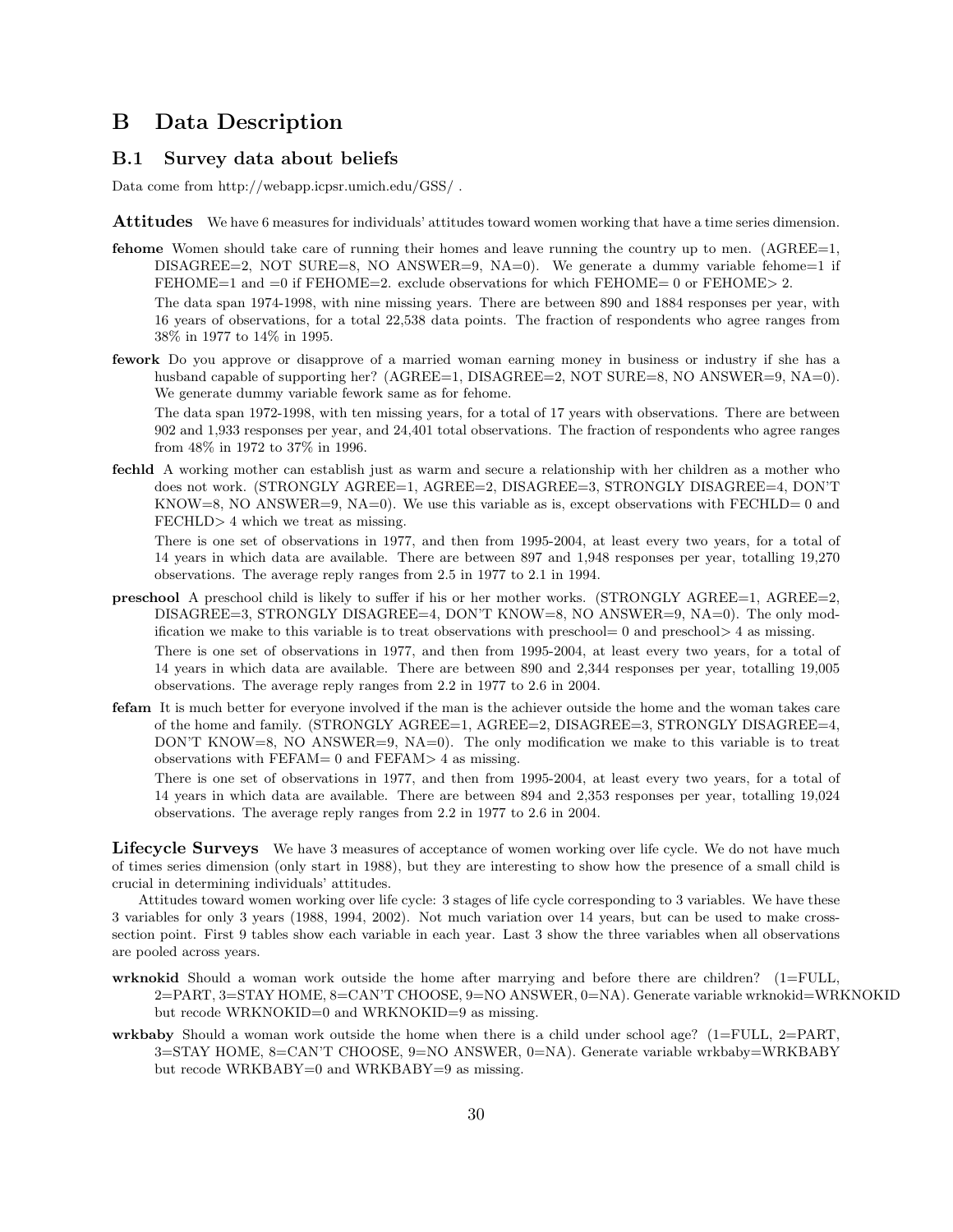wrksch Should a woman work outside the home after the youngest child starts school?  $(1 = FULL, 2 = PART,$ 3=STAY HOME, 8=CAN'T CHOOSE, 9=NO ANSWER, 0=NA). Generate variable wrksch=WRKSCH but recode WRKSCH=0 and WRKSCH=9 as missing.

**Pre-1972 Data** The attitudes data from GSS begin only in 1972. However, the increasing speed of female entry in the labor force (start of the S) precedes that date. To establish the contemporaneous S-shaped evolution of beliefs, it is vital to have more historical data.

We have one measure of beliefs that is collected infrequently, since the 1930's. That is FEWORK. This data are from IPOLL databank, maintained by the Roper Center for Public Opinion Research. Unfortunately, the phrasing of the questions differs slightly over time. We describe below the questions and the replies.

- August 1936 The Gallup Poll asked: "Should a married woman earn money if she has a husband capable of supporting her?" 18% said yes, 82% no. No uncertain or no response entries were allowed.
- October 1938 The Gallup Poll asked: "Do you approve of a married woman earning money in business or industry if she has a husband capable of supporting her?" 22% approve, 78% disapprove.
- November 1945 The Gallup Poll (AIPO) asked: "Do you approve or disapprove of a married woman holding a job in business and industry if her husband is able to support her?" 62% disapprove, 18% approve. The rest of the replies are miscellaneous open answers (e.g., if she has a good job, if she has no children, etc.).
- June 1970 The Gallup Poll asked: "Do you approve of a married woman earning money in business or industry if she has a husband capable of supporting her?" 60% approve, 36% disapprove, 4% do not know.

Inferring pre-1977 preschool answers Figure 4 plots survey responses that are preschool replies from 1977-2004. Before 1967, the only beliefs series we have is fework. There are 3 observations available before 1967 and then regular observations starting in 1970. For each of the pre-1977 observations, we compute the growth rate from one data point to the next. Then, we apply these same growth rates to project our preschool data back from 1977 to the earlier observations. We believe that using one series to infer another is a reasonably accurate procedure because for years in which both survey questions are asked, the correlation in the replies is 74%.

#### B.2 Labor force participation and wage data

The wages data come from IPUMS (Integrated Public Use Microdata Series). It covers 1920-2005. It is every 10 years until 2000, and yearly thereafter. The data are a 1-in-100 national random sample of the population until 2000. After 2000, it is the American Community Survey 2001 sample: a 1-in-232 (approximately) national random sample of the population. We used only data on white women who are not agricultural workers and live with family members in their household: (race=1, gq=1, farm=1, sex=2, excluding occ=810, 820, 830, 840, 123, 100). Residents of Hawaii (statefip=15) and Alaska (statefip=2) are excluded.

- Labor Force Observations are dropped if the occupation is in agriculture or the respondent lives on a farm or in an institution. Ages range from 25-54. They are white, married women with spouse present and at least one child under age 5 living in the household. Data are weighted using perwt (sample weights from census). There are no missing labor force observations.
- Wages Data start in 1940. (Inctot and incwage start in 1940.) We deflated wages using the consumer price index (Series Id: CUUR0000SA0). The base year is  $1982 - 84 = 100$ . Note that since the survey always asks about the previous year's wages, the 1940 wage data are really about 1939 wages.

We make three modifications to these data. First, we recode the labor force variable and the empstat (employment status) variable as missing value if labforce=0 or empstat=0, meaning that the answer was  $N/A$ . Second, to account for the top-coding of the income variable, we multiply the top-coded values of INCWAGE (wage income) by a factor of 1.4. Finally, we take the log of each woman's wage, then average across women.

Correcting sample bias There are two issues of sample bias. The first is the standard issue that the census is not perfectly representative. The standard solution to this problem is to use the weights that the census provides on the frequency of various characteristics in the population. We weight all moments by the censusprovided variable perwt. The second issue arises only for 1950 data. The weeks worked and income variables are called "sample line" items in 1950 which means that they were collected only for 1 in 330 respondents. Therefore, we use a different weight "slwt" in 1950. When we look at husband's characteristics in 1950, we weight the husband's income using the women's weight perwt, so that the moments of husbands' wages are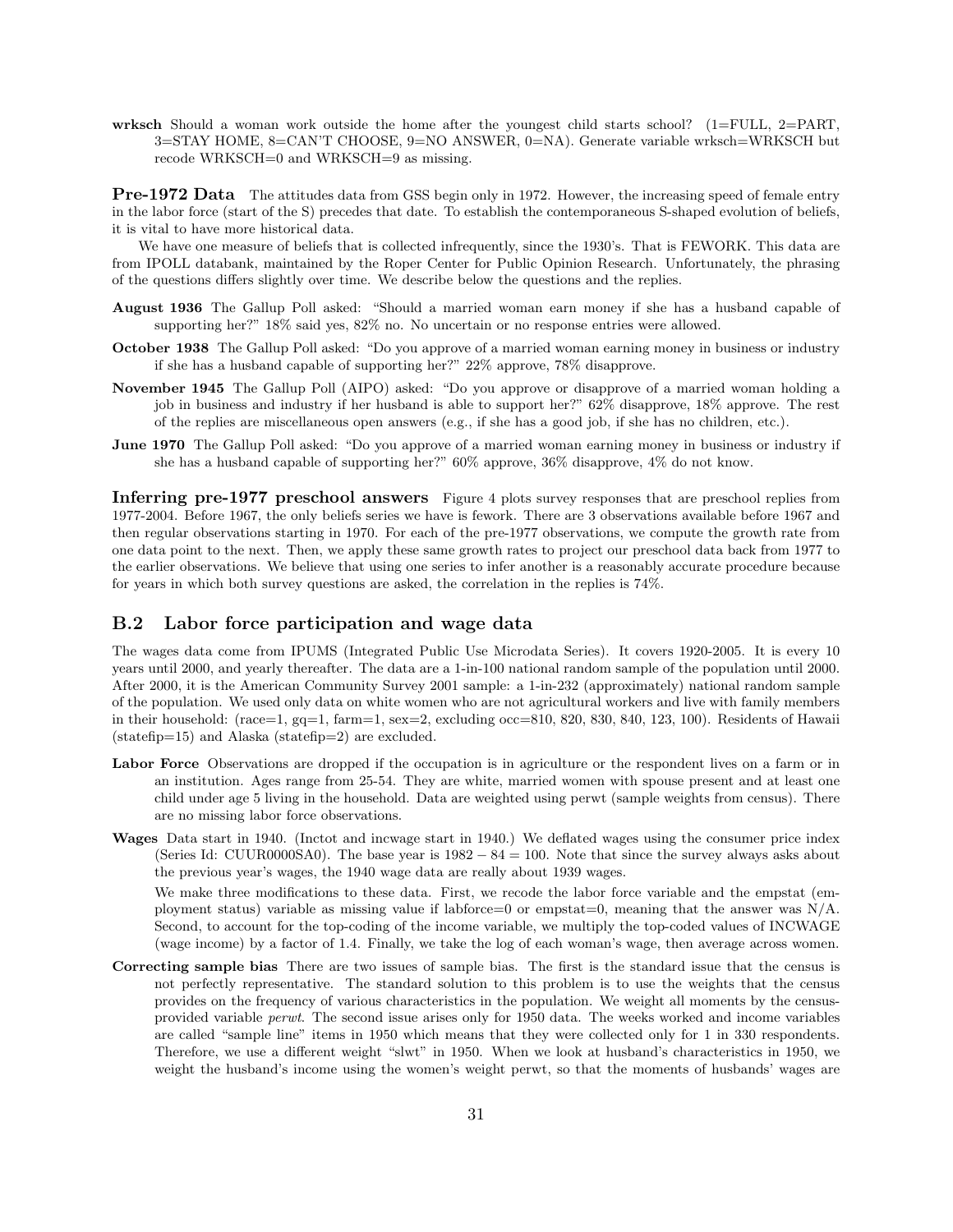the endowments of "representative" women. This is equivalent to restricting the sample to only sample line individuals since they are a flat sample in the population.

- Dropped observations Also, since working FTYR this year is no guarantee of having worked the year before,and since the earnings refer to the previous year, we also condition on having positive earnings in the previous year for both men and women.
- Other data issues We take care of inflation by using CPI (Series Id: CUUR0000SA0), base year 1982-84=100. We recode weeks and hours worked by assigning midpoints We generate a dummy  $FTYR = 1$  if (weekworkrec $>= 50$ and hourworkrec>= 40) We need to condition for women to work full time year around because otherwise we find an incredibly large difference between men and women annual earnings due to the large difference in their labor supply.
- Hours and weeks worked The weeks worked variable (WKSWORK2) is an indicator variable that describes which interval the respondent's answer fell in. We replace each indicator with the middle point of the reported interval. We do the same for hours worked (hrswork2). The reporting procedure changes in 1980. From 1980 on, we used the reported average hours per week (UHRSWORK).
- Full time This is a dummy variable that indicates if two conditions are satisfied: 1) hrswork2 recoded  $\geq 40$ , meaning that the worker worked at least 40 hours per week; and 2) WKSWORK2 recoded  $\geq$  50, meaning that the woman reports being employed for at least 50 weeks.

# C Calibration Details

Throughout, we look at women 25-54, with their own child younger than 5 living in the household. We use individuals not living in institution, not living in farm, not working in agriculture and white.

- Abilities The distribution of women's abilities is constructed so that their wages in the model match the distribution of women's wages in the 1940 census data.  $\sigma_a = .57$  is the standard deviation of log ability and  $\mu_a$ ln(earnings gap) –  $(\sigma_a^2)/2$  is the mean of log ability. These parameters match the initial ratio between average earnings of working women to average earnings of all husbands (0.8 in the data) and to match the standard deviation of log earnings of employed women in the data (0.53 in the data).
- Selection effects in the model The distribution of observed wages in the data needs to be matched with the distribution of wages for employed women in the model. Employed women are not a representative sample. They are disproportionately high-skill women. The calibration deals with this issue by matching the truncated distribution of wages in the data to the same truncated sample in the model. In other words, we use the model to back out how much selection bias there is.
- Endowment distribution Data come from the census. We use wages in 1940 (first available year). From this, we construct two pools of matched data: One is only married women; the other is their husbands.
	- The log endowment is normal. For these two sets of wage data, we take the log of wages over previous year. For husbands, mean( $log_incwage\_husb$ ) = 7.043089 and std( $log_incwage\_husb$ ) = .7348059. Therefore, we set  $\sigma_{\omega} = 0.73$ . We choose the mean log endowment  $\mu_{\omega} = -(\sigma_{\omega}^2)/2$  such that mean endowment is normalized to 1.
- Initial labor force participation We need a period 0 participation rate that determines the period 1 wage distribution of women and a period 1 participation rate to start the simulation. Period zero FLFP=3%, period one FLFP=6%. These are given from Census 1930 and 1940 for women, married, white, not living in farms, not living in institutions, age 25-45 with a child younger than 5 living in the household.
- True value of nurture To calibrate the  $\theta$  parameter, we use micro evidence on the effect of maternal employment on the future earnings of children. Our evidence on the effect of maternal employment comes from the National Longitudinal Survey of Youth (NLSY), in particular the Peabody Picture Vocabulary Test (PPVT) at age 4 and the Peabody Individual Achievement Test (PIAT) for math and reading recognition scores measured at age 5 and 6. One year of full time maternal employment plus informal day care reduces test scores by roughly 3.4% (Bernal and Keane 2006). If a mother works from one year after birth until age six, these five years of employment translate in to a score reduction of 17%.

The childhood test scores are significantly correlated with educational attainment at 18. A 1% increase in the math at age 6 is associated with .019 years of additional schooling. A 1% increase in the reading test score at age 6 is associated with .025 additional school years. Therefore, five years of maternal employment translates into between 0.32 (17\*.019) and 0.42 (17\*.025) fewer years of school.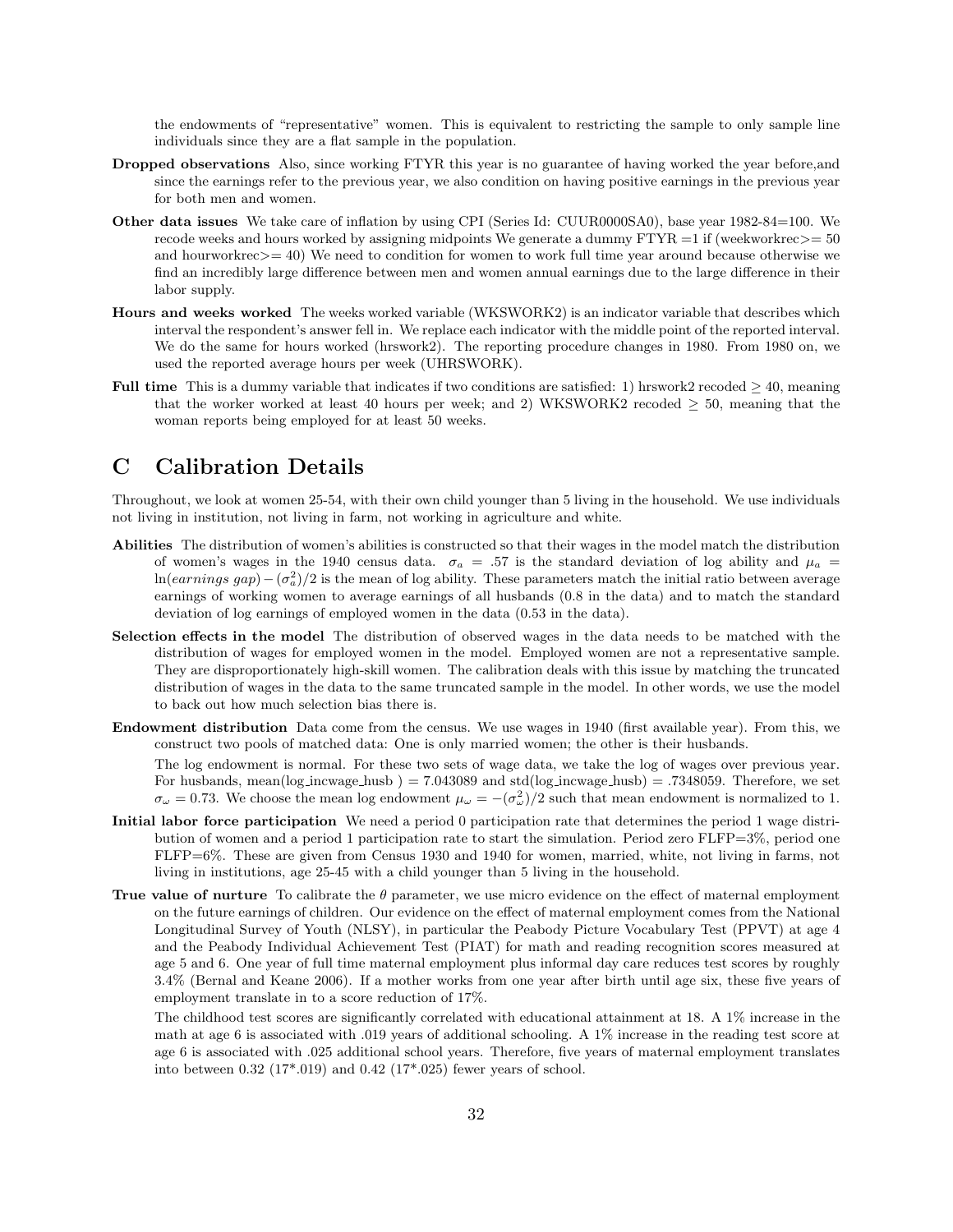The final step is to multiply the change in educational attainment by the returns to a college education. We use the returns to a year of college from 1940 to 1995 from Goldin and Katz (1999). Their estimates are the composition-adjusted log weekly wage for full-time/full-year, non agricultural, white males. Those estimates are 0.1, 0.077, 0.091, 0.099, 0.089, 0.124, and 0.129 for the years 1939, 1949, 1959, 1969, 1979, 1989, and 1995. The average return to a year of college is 10%. Since maternal employment reduces education by 0.32-0.42 years, the expected loss in terms of foregone yearly log earnings is about 4%, or  $\theta = 0.04$ .

**Number of signals**  $J$  is calibrated to the probability that a mother and daughter make the same participation choice. This probability comes from GSS data on married women with children under six who report that they work either full-time or are homemakers and who reported whether their mother worked for at least one year after having children and before they were six years of age.

### D Robustness Checks

We explore the sensitivity of model outcomes to changes in four key sets of calibrated parameters, and to changes in model timing.



### D.1 Changing Parameters

Figure 7: SENSITIVITY OF LABOR FORCE PREDICTIONS TO CHANGES IN PARAMETER VALUES.

Number of signals Since the number of signals is not something we can directly observe, it is important that our results not be too sensitive to it. Increasing the number of signals to 4 or decreasing it to 2 either speeds up or slows down learning. This can be seen in the steeper or flatter S-shapes in panel (a). Table 2 shows that the number of signals has mild effects on initial endowments and wages. These initial effects arise because more signals make agents beliefs initially more different. Differences in beliefs, rather than differences in endowments or abilities then becomes a more important determinant of the participation decision. Since selection effects drive the average wage and endowment of working women, the number of signals affects this. The effect is mild. The number of signals has no effect on the ending endowment or wage.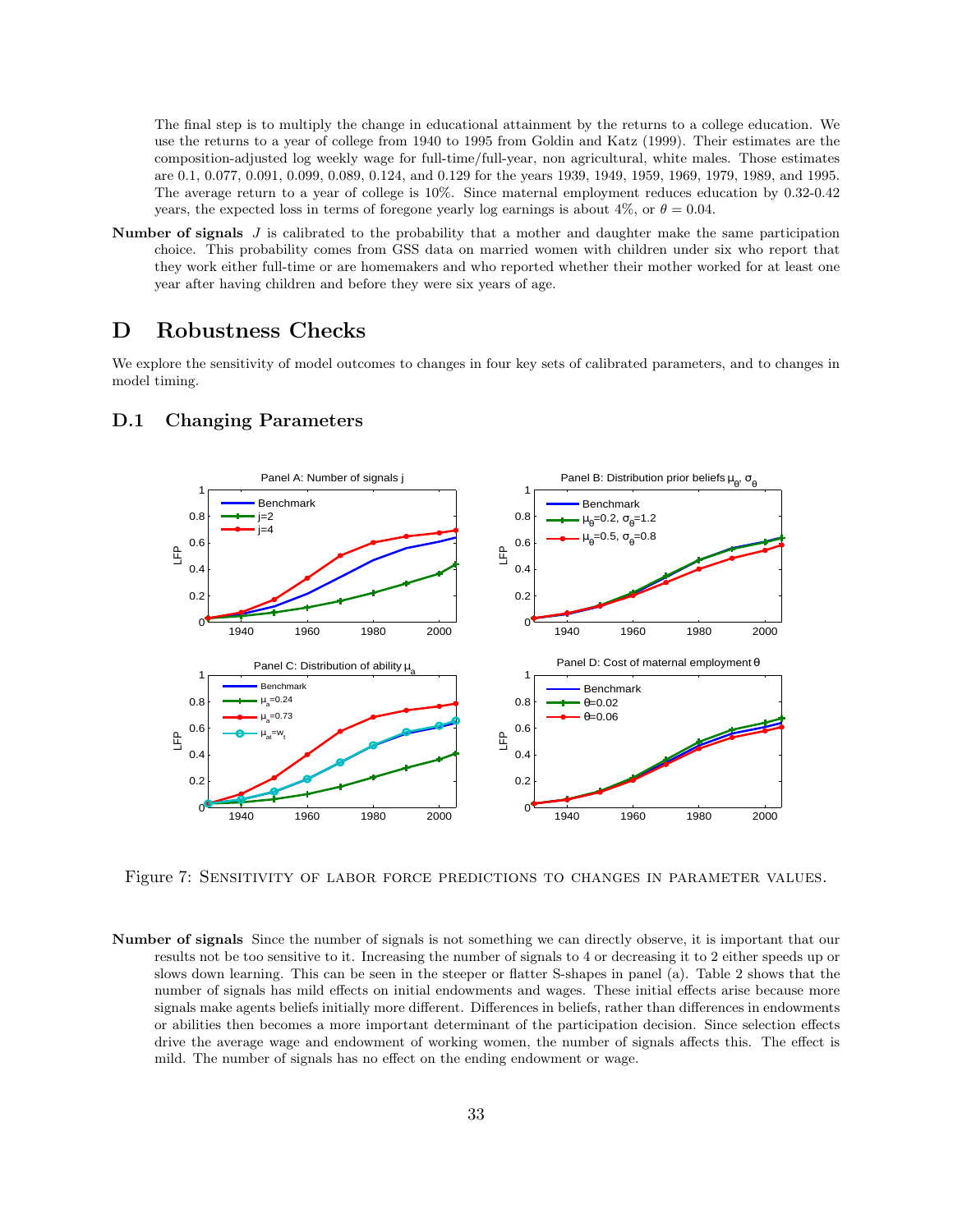| Model            | parameter                    | starting | ending | starting  | ending    |
|------------------|------------------------------|----------|--------|-----------|-----------|
|                  | value                        | wage     | wage   | endowment | endowment |
| Few signals      | $J=2$                        | 0.58     | 0.52   | 0.61      | 0.80      |
| More signals     | $J=4$                        | 0.55     | 0.51   | 0.70      | 0.80      |
| Biased beliefs   | $\mu_0 = .2, \sigma_0 = 1.2$ | 0.57     | 0.51   | 0.63      | 0.80      |
| Biased beliefs   | $\mu_0 = .5, \sigma_0 = .8$  | 0.58     | 0.52   | 0.49      | 0.77      |
| High ability     | $\mu_a = 0.73$               | 0.83     | 0.75   | 0.52      | 0.82      |
| Low ability      | $\mu_a = 0.24$               | 0.28     | 0.26   | 0.90      | 0.86      |
| Calibrated wage  | $\mu_a$ changes              | 0.56     | 0.59   | 0.68      | 0.80      |
| High nurture     | $\theta = 0.06$              | 0.56     | 0.51   | 0.67      | 0.79      |
| Low nurture      | $\theta = 0.02$              | 0.56     | 0.52   | 0.68      | 0.82      |
| <b>Benchmark</b> |                              | 0.56     | 0.51   | 0.67      | 0.80      |

Table 2: Sensitivity of wage and endowment predictions to parameter changes.

- **Initial mean and variance** One particularly controversial assumption is that initial beliefs are unbiased ( $\mu_0 = \theta$ ). We explore different  $\mu_0$  and  $\sigma_0$  pairs such that 1940 labor force participation still matches its empirical value. That restricts the set of initial mean beliefs considerably. The upper bound is given by the  $\mu_0$  that delivers 6.7% initial participation with no uncertainty ( $\sigma_0 = 0$ ). That upper bound is  $\mu_0 = 0.64$ . Given that we want to explore a situation were agents over-estimate the cost of maternal employment, this restricts  $\mu_0$  to values greater than 0.04. To explore settings where changes in the mean of beliefs, rather than their variance drive most of the change in participation, we start agents out with beliefs  $\mu_0 = 0.2$ ,  $\sigma_0 = 1.2$ , and with a more extreme bias,  $\mu_0 = 0.5$ ,  $\sigma_0 = 0.8$ . The moderate bias in beliefs has so little effect on labor force participation that the  $\mu_0 = 0.2$  line in panel b completely obscures the line plotted underneath it for the benchmark model. Starting agents out with a high degree of certainty that their initial beliefs are right does have an effect. It makes them slower to learn. (See Amador and Weill (2006) for an explanation of this effect.) But, even when we make initial beliefs about  $\theta$  and order of magnitude larger than the truth, the effects on the labor force participation, wages and endowments is not dramatic.
- Mean of ability / wages We do three exercises to explore the role of the ability distribution. The first two are straightforward: move the mean of the ability distribution  $(exp(\mu_a))$  50% up and down. The results are labeled high ability and low ability.

When women have higher ability, on average, they are more likely to join the labor force and earn higher wages when they work. The effect on participation rates is large, telling us that our results are sensitive to our ability distribution. However, it is comforting that wages are even more sensitive to the mean of ability. This tells us that a given wage distribution provides precise information about what the right ability distribution is.

Time-varying ability distribution The third ability-distribution exercise explores what role empirical changes in wages plays in determining participation. This is the same benchmark model, but a change in the calibration strategy. Instead of assuming that the distributions of endowments and abilities of women are changing overtime, we calibrate a distribution of endowments and of abilities for each decade. The endowment distribution mean and variance comes from the census data in each decade on married men's wages. The distribution of female abilities is calibrated so that wages for working women in the model have the same mean and standard deviation as in the data, for each decade.

Labor force participation is roughly the same with or without exogenous wage increases in 1940 and in 2010. The main difference is that women with exogenous wage changes start participating more slowly because their husbands' wages are increasing rapidly in the 50's, 60's and 70's. Then, labor force participation takes off in the 1970's and 80's. This more steeply-sloped s-shape is more consistent with the data.

True value of nurture We explore two alternative true values of nurture - one that is 50% higher and one that is 50% lower than out initial estimate. These changes have small effects of the ending labor force participation rate. They have no effect on wages or endowments.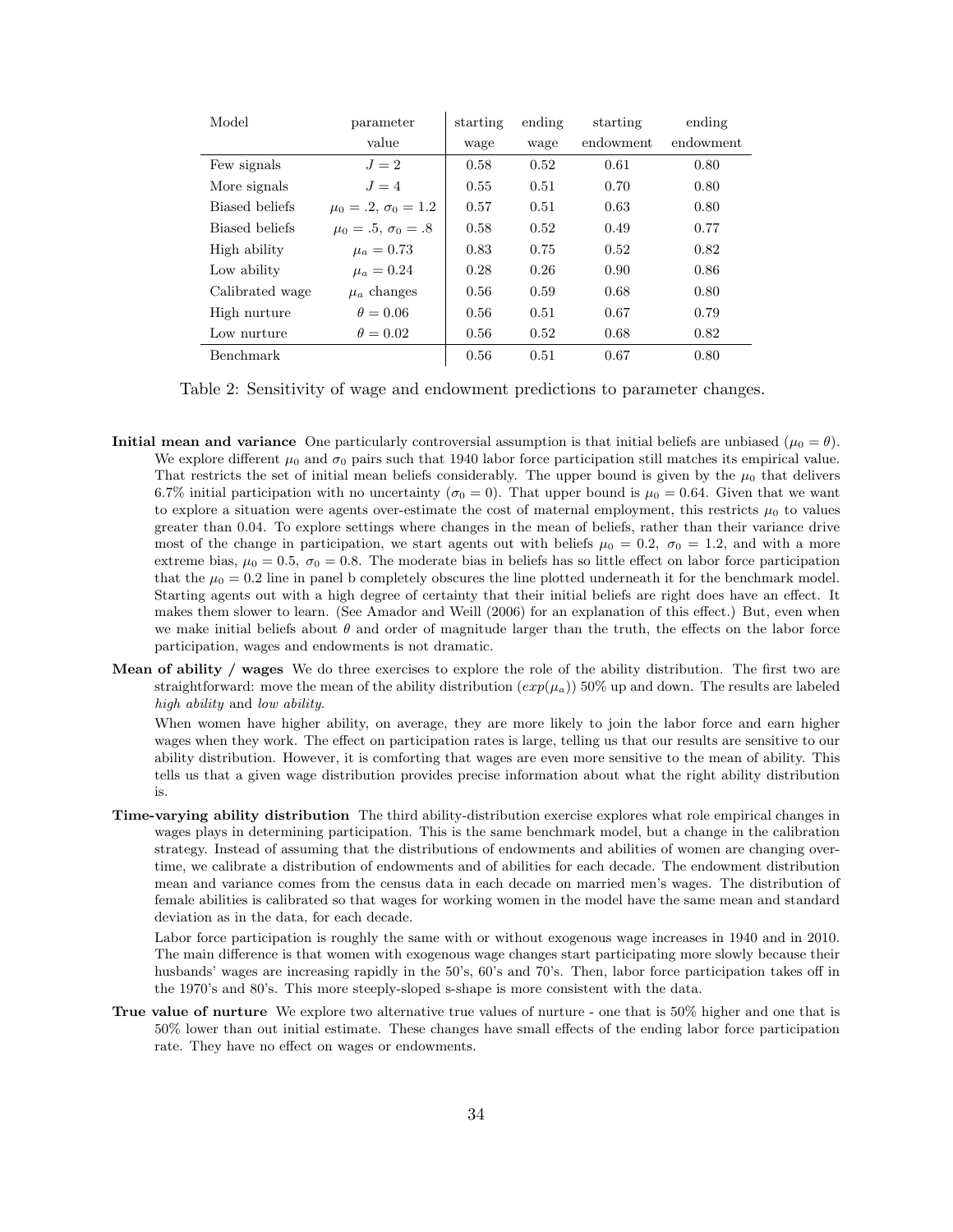#### D.2 Changing Model Timing

The model is designed to explain the labor force participation decisions of women with children under 5 years of age. The majority of these women in the census data are between the ages of 25 and 35, with an average age of 32. Whether women return to the labor force afterwards or not is not something our theory has anything to say about, nor is it relevant for the participation rates of our subgroup. This is part of the reason why we look at 10-year periods.

What our timing assumptions miss is that it takes about 20 years between when a child is born and when she enters the labor force. Therefore, the decisions of mothers determine the information that others observe 20 years, not 10 years later. This longer lag in the learning process slows down cultural change and allows us to add more signals to the model, while still matching the data. To have a more realistic information lag, we explore two alternative timing conventions.

Twenty-year periods We acknowledge that it takes twenty years for a child to grow up and their potential wage to be observed. If we made the model have twenty-year instead of ten-year periods, without changing the number of signals, the results would be literally the ones we reported, with a re-labeling of years. But the longer periods allow us to increase the information flow that women observe to address the criticism that information is too restricted. We suppose that they observe three signals per decade, or six signals every 20-year period. This model has an almost-sized effect. What it loses is some of the S-shape in labor force participation. The reason is that the observations are too far apart to capture the nuances of how participation increased.



Figure 8: Twenty-year periods and staggered dynasties.

**Staggered dynasties** This model is one where a child grows up for 25 years and realizes her potential wage at 25. At the same time, the woman marries and starts having children. She is a married woman with a child under 5 years of age until age 35, when she drops out of our sample. If started all families having children at the same time, then in every 25 years, there would be 15 where there are no women with small children. Therefore, we stagger families so that every year an equal number of children are born. The parameters are all equal to our benchmark parameters, except that the number of signals observed every 25 years is 8. Those 8 signals come from wage and maternal employment decisions of women from the current and last 10 cohorts.

The labor force participation rates measure participation of the 10 birth year cohorts that are between 25-35 years old. The evolution of participation is illustrated in the right panel of figure 8.

Another alternative timing would be to have women start working at 20 and then start having children and decide whether to remain in the labor force at age 25. But since women who have no children are not part of our data set, we would not count 20-25 year-olds in the model participation rate either. The only affect that change would have is to reveal potential wages 5 years earlier.

One interesting feature of this data is that it has 25-year cycles. The women begin learning and participation more in 1940. The women who choose their participation 25 years later, in 1965 have observations that are more informative because the mothers of the women they observe worked with higher probability. That makes learning speed up in 1965 and participation increase at a higher rate for the next few years. Again, in 1990, learning speeds up as women draw more informative signals. While out census data is sampled too infrequently to know whether such echo effects arise, one might think of the WWII era as a shock to the participation rate of women. 20-25 years later, was the cultural revolution of the 1960's and a distinct increase in the rate of labor force participation. This model give us a way to think about how these baby-boom echo effects might arise.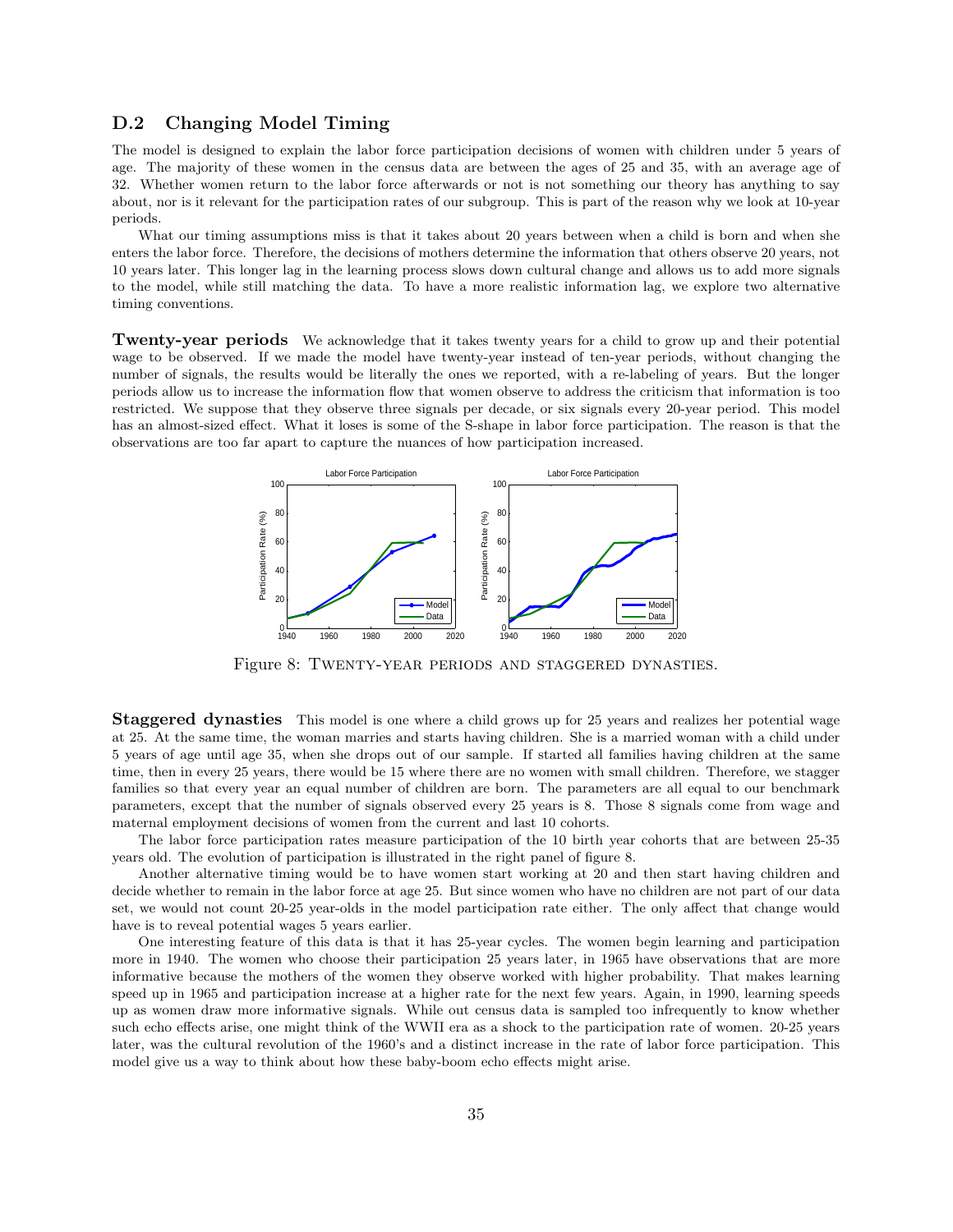Finally, this model has a number of features that help to slow the increase in participation. One feature is a longer childhood. That means that information that is generated from a woman participating today will not be revealed for 25 years. A second feature is that participation rates include not only the current cohort, but also 10 years of older cohorts who made their participation decisions with less information and are therefore less likely to participate. A third feature is that signals are drawn from both current and 10 years of past cohorts. The potential wage and maternal employment decisions of an older woman are less likely to be informative. These three features allow us to more than double the rate of information flow, without making women learn the truth immediately. What we learn from this is the more realistic modeling of the timing of childbirth and introducing overlapping cohorts helps us to add more persistence to the learning model.

# E Extension: A Model with Occupation Choice

The prediction that women's wages should decrease over time is squarely at odds with the data. In this section, we argue that this is not a problem with a learning explanation; it is a problem with assuming women have only one career choice. Allowing women the option to participate in a highly time-intensive but high-wage career, to have a normal career, or to nurture children, results in more women choosing the high-wage career over time. As the composition of career choices changes, wages rise.

The timing, the number of agents and preferences are the same as in the standard model. What is differs is that a woman has an additional career option. If she chooses a high-intensity career, she gets a known multiple  $\tilde{w} > 1$  of her baseline wage, but may further compromise her ability to nurture her child. Agents learn about two unknown parameters: the value of nurture  $\theta$  and the toll on a child of high-intensity maternal employment  $\bar{\theta}$ .

The budget constraint of the individual from family i born at time  $t - 1$  is

$$
c_{it} = (n_{it} + h_{it}\tilde{w})w_{it} + \omega_{it}
$$
\n<sup>(11)</sup>

where  $h_{it} \in \{0,1\}$  indicates the choice of a high-intensity career;  $\omega_{it}$  is an endowment which could represent a spouse's income, and  $n_{it} \in \{0,1\}$  is the choice to join a low-intensity career. If the agent works in the labor force,  $n_{it} = 1$ . If she works in a high intensity career,  $h_{it} = 1$ . A woman can only have one career:  $n_{it} + h_{it} \leq 1$ .

As before, endowed ability is  $a_{i,t} \sim N(\mu_a, \sigma_a^2)$ . If a mother stays home with her child, the child's full natural ability is achieved. If the mother chooses a low-intensity career, some unknown amount  $\theta$  of the child's ability will be lost; for a high-intensity career, the loss is  $\tilde{\theta} > \theta$ . Wages depend exponentially on ability:

$$
w_{i,t} = \exp(a_{i,t} - n_{i,t-1}\theta - h_{i,t-1}\tilde{\theta})
$$
\n(12)

**Information Sets** The constants  $\theta$  and  $\tilde{\theta}$  are not known when making labor supply decisions. In the first generation, initial beliefs are  $\theta \sim N(\mu_0, \sigma_0^2)$  and  $\tilde{\theta} \sim N(\tilde{\mu}_0, \tilde{\sigma}_0^2)$ . The errors in beliefs  $(\mu_0 - \theta)$  and  $(\tilde{\mu} - \tilde{\theta})$  are independent. We assume that the high-intensity career is initially thought to be more detrimental to children:  $\tilde{\mu}_0 > \mu_0$ .

Each generation updates these beliefs by observing wages and nurturing decisions for themselves and for the same set  $\mathbb{J}_i$  of peers as in the original model. Ability a is never observed so that neither  $\theta$ , nor  $\tilde{\theta}$  can ever be perfectly inferred from the wage. An important feature of (12) is that a wage is only informative about  $\tilde{\theta}$  if the worker's mother had an intense career.

Bayesian updating with  $J$  signals is equivalent to running the following regression of children's potential wages on mothers' labor choices

$$
W_{it} - \mu_a = N_{it}\theta + H_{it}\tilde{\theta} + \varepsilon_{it}
$$

where  $W_{it}$ ,  $N_{it}$  and  $H_{it}$  are  $J \times 1$  vectors  $\{\log w_{j,t}\}_{j\in J_i}$ ,  $\{n_{i,t-1}\}_{j\in J_i}$  and  $\{h_{i,t-1}\}_{j\in J_i}$ . Then, agents form a linear combination of the OLS-estimated  $\hat{\theta}$  or  $\tilde{\theta}$  and the prior beliefs  $\mu_t$ ,  $\tilde{\mu}_t$ . Let  $\bar{h}_{i,t}$  be the sum of the high-intensity careers chosen by the set of families that  $(i, t)$  observes:  $\overline{h}_{i,t} = \sum_{j \in \mathbb{J}_i} h_{i,t}$ . The resulting estimate of  $\tilde{\theta}$  is normally distributed with mean  $\tilde{\mu}_{i,t} = \sum_{j \in \mathbb{J}_i} (\log w_{j,t} - \mu_a) h_{j,t} / \bar{h}_{i,t}$  and variance  $\tilde{\sigma}^2 = \sigma_a^2 / \bar{h}_{i,t}$ .

#### Equilibrium

1. Beliefs  $\theta \sim N(\mu_{i,t}, \sigma_{i,t}^2)$  and  $\tilde{\theta} \sim N(\tilde{\mu}_{i,t}, \tilde{\sigma}_{i,t}^2)$  are formed according to the rules in (4) and (5). Because the unknown components of  $\theta$  and  $\tilde{\theta}$  are independent, updating occurs separately for high-intensity and lowintensity careers.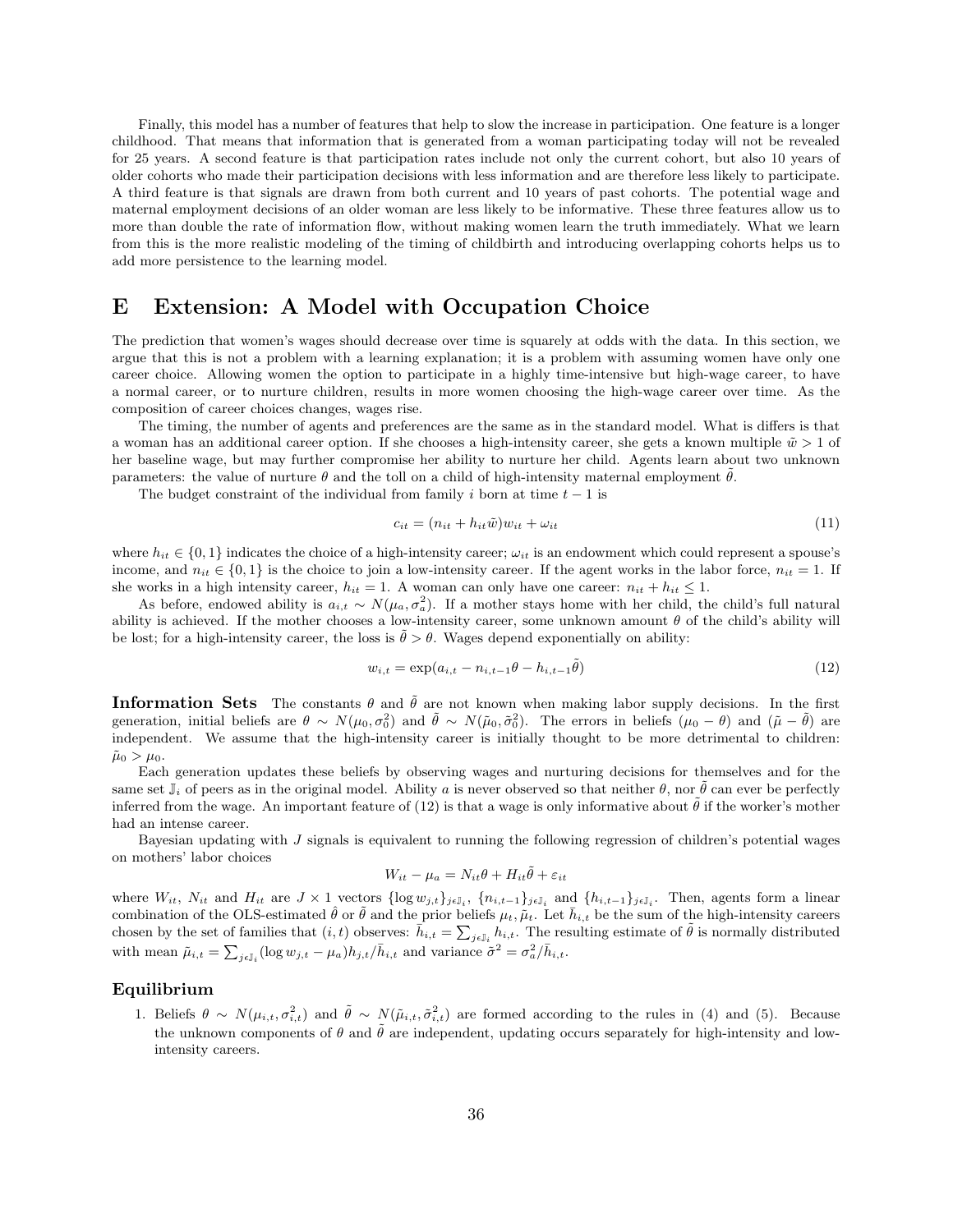2. Substituting (11) and (12) into expected utility produces the following optimization problem. Choose  $n_{it}$ ,  $h_{it} \in \{0,1\}$ :  $n_{it} + h_{it} \leq 1$  to maximize:

$$
\frac{((n_{it}+h_{it}\tilde{w}_{it})w_{it}+\omega_{it})^{1-\gamma}}{1-\gamma}+\frac{\beta}{1-\gamma}E_{it}\left[\exp\left((a_{i,t+1}-n_{it}\theta-h_{it}\tilde{\theta})(1-\gamma)\right)\right]+L(1-n_{it}-h_{it}).\hspace{0.5cm}(13)
$$

3. Distributions of observed wage outcomes indexed by  $\mathbb{J}_{i,t}$  are consistent with distribution of optimal labor choices  $n_{i,(t-1)}$  and  $h_{i,(t-1)}$ .

**Solving for occupation choice** For each possible career choice, we compute the expectation of (13), conditional on time t information  $(\mu_{it}, \sigma_{it}, \tilde{\mu}_{it}, \tilde{\sigma}_{it})$ . The expected value of staying out of the labor force, EUO and of working in a low-intensity career  $EUW$  are given by (7) and (8). The expected utility of a high-intensity career is

$$
EUH_{it} = \frac{(w_{it}\tilde{w} + \omega_{it})^{1-\gamma}}{1-\gamma} + \frac{\beta}{1-\gamma} \exp\left((\mu_a - \tilde{\mu}_{i,t})(1-\gamma) + \frac{1}{2}(\sigma_a^2 + \tilde{\sigma}_{i,t}^2)(1-\gamma)^2\right).
$$
 (14)

The optimal career choice for woman i in generation t is: (i) if  $EUO_{it} > EUW_{it}$  and  $EUO_{it} > EUH_{it}$ , then stay home; (ii) if  $EUW_{it} > EUO_{it}$  and  $EUW_{it} > EUH_{it}$ , then work in a low-intensity career; (iii) otherwise, if  $EUH_{it} > EUO_{it}$  and  $EUH_{it} > EUW_{it}$ , then work in a high-intensity career.

Calibration The census variable OCC1990 defines our high intensity occupations. This variable starts in 1950 and the earlier classification (OCC1950) is not comparable. We consider high intensity the managerial and professional specialty occupation with the exclusion, (following Goldin and Katz 2002) of non-college teachers and those in health assessment and treating occupations (nurses, dieticians, therapist, and physicians' assistants).

The new model introduces four additional parameters: the true cost  $\hat{\theta}$ , the initial beliefs  $\tilde{\mu}_0$  and  $\tilde{\sigma}_0$ , and the wage premium  $\tilde{w}$ . For the true nurture cost of high-intensity careers, we calibrate the ratio  $\theta/\theta$  to the ratio of hours worked by women in high-intensity to low-intensity professions. Duxbury and Higgins (2003) report that along many dimensions, professional careers are about twice as straining on households. First, the likelihood of having to do overnight job-related travel increases. 19% of non-professional and 40% of professional women report spending one night a month away from home. 30% of non-professional and 60% of professional women bring work home. Finally, non-professional women do about 11.4 hours of unpaid overtime work per month, while professional women work about 17.7 unpaid hours. As before, we calibrate to unbiased initial beliefs ( $\tilde{\mu}_0 = \tilde{\theta} = 0.08$ ) and we keep initial uncertainty at the same level as before  $(\tilde{\sigma}_0 = 1.38)$  to match the same target: the initial labor force participation rate among married women with children under 5, in all careers.

This leaves only the wage premium for high-intensity careers. This comes from the census data. In each year, we compute the average wage of full-time married women with small children in the high-intensity careers, as defined above, and in all other careers. The ratio of these average wages is our wage premium in each year. It rises from 1.19 in 1950 to 1.39 in 2005. To define full-time workers, the variable number of hours worked last week is replaced in 2000 and 2005 with usual hours worked in a week.

Simulation results In figure 9, labor force participation looks almost identical to the benchmark model. Its composition, not its level is changing. The high-intensity participation rises more gradually in the model than in the data, but matches its start and end points well. The average wage and the average relative wage of women to their husbands both rise at the end of the sample. But this rise starts mostly in the 1990's, rather than 1970's. Of course, some of what the model misses are temporary shocks. Overall, the model does replicate the pattern of declining, then rising relative wages, even if the fall and rise are more moderate than in the data.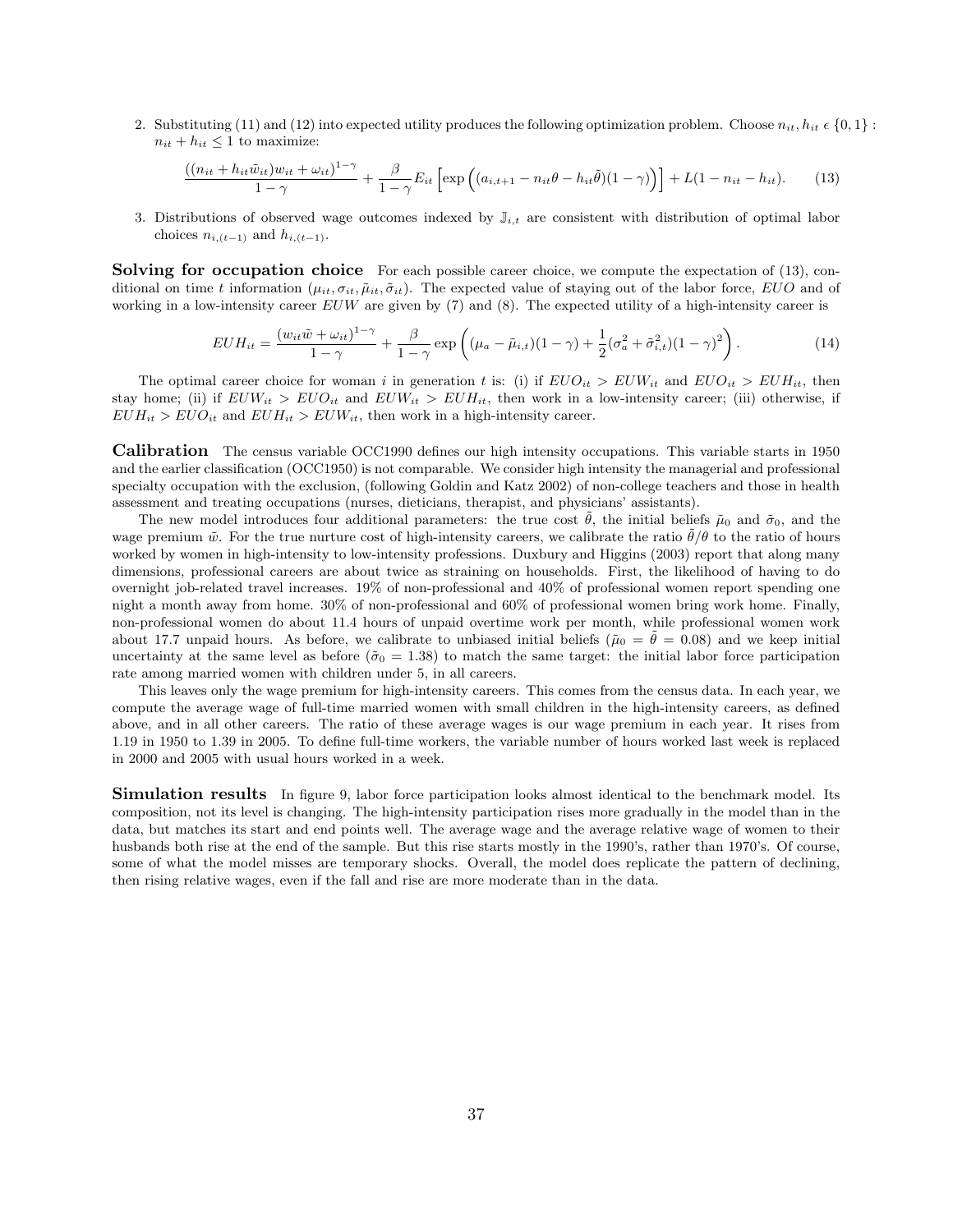

Figure 9: Participation and wages in the occupation choice model.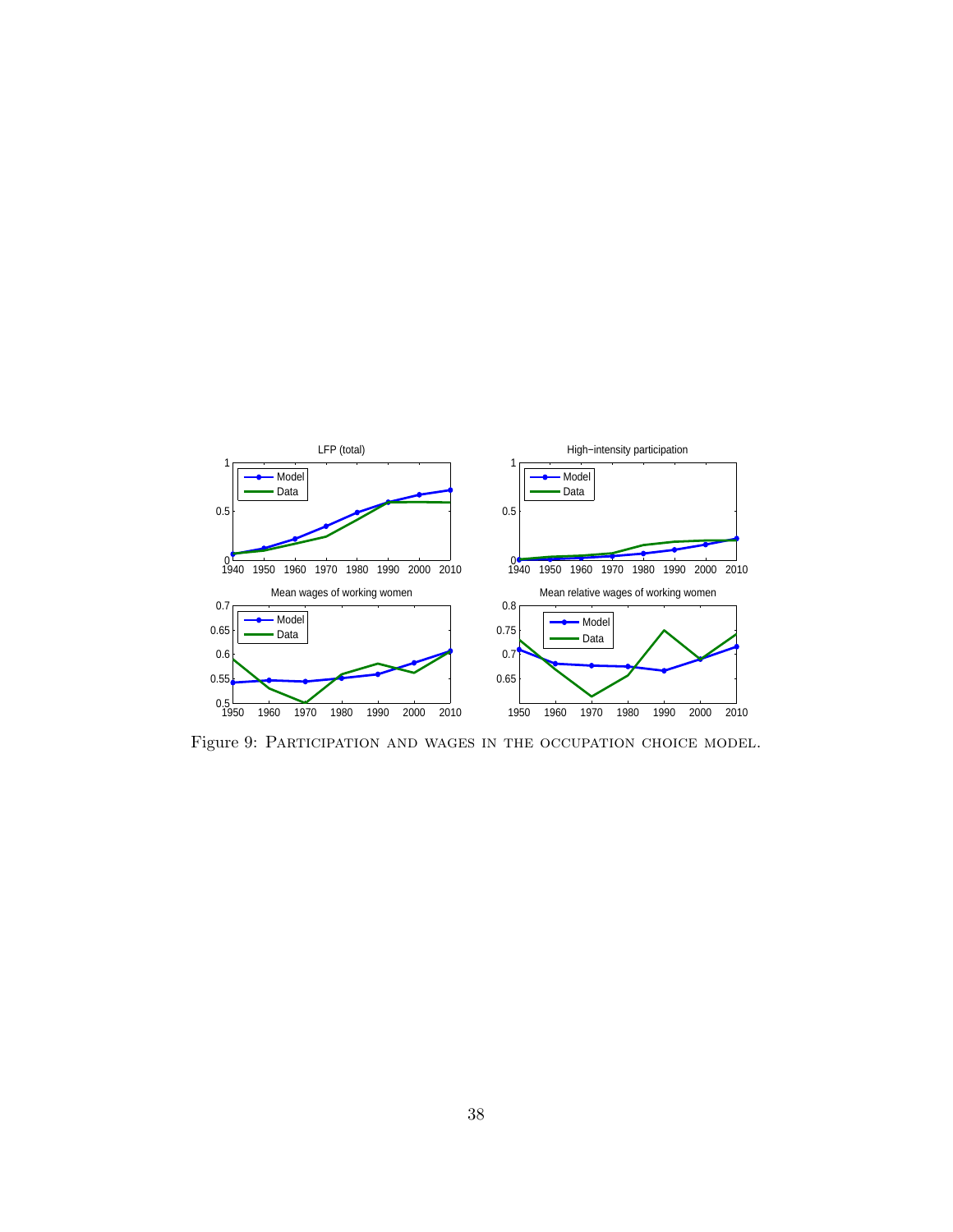# References

- ALBANESI, S., AND C. OLIVETTI (2006): "Home Production, Market Production and the Gender Wage Gap: Incentives and Expectations," Working Paper.
- Alesina, A., and P. Giuliano (2007): "The Power of the Family," Harvard University Working Paper.
- Algan, Y., and P. Cahuc (2007): "Social attitudes and Macroeconomic performance: An epidemiological approach," Paris East and PSE Working Paper.
- Amador, M., and P.-O. Weill (2006): "Learning from Private and Public Observations of Others' Actions," Working Paper.
- Antecol, H. (2000): "An Examination of Cross-Country Differences in the Gender Gap in Labor Force Participation Rates," Labour Economics, 7, 409–426.
- ATTANASIO, O., H. LOW, AND V. SANCHEZ-MARCOS (2006): "Explaining Changes in Female Labour Supply in a Life-Cycle Model," Working Paper.
- BARRO, R., AND R. MCCLEARY (2006): "Religion and Economy," Journal of Economic Perspectives, Spring.
- Belsky, J. (1988): "The Effects of Infant Day Care Reconsidered," Early Childhood Research Quarterly, 3, 235–272.
- BENABOU, R., AND J. TIROLE (2006): "Belief in a Just World and Redistributive Politics," Quarterly Journal of Economics,  $121(2)$ , 699–746.
- Bernal, R., and M. Keane (2006): "Child Care Choices and Childrens Cognitive Achievement: The Case of Single Mothers," Northwestern University, Working Paper.
- BISIN, A., AND T. VERDIER (2000): "Beyond the Melting Pot": Cultural Transmission, Marriage, and the Evolution of Ethnic and Religious Traits," Quarterly Journal of Economics, 115(3), 955–988.
- Blau, F., and L. Kahn (2005): "Changes in the Labor Supply Behavior of Married Women: 1980-2000," NBER Working Paper 11230.
- DEL BOCA, D., AND D. VURI (2007): "The Mismatch between labor supply and child care," Journal of Population Economics, 4.
- DOEPKE, M., AND F. ZILIBOTTI (2007): "Occupational Choice and the Spirit of Capitalism," Working Paper.
- DUXBURY, L., AND C. HIGGINS (2003): 2001 National Work-Life Conflict Study: Report I. Health Canada.
- FARRE, L., AND F. VELLA (2007): "The Intergenerational Transmission of Gender Role Attitudes and its Implications for Female Labor Force Participation," Georgetown Working Paper.